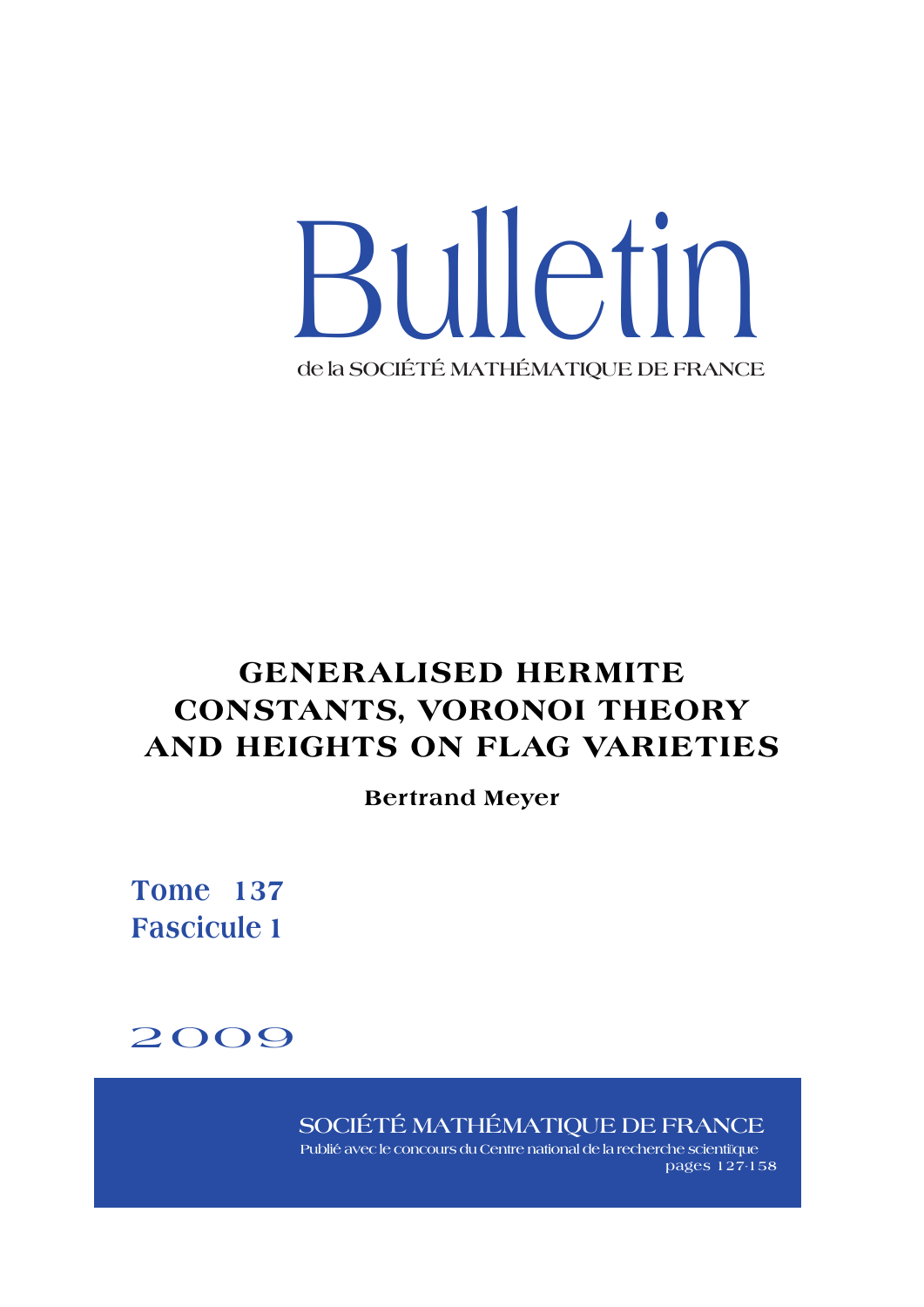## **GENERALISED HERMITE CONSTANTS, VORONOI THEORY AND HEIGHTS ON FLAG VARIETIES**

## by Bertrand Meyer

ABSTRACT. — This paper explores the study of the general Hermite constant associated with the general linear group and its irreducible representations, as defined by T. Watanabe. To that end, a height, which naturally applies to flag varieties, is built and notions of perfection and eutaxy characterising extremality are introduced. Finally we acquaint some relations  $(e.g.,$  with Korkine–Zolotareff reduction), upper bounds and computation relative to these constants.

Résumé (Constantes d'Hermite généralisées, théorie de Voronoï et hauteurs de variétés drapeaux )

Nous présentons une étude de la constante d'Hermite générale introduite par T. Watanabe et associée au groupe  $GL_n$  et ses représentations fortement rationnelles. A cette fin, nous construisons une hauteur qui s'applique naturellement aux variétés drapeaux et nous définissons une notion de perfection et une notion d'eutaxie propres à caractériser l'extrêmalité. Enfin, nous présentons quelques relations (par exemple avec la réduction de Korkine–Zolotareff), majorations et calculs relatifs à ces constantes.

Texte reçu le 12 novembre 2007, révisé le 4 avril 2008

BERTRAND MEYER, Université Bordeaux 1, UMR 5251, Institut de mathématiques de Bordeaux, 351, cours de la libération, 33405 Talence, France •  $E-mail:$  bertrand.meyer@math.u-bordeaux1.fr  $\bullet$   $Url:$  http://www.math.ubordeaux.fr/~meyer/

<sup>2000</sup> Mathematics Subject Classification. — 11H50, 11G50, 14G05.

Key words and phrases. — Réseaux, formes de Humbert, constante d'Hermite, théorie de Voronoï, variété drapeau, hauteur.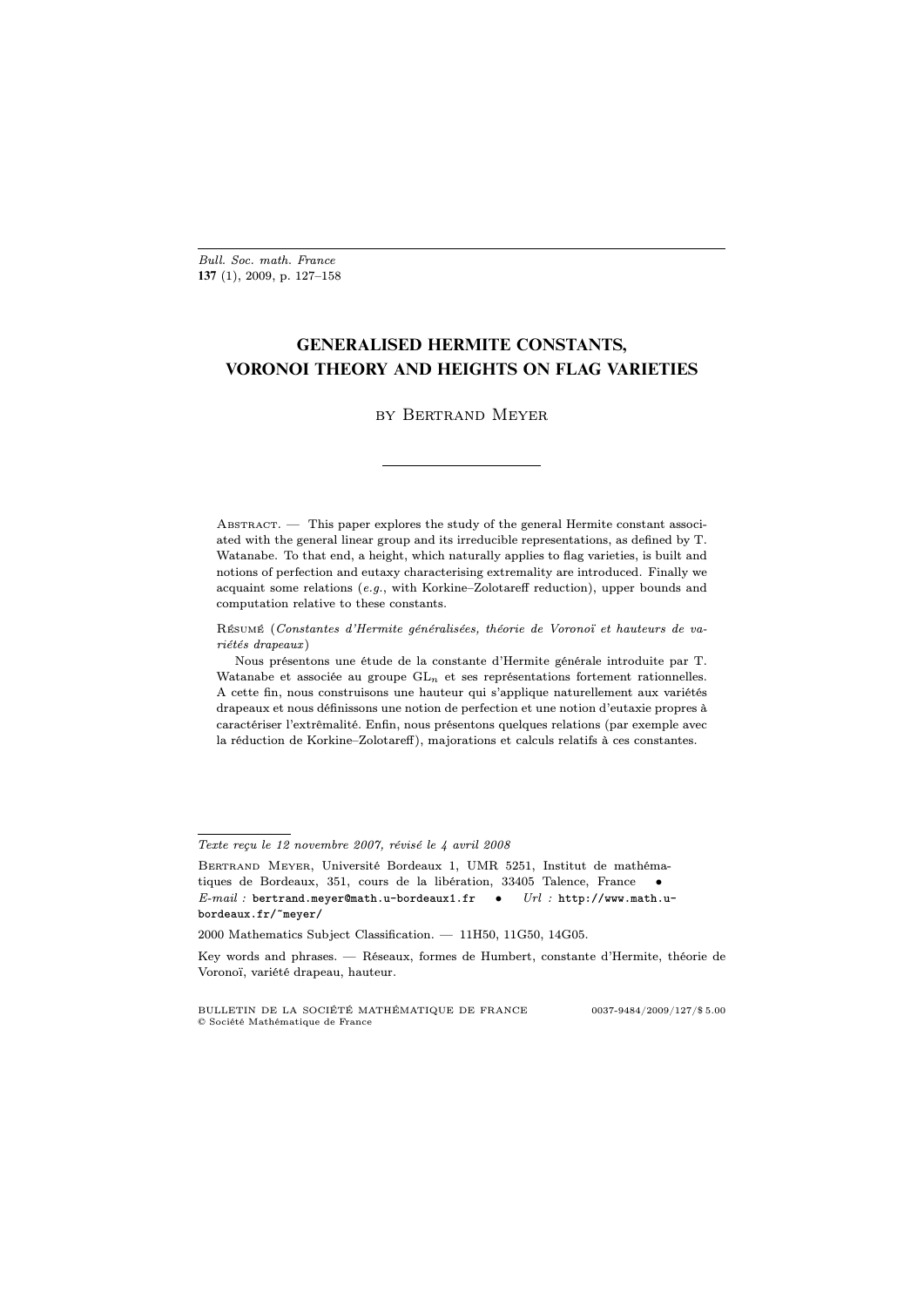#### **Introduction**

The traditional Hermite constant can be defined by the following formula

(1) 
$$
\gamma_n = \max_{\substack{A \\ A}} \min_{\substack{x \in \mathbb{Z}^n, \\ x \neq 0}} \frac{A[x]}{(\det(A))^{1/n}}
$$

when A runs through the set of all positive definite quadratic forms, or else, from the lattice standpoint, by the equivalent formula

<span id="page-2-1"></span>(2) 
$$
\gamma_n = \max_{\Lambda} \frac{\min \Lambda}{(\det(\Lambda))^{1/n}}
$$

where  $\Lambda$  stands for a lattice of  $\mathbb{R}^n$ .

These constants appear in various areas ; in particular, they account for the highest density one can reach by regularly packing balls of equal radius.

Diverse generalisations of these constants have been set forth, the most accomplished taking the following shape [23]:

(3) 
$$
\gamma_{\pi}(\|\cdot\|_{\mathbb{A}_k}) = \max_{g \in G(\mathbb{A}_k)^1} \min_{\gamma \in G(k)} \|\pi(g\gamma)x_{\pi}\|_{\mathbb{A}_k}^{2/[k:\mathbb{Q}]}.
$$

In this formula, an algebraic number field  $k$  is fixed, as well as a connected reductive algeb[raic](#page-31-0) group G. The notation  $G(\mathbb{A}_k)^1$  stands for the unimodular part (*i.e.* the intersection of the kernels of the characters of the group  $G(\mathbb{A}_k)$ ). Besides,  $\pi$  is an irre[du](#page-2-0)cible strongly rational representation,  $x_{\pi}$  is a highest weight vector of the representation,  $A_k$  is the ring of the adèles on k and  $\|\cdot\|_{A_k}$ denotes a hei[ght](#page-32-0) on  $\mathbb{S}_{\pi}(k^n)$ , the vector space that [ca](#page-31-1)rries the action of the representation  $\pi$ .

<span id="page-2-2"></span>When the representation  $\pi$  is the natural representation of  $GL_n$  on  $k^n$  (*i.e.* when for any  $x \in k^n$  and any  $g \in GL_n(k)$ ,  $\pi(g)x$  is simply  $g(x)$ , we recover the Hermite–Humbert constant [10] and in particular the traditional Hermite constant expounded above (equation  $(1)$ ) when in addition k is the rationnal field. Likewise if  $\pi$  is the representation on the exterior power  $\bigwedge^d (k^n)$ , we get the Rankin-Thunder constant  $[21]$ , or simply the Rankin constant  $[17]$  if in addition  $k$  is the field of rationnals.

The constant  $\gamma_{\pi}^{\text{GL}_{n}}(\|\cdot\|_{\mathbb{A}_{k}})$  admits also a geometrical interpretation. Indeed, let us define  $Q_{\pi}$  the (parabolic) subgroup of G which stabilises the line spanned by the highest weight vector  $x_{\pi}$ . The map

$$
(4) \t\t\t g \mapsto \pi(g^{-1})x_{\pi}
$$

provides an embedding of the flag variety  $Q_{\pi} \backslash GL_n$  into the projective space  $\mathbb{P}(\mathbb{S}_{\pi}(k^n))$ . For  $A \in GL_n(\mathbb{A}_k)$ , and  $\mathscr{D}$  a flag represented by  $x \in \mathbb{S}_{\pi}(k^n)$ , one can define the twisted height  $H_A$  by  $H_A(\mathscr{D}) = ||Ax||_{\mathbb{A}_k}$ . Let us denote by m the sum of the dimensions of the nested spaces of the flag  $\mathscr{D}$ . Then the generalised

<span id="page-2-0"></span>

TOME  $137 - 2009 - N^0$  1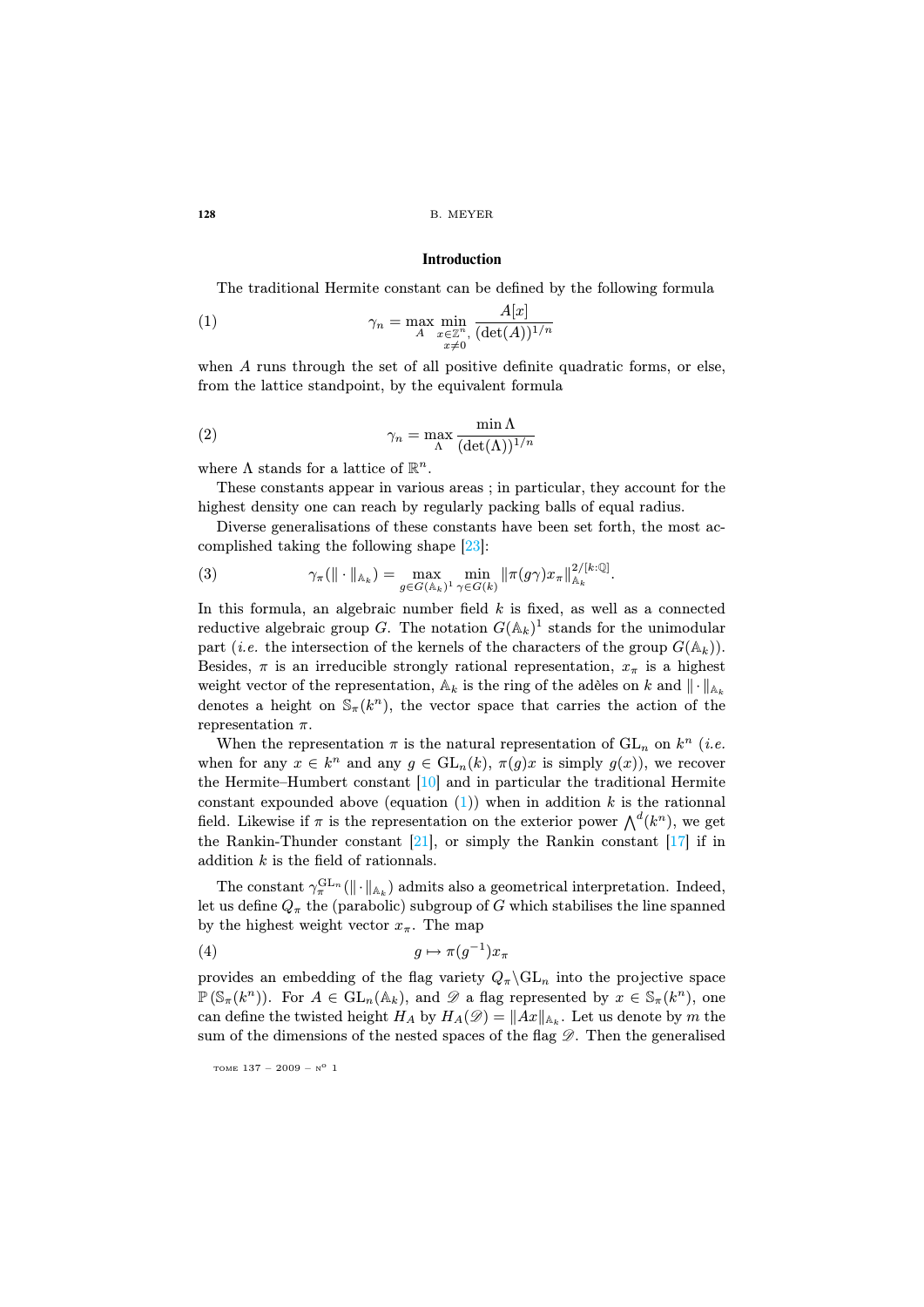Hermite constant can be read into as the smallest constant  $C$  such that for any  $A \in GL_n(\mathbb{A}_k)$ , there exists a rational flag  $\mathscr D$  satisfying

$$
H_A(\mathscr{D}) \leqslant C^{1/2} |\det(A)|_{\mathbb{A}_k}^{m/n},
$$

which joins up with the definition by J. L. Thunder in  $[21]$  as far as subspaces of  $k^n$  of fixed dimension are concerned.

In the case of the traditional Hermite constant, G. Voronoï stated two properties, perfection and eutaxy, which enable to characterise extreme quadratic forms, or in other words, forms that constitute a local maximum of the quotient  $\min A/\det(A)^{1/n}$ . Generalisations of the notions of eutaxy and perfection have been put forward to fit in the framework of the Rankin [5] or Hermite-Humbert constants [6]. The point of this paper is to define appropriate notions in the case of the constant  $\gamma_{\pi}(\|\cdot\|_{A_k})$  associated with any irreducible polynomial representation  $\pi$  of the group  $GL_n$ .

Our text is organised as follows. In a first part, we fix the conventions we shall stick to in the sequel ; we shall recall what is to be known about irreducible representations of  $GL_n$ ; we shall also give a detailed construction of the height that is let invariant by the action of the compact subgroup  $K_n(\mathbb{A}_k) =$  $\prod O_n(k_n) \times \prod \text{GL}_n(\mathfrak{o}_v)$  (Think of this subgroup as an adelic analog of  $v \in \mathfrak{V}_\infty$  $v \in \overline{\mathfrak{V}}_f$ 

the orthogonal group in the real case). In a second part, we shall commit ourselves to exhibit a link between the adelic definition of  $\gamma_{\pi}(\|\cdot\|_{\mathbb{A}_k})$  with an ad hoc definition built on Hermite–Humbert forms. This second definition has the advantage of relying only on finitely many places of  $k$ : the archimedian places. This allows us, in a third place, to define adequate notions of perfection and eutaxy for Hermite–Humbert forms and to demonstrate a theorem à la Voronoï. Eventually we bring forth some easy relations, upper bounds and computations relative to the Hermite constants.

#### **1. Representations and heights**

**1.1. Conventions.** — In the sequel, an integer n is fixed and the algebraic group we shall consider will always be the general linear group  $G = GL_n$ .

1.1.1. Global field. — The letter k refers to a number field, that is an algebraic extension of Q, of degree  $d = r_1 + 2r_2$ , where  $r_1$  counts its real embeddings and  $r_2$  counts its pairs of complex embeddings. Sometimes,  $r$  may designate  $r_1 + r_2$ . The embedings of k into R or C are denoted by  $(\sigma_i)_{1 \leq i \leq r}$ , the  $r_1$ first embeddings being real, the  $r_2$  last embeddings being complex. The ring of integers of k will be written  $\rho_k$  or simply  $\rho$ . The field k encompasses h ideal

BULLETIN DE LA SOCIÉTÉ MATHÉMATIQUE DE FRANCE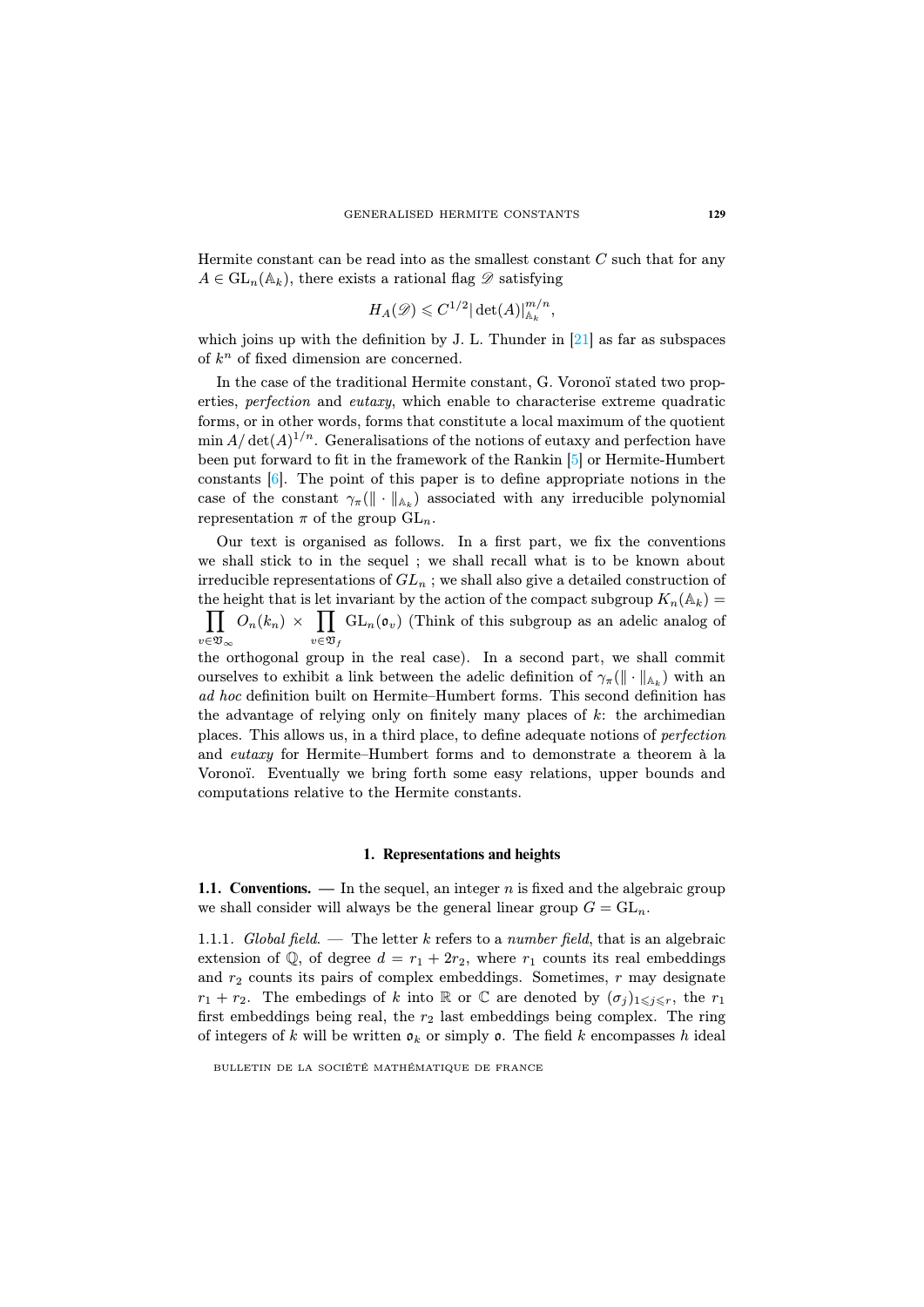classes, the representative  $a_1 = o$ ,  $a_2, \ldots, a_h$  of which we fix once for all. The norm of an ideal will be denoted by  $\mathcal{N}(\mathfrak{a})$ .

1.1.2. Local fields. — The set of the places of k is denoted by  $\mathfrak V$  and divides up into two parts, the set of archimedian or infinite places, denoted by  $\mathfrak{V}_{\infty}$ and the set of ultrametric or finite places, denoted by  $\mathfrak{V}_f$ . The completion of k (of  $\mathfrak o$  respectively) at the place v (where v belongs to  $\mathfrak V$ ) is denoted by  $k_v$  $(\mathfrak{o}_v$  respectively). We shall call  $d_v$  the local degree  $[k_v : \mathbb{Q}_v]$ . The completion  $k_v$  is equiped with two absolute values: the absolute value  $\|\cdot\|_v$  which is the unique extension of either the absolute value of the real field  $\mathbb{Q}_{\infty}$  when v is an archimedean place or the one of the p-adic field  $\mathbb{Q}_p$  when v divides p (that is  $||p||_v = p^{-1}$ , and the normalised absolute value  $|\cdot|_v = ||\cdot||^{d_v}$ , which offers the benefit of satisfying the product formula, *i.e.* the equality  $\prod_{v \in \mathfrak{V}} |\alpha|_v = 1$  holds for any  $\alpha \in k^{\times}$ .

1.1.3. Partition and related items. — The letter  $\lambda$  will always refer to a partition of any integer m, which we shall note down by  $\lambda \vdash m$ . Within the borders of this article, we suppose additionnaly that a partition has always less than n parts. Any partition can be depicted by a bar diagram (called Ferrer diagram) drawn in the first quadrant of the plane. The boxes which make up the diagram are indexed by their "cartesian coordinates", the most South–West box being the box (1, 1). The symbol  $*$  pertains to the transpose partition  $\lambda^*$ , the diagramm of which is by definition the symmetric with respect to the first bissector line of the diagramm of  $\lambda$ . The letters s and t refer to the width and the height of the Ferrer diagramm.

EXAMPLE 1.1. — Let  $\lambda = (4, 1)$  be the partition  $5 = 4 + 1$ , its diagramm is



and the conjugate partition is  $\lambda^* = (2, 1, 1, 1)$ . Here  $s = 4$  and  $t = 2$ .

With such a partition  $\lambda$  is associated a character  $\chi_{\lambda}$  defined on the torus  $(k^{\times})^n$  by  $\chi_{\lambda} : (x_1, \ldots, x_n) \in (k^{\times})^n \mapsto (x_1^{\lambda_1} x_2^{\lambda_2} \ldots x_n^{\lambda_n}) \in k^{\times}$ .

When  $M$  is a real (respectively complex) vector or square matrix,  $M'$  is the transpose (respectively transconjugate) vector or matrix.

1.1.4. Hermite–Humbert forms. — We also recall the the space of Hermite– Humbert forms  $\mathcal{P}_n(k)$  is by definition the space

$$
\mathcal{P}_n(k) = (\mathcal{S}_n^{>0})^{r_1} \times (\mathcal{H}_n^{>0})^{r_2}
$$

where  $\mathscr{S}_n^{>0}$  denotes the set of determinant 1 symmetric positive definite matrices and  $\mathcal{H}_n^{>0}$  the set of determinant 1 Hermitian positive definite matrices.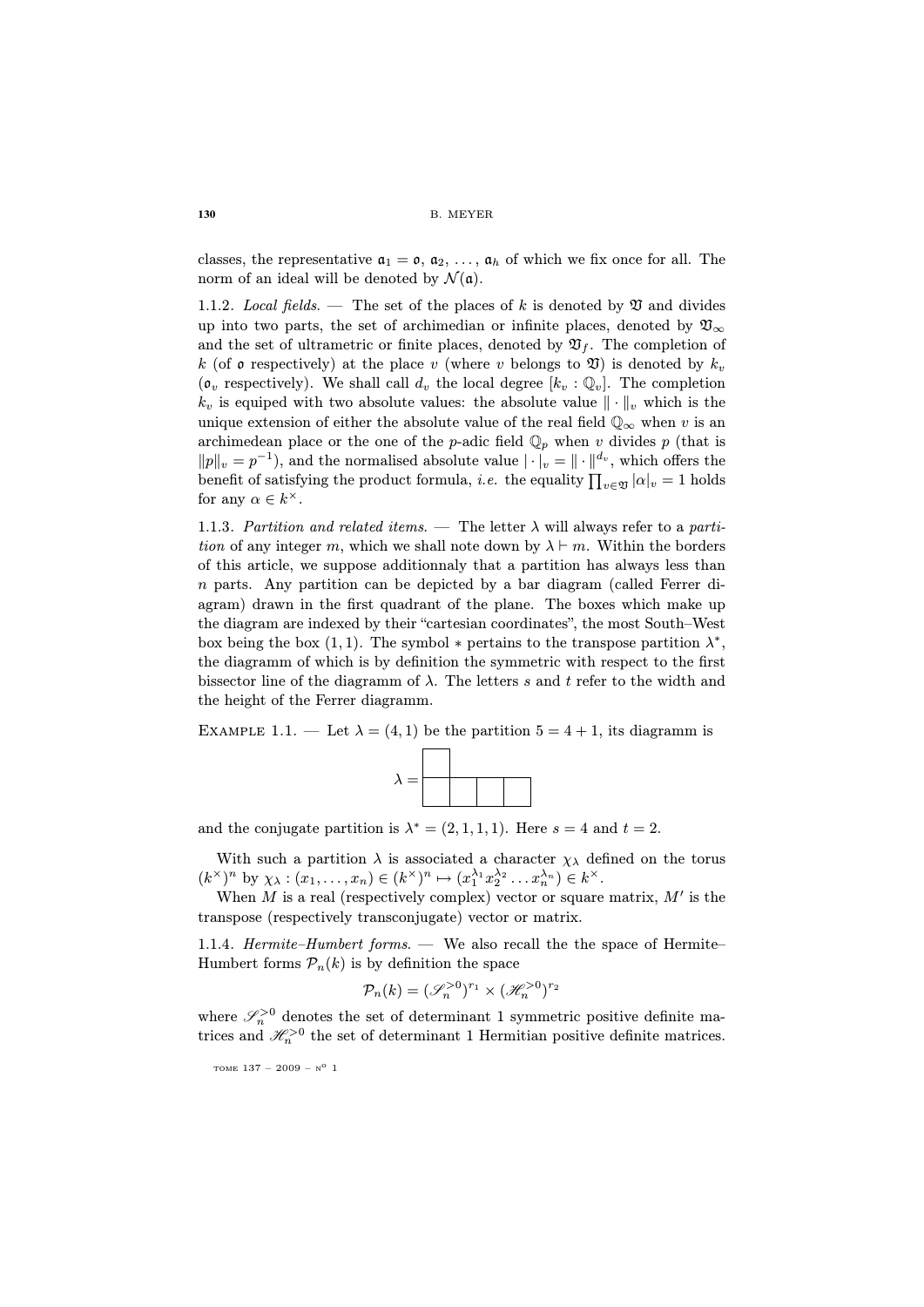(Depending on the authors, the condition concerning the determinant is not always retained but gives rise here to a convenient normalisation.) In the sequel, we may identify without more precision a quadratic form on  $k^n$  with the matrix which represents it in the canonical basis. Furthermore, the letter  $\mathcal I$ means the *r*-tu[pl](#page-31-3)e of identity matrices:  $\mathcal{I} = (I_n)_{1 \leq i \leq r} \in \mathcal{P}_n(k)$ .

**1.2. Irreducible representations of the general linear group. —** With a partition  $\lambda$  and a character  $\chi_{\lambda}$  on the torus are classically associated a vector space  $\mathbb{S}^{\lambda}(k^n)$  and a representation  $\pi_{\lambda}$  of the group  $\mathrm{GL}_n(k)$ , *i.e.* an action of the group  $\text{GL}_n(k)$  on the space  $\mathbb{S}^{\lambda}(k^n)$ . The space  $\mathbb{S}^{\lambda}(k)$  is sometimes called Weyl module or *Schur module*. We recall two equivalent constructions of it. For further details, one can consult [8] from which are excerpted the following two very explicit contructions.

1.2.1. Description of the Schur module by tableaux of vectors. — The cartesian product  $E^{\times m}$  of a set E is generally denoted in line by  $E \times E \times \cdots \times E$ . In the sequel, we shall index each component of the product by one of the boxes of a partition  $\lambda \vdash m$  and we shall write  $E^{\times \lambda}$  to strengthen visually this convention. The first definition of  $\mathbb{S}^{\lambda}(k^n)$  leans upon the universal property described below. This definition will be held to represent elements of  $\mathbb{S}^{\lambda}(k^{n})$ .

DEFINITION 1.2. — Let A be a commutative ring. For any A-module E, the Schur module  $\mathbb{S}^{\lambda}(E)$  is the A-module equiped with a projection morphism  $\rho_{\lambda}: E^{\times\lambda}\to \mathbb{S}^{\lambda}$  such that for any map  $\varphi: E^{\times\lambda}\to F$  from  $E^{\times\lambda}$  to a A-module  $F$ , enjoying the following properties:

- 1.  $\varphi$  is multilinear,
- 2. the restriction of  $\varphi$  to any column of  $\lambda$  is alternate,
- 3. for any pair of columns, for any choice of  $p$  positions in the rightmost column, for any  $v \in E^{\times \lambda}$ ,

$$
\varphi(v)=\sum_w \varphi(w)
$$

where the sum concerns all the  $w \in E^{\times \lambda}$  obtained from v by flipping p coefficients fixed in advance in the rightmost column with any p coefficient in the leftmost column in an order preserving way within each column,

there exists a unique homomorphism of A-modules  $\tilde{\varphi}$  such that for any m-tuple of vectors  $v \in E^{\times \lambda}$ ,  $\varphi(v) = \tilde{\varphi}(\rho_{\lambda}(v))$ .

This construction can be summed up by the following commutative diagram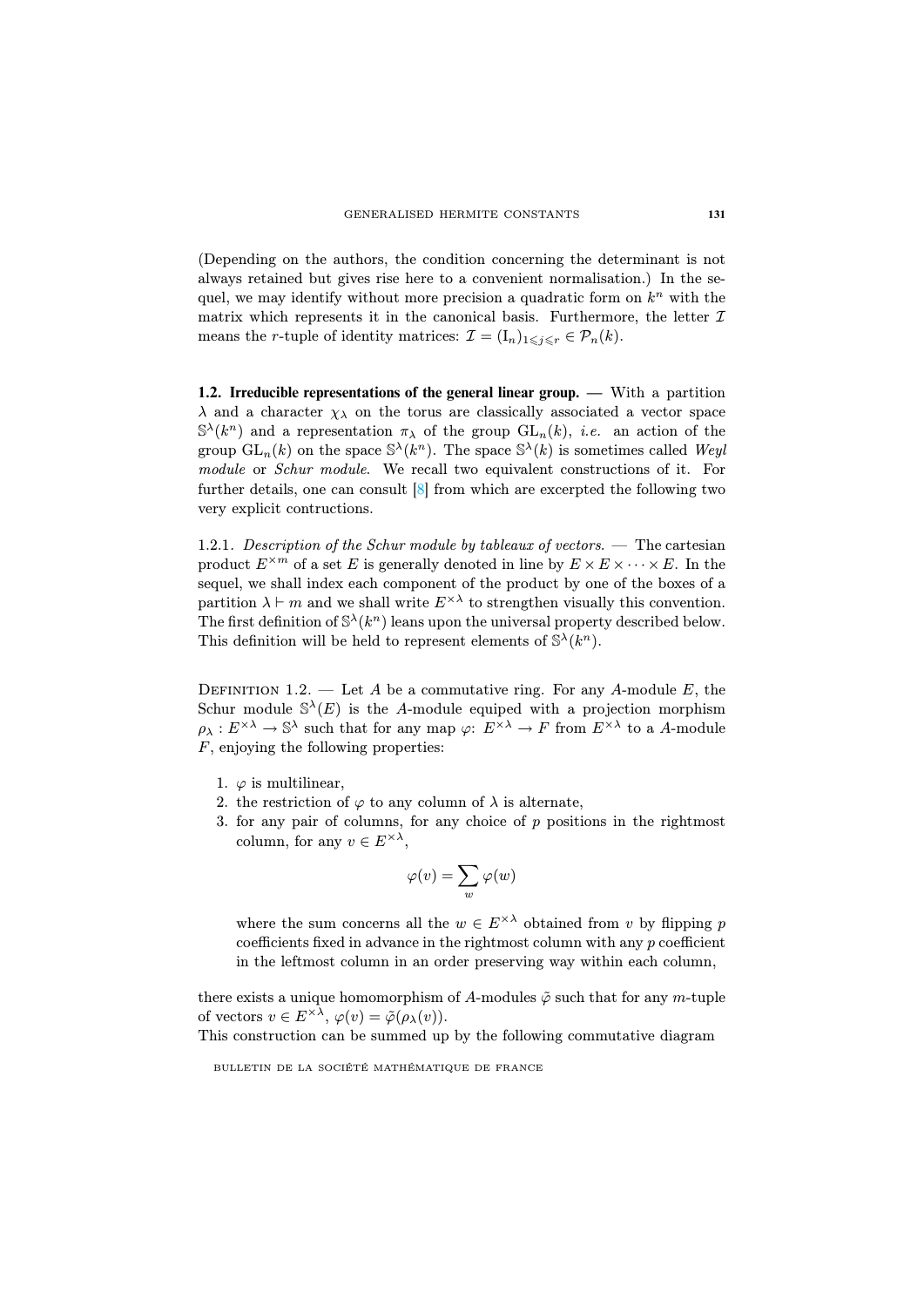

The Schur module  $\mathbb{S}^{\lambda}(k^n)$  can be realised as the quotient of  $E^{\times \lambda}$  by some relations. We refer to [8] for more details and examples about this definition.

REMARK 1.3. — When the partition  $\lambda \vdash m$  admits only one part (horizontal diagram), the Schur module  $\mathbb{S}^{\lambda}(E)$  is the space of the *m*-th symmetric powers  $Sym^m(E)$ ; whereas when  $\lambda \vdash m$  admits m parts all equal to 1 (vertical diagram), the Schur module  $\mathbb{S}^{\lambda}(E)$  is the space of the m-th exterior products  $\bigwedge^m(E)$ .

One can see elements of the Schur module  $\mathbb{S}^{\lambda}(E)$  as linear combinations of diagrams of shape  $\lambda$  inscribed with vectors from E. Yet, for a given element of  $\mathbb{S}^{\lambda}(E)$ , this script is not necessarily unique. For example, as well as  $x \wedge y$  and  $x \wedge (x+y)$  represent the same projection of the pair  $(x, y) \in E^2$  in  $\bigwedge^2(E)$ , the notation in the shape of an inscribed diagram

| $\boldsymbol{x}$ | $\boldsymbol{y}$ | $\boldsymbol{z}$ |
|------------------|------------------|------------------|

stands for the projection of the quadruplet  $(t, x, y, z) \in E^4$  in the module  $\mathbb{S}^{\text{Hm}}(E).$ 

PROPOSITION 1.4. — When E is a free A-module, the Schur module  $\mathbb{S}^{\lambda}(E)$  is also a free A-module and the theory even affords a basis. Namely, this basis is made out the vectors



where  $(e_i)_{1\leq i\leq n}$  is a basis of E and T a Young tableau, i.e. a diagram of shape  $\lambda$ , inscribed with numbers chosen in [1, n], the inscription of which are strictly increasing along the column and non-decreasing along the rows.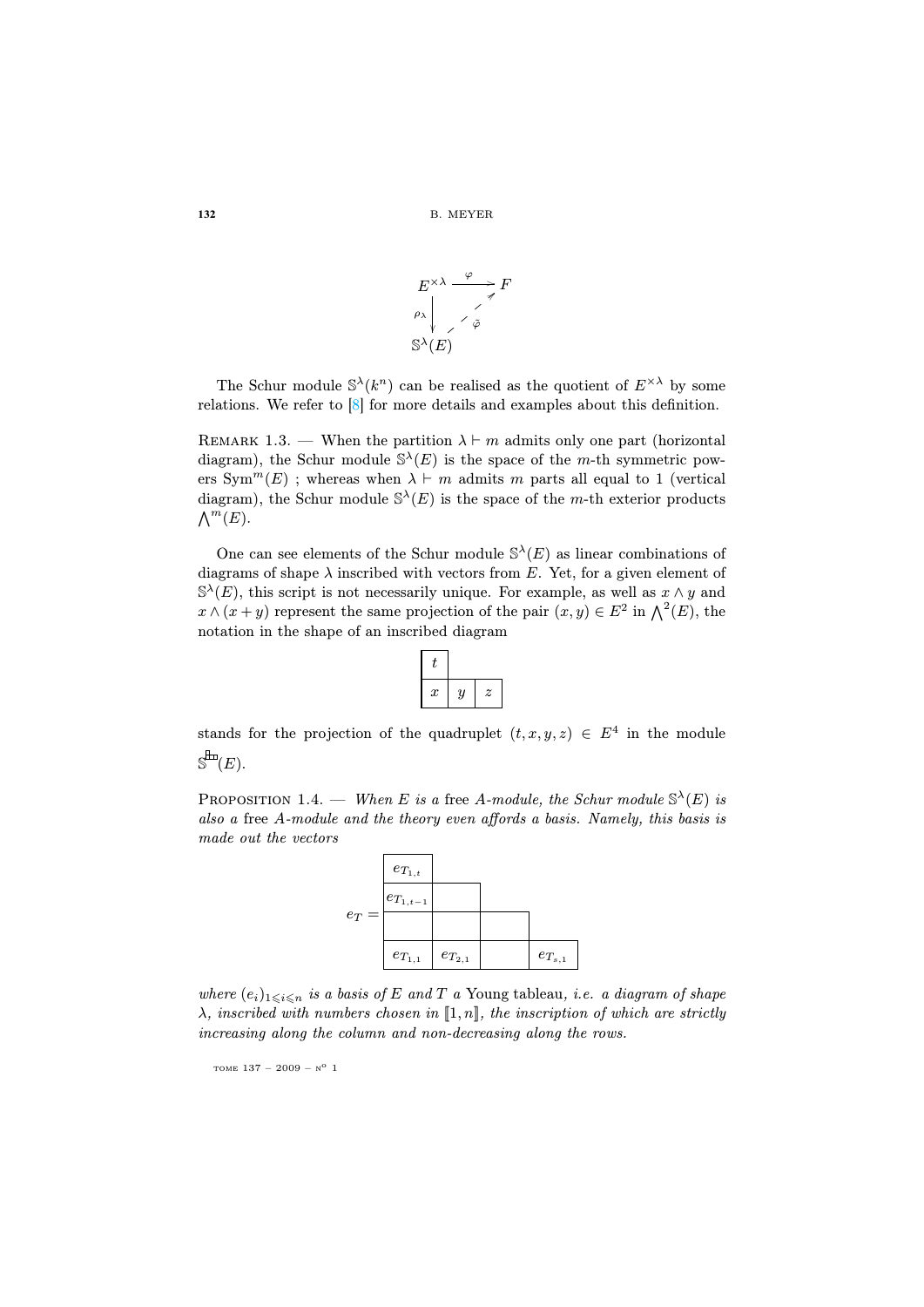EXAMPLE 1.5. — Let us set  $E = \mathbb{R}^3$  and take  $B = (\vec{i}, \vec{j}, \vec{k})$  a basis of  $\mathbb{R}^3$ , then a basis of the Schur module  $\mathbb{S}^{\sharp}(\mathbb{R}^3)$  is given by

|  |   | _<br>$\overline{ }$<br>n |   | -<br> |        | _<br>IA.<br>n  |        | -<br>.,        |                                      | 1a<br>n     |                    | -<br>$\overline{a}$<br>$\mathbf{v}$ |        | -<br>ı.<br>n |                |
|--|---|--------------------------|---|-------|--------|----------------|--------|----------------|--------------------------------------|-------------|--------------------|-------------------------------------|--------|--------------|----------------|
|  | ⊸ | -                        | - | –     | ⊸<br>v | -<br>$\lambda$ | ⊸<br>υ | -<br>$\lambda$ | ⊣<br>$\overline{\phantom{a}}$<br>1 V | ⊣<br>$\sim$ | ⊣<br>$\sim$<br>1 U | v                                   | ◠<br>J | -<br>.,      | _<br>14<br>1 U |

REMARK  $1.6.$  — In the case of exterior products or symmetric powers, this results is nothing more than the well–known following fact: the vectors  $e_{i_1} \wedge$  $e_{i_2} \wedge \cdots \wedge e_{i_m}$  constitute a basis of  $\mathbb{S}^{\sharp}(E) = \bigwedge^{m}(E)$  for  $i_1 < \cdots < i_m$  and

the vectors  $e_{i_1} \odot e_{i_2} \odot \cdots \odot e_{i_m}$  constitute a basis of  $\mathbb{S}^m(E) = \text{Sym}^m(E)$  for  $i_1 \leqslant \cdots \leqslant i_m$ .

1.2.2. Description of the Schur module by spaces of polynomials. — In the sequel, we shall also need a second description of the Schur module, adapted to define a scalar product. Indeed, the Schur module  $\mathbb{S}^{\lambda}(E)$  can be realised as a certain subspace of polynomials in many variables. Let Z be the matrix of indeterminates

$$
Z = \begin{pmatrix} z_{1,1} & \dots & z_{1,n} \\ \vdots & & \vdots \\ z_{t,1} & \dots & z_{t,n} \end{pmatrix}
$$

and  $k[Z]$  the space of polynomials of the *nt* variables of Z. Beware that elements of  $k[Z]$  are not polynomials of the matrix Z.

For integers  $i_1, \ldots, i_r$ , let  $D_{(i_1,\ldots,i_r)}$  be the following determinant

$$
D_{(i_1,...,i_r)} = \begin{vmatrix} z_{1,i_1} & \dots & z_{1,i_r} \\ z_{2,i_1} & \dots & z_{2,i_r} \\ \vdots & & \vdots \\ z_{r,i_1} & \dots & z_{r,i_r} \end{vmatrix}.
$$

When T is a tableau inscribed with integers taken between 1 and n, we call  $\phi_T$ the polynomial

$$
\phi_T = \underbrace{D_{(T(1,1),...,T(1,\lambda_1^*)}}_{\text{relative to the 1st column relative to the 2nd column}} \underbrace{D_{(T(2,1),...,T(2,\lambda_2^*)}}_{\text{relative to the last column}} \cdots \underbrace{D_{(T(s,1),...,T(s,\lambda_s^*)}}_{\text{relative to the last column}}.
$$

The linear map  $E^{\times \lambda} \to k[Z]$  defined by  $e_T \mapsto \phi_T$  factors out through the universal property of the Schur module into an injective map  $\mathbb{S}^{\lambda}(E) \to k[Z]$ . This shows that  $\mathbb{S}^{\lambda}(E)$  is isomorphic to the subspace  $\mathbb{D}^{\lambda}(E)$  of  $k[Z]$  spanned by the set of polynomials  $\phi_T$  where T runs through the set of all Young tableaux.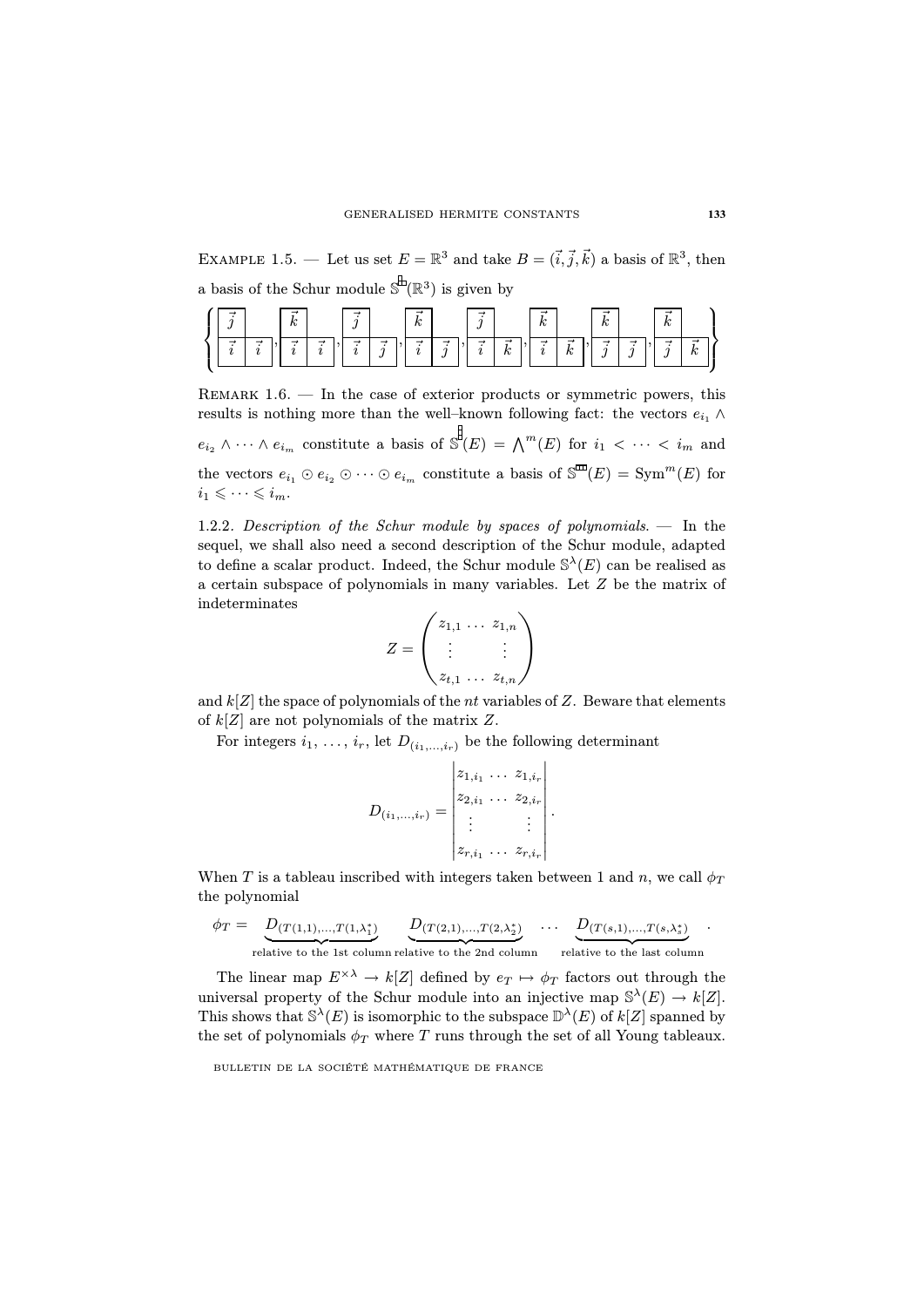PROPOSITION 1.7. — The image  $\mathbb{D}^{\lambda}(E)$  in  $k[Z]$  of  $\phi$  is isomorphic to the Schur module  $\mathbb{S}^{\lambda}(E)$ .

We identify these two spaces by an isomorphism that we again call  $\phi$ .

**1.3. The representations of the general linear group. —** By functoriality of the construction of the Schur module, the standard action of  $GL_n(k)$  on  $k^n$  determines an action  $\pi_{\lambda}$  of the general linear group  $GL_n(k)$  on the Schur module  $\mathbb{S}^{\lambda}(k^n)$ .

DEFINITION 1.8. — We call  $\pi_{\lambda}$  the action of the general linear group on the Schur module described on split vectors by

(5) 
$$
\forall g \in GL_n(k), \ \forall X = \begin{array}{|c|c|c|c|c|} x_2 & \pi_{\lambda}(g).X = \begin{array}{|c|c|} g(x_2) & \dots & g(x_n) \end{array} \end{array}
$$

The vector  $e_{U(\lambda)}$  of the Schur module  $\mathbb{S}^{\lambda}(k^n)$  where  $U(\lambda)$  stands for the Young tableau

<span id="page-8-0"></span>(6) 
$$
U(\lambda) = \begin{array}{|c|c|}\n\lambda_1^* \\
\vdots \\
\lambda_2^* \\
\hline\n2 & \cdots & 2 \\
1 & 1 & 1 & 1\n\end{array}
$$

is invariant under the action of the subgroup of unipotent upper triangular matrices (with ones on the diagonal). This vector is said to direct the line of the highest weight vectors of  $\pi_{\lambda}$ . It is invariant under the action of the parabolic subgroup  $P_\lambda$  of G which stabilises the flag  $\mathscr{D}_0 = \{\text{span}(e_1,\ldots,e_{\lambda_\ell^*})\}_{1 \leq \ell \leq s}$ .

Under the action of a diagonal matrix h, the vector  $e_{U(\lambda)}$  is simply multiplied by  $\chi_{\lambda}(h)$ . Thus, the character of the torus  $\chi_{\lambda}$  is called the *weight* of  $\pi_{\lambda}$ .

Let us eventually notice that the isomorphism  $\phi$  turns the action of the general linear group  $GL_n(k)$  on the Schur module  $\mathbb{S}^{\lambda}(k^n)$  into an action of right multiplication on the subspace  $\mathbb{D}^{\lambda}(k^{n})$  of the polynomials  $k[Z]$ . In other words, if X is a vector of  $\mathbb{S}^{\lambda}(k^n)$ , if the polynomial  $P(Z)$  is its image by  $\phi$  in  $\mathbb{D}^{\lambda}$ , and if g belongs to the group  $\mathrm{GL}_{n}(k)$ , then

$$
\phi(\pi_{\lambda}(g).X) = P(Z.g).
$$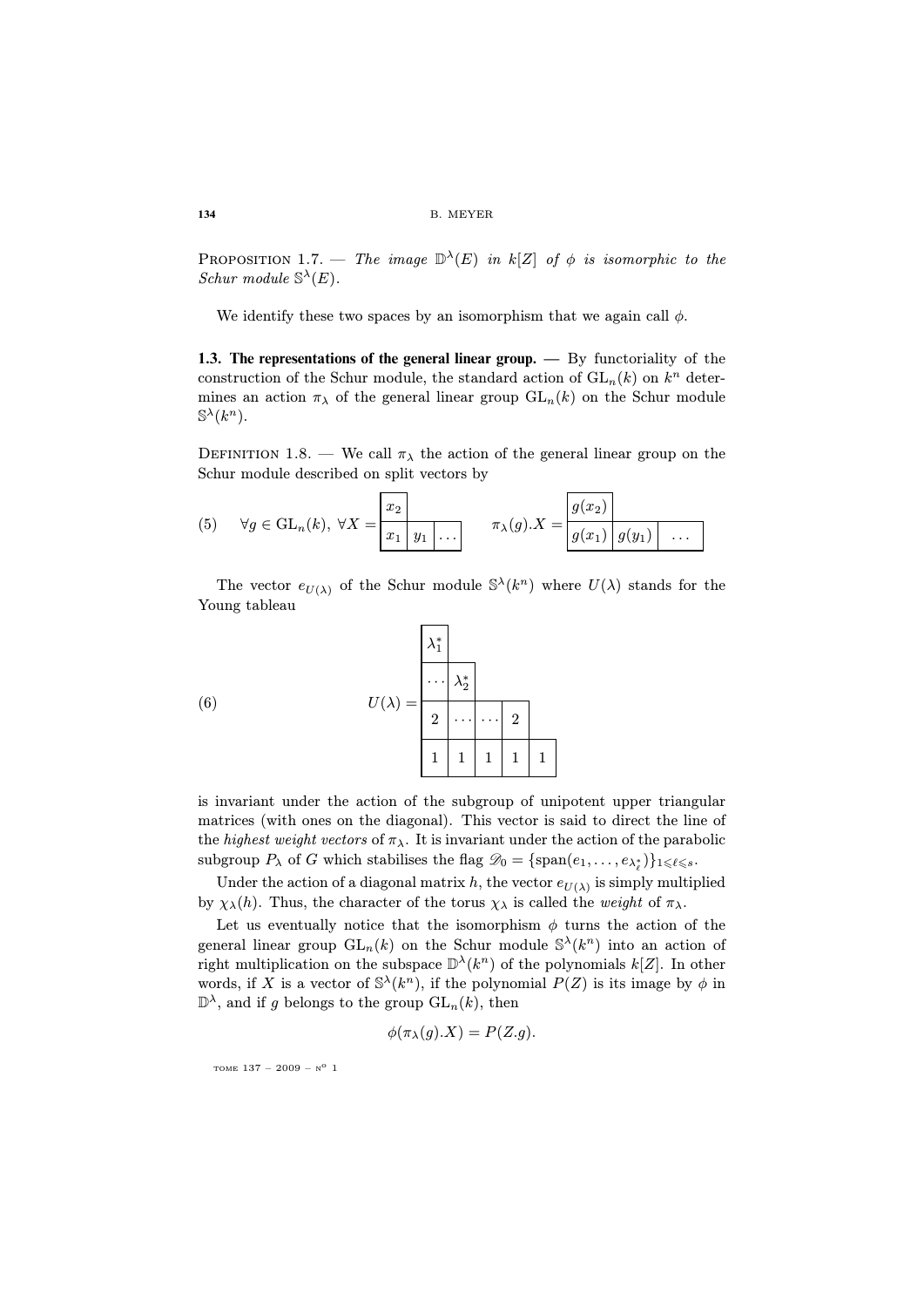PROPOSITION 1.9. — Up to isomorphisms, there are no other irreducible polynomial representations of  $GL_n(k)$  than the representations  $(\pi_\lambda, \mathbb{S}^{\lambda}(k^n))$  described above.

**1.4. The height.** — We define now a specific multiplicative height H on  $\mathbb{S}^{\lambda}(k^{n})$ by its local factors:

(7) 
$$
H(x) = h_0 \prod_{v \in \mathfrak{V}} H_v(x)
$$

where  $h_0$  is a normalisation constant and  $H_v$  is a norm on the  $k_v$ -vector space  $\mathbb{S}^{\lambda}(k_v^n)$  compatible with the absolute value  $|\cdot|_v$ .

Contrary to the generally used heights, we do not define the local norm with respect to a unique foregone basis, because the heights obtained in this way are not invariant under the action of the compact group  $K_n(\mathbb{A}_k) = \prod$  $v \in \mathfrak{V}_\infty$  $O_n(k_n)$   $\times$ 

 $\prod$  GL<sub>n</sub>( $\mathfrak{o}_v$ ). The rest of this paragraph is devoted to the description of the  $v \in \mathfrak{V}_f$ 

height that the action of this group leaves invariant.

1.4.1. Infinite places. — Let  $v \in \mathfrak{V}_{\infty}$  be an infinite place. There exists on the space of polynomials  $\mathbb{D}^{\lambda}(k_v^n)$  a Euclidean (or Hermitian) scalar product for which two monomials are orthogonal when they are distinct and for which the scalar square of the monomial  $z_{k+1}^{\alpha_{1,1}}$  $\alpha_{1,1}\atop{k_{1,1}} z_{k_{1,2}}^{\alpha_{1,2}}$  $\overline{\alpha}^{1,2}_{k_{1,2}}\cdots\overline{z}^{\alpha_{t,n}}_{k_{t,n}}$  $\alpha_{t,n}^{\alpha_{t,n}}$  is  $\alpha! = \alpha_{1,1}!\alpha_{1,2}!\cdots \alpha_{t,n}!$ . It can be checked that the scalar product can also be described by

$$
\forall P, Q \in k_v[Z], \qquad \langle P, Q \rangle = L_0 \left( P(\underline{\partial}) \, \overline{Q}(Z) \right)
$$

where the matrix  $\partial$  is the matrix of the derivation operators

$$
\underline{\partial} = \begin{pmatrix} \partial_{z_{1,1}} & \dots & \partial_{z_{1,n}} \\ \vdots & & \vdots \\ \partial_{z_{\lambda_1^*,1}} & \dots & \partial_{z_{t,n}} \end{pmatrix}
$$

and  $L_0$  is the operator that evaluates the polynomials in zero.

EXAMPLE 1.10. — Consider the two polynomials  $P(Z) = z_{1,1} + z_{2,2}$  and  $Q(Z) = z_{1,1}^2 + z_{2,2}$ , then we have  $P(\underline{\partial}) \overline{Q}(Z) = (\partial_{1,1} + \partial_{2,2})(z_{1,1}^2 + z_{2,2}) = 2z_{1,1} + 1$ , and their scalar product is just  $\langle P, Q \rangle = 1$ .

DEFINITION  $1.11.$  — We set in that case

$$
H_v(X)=\frac{\dim\left(\mathbb{S}^\lambda(k^n)\right)}{n!}\langle X,X\rangle^{d_v/2},
$$

for any vector X of the Schur module  $\mathbb{S}^{\lambda}(k_v^n) \stackrel{\phi}{\simeq} \mathbb{D}^{\lambda}(k_v^n)$ .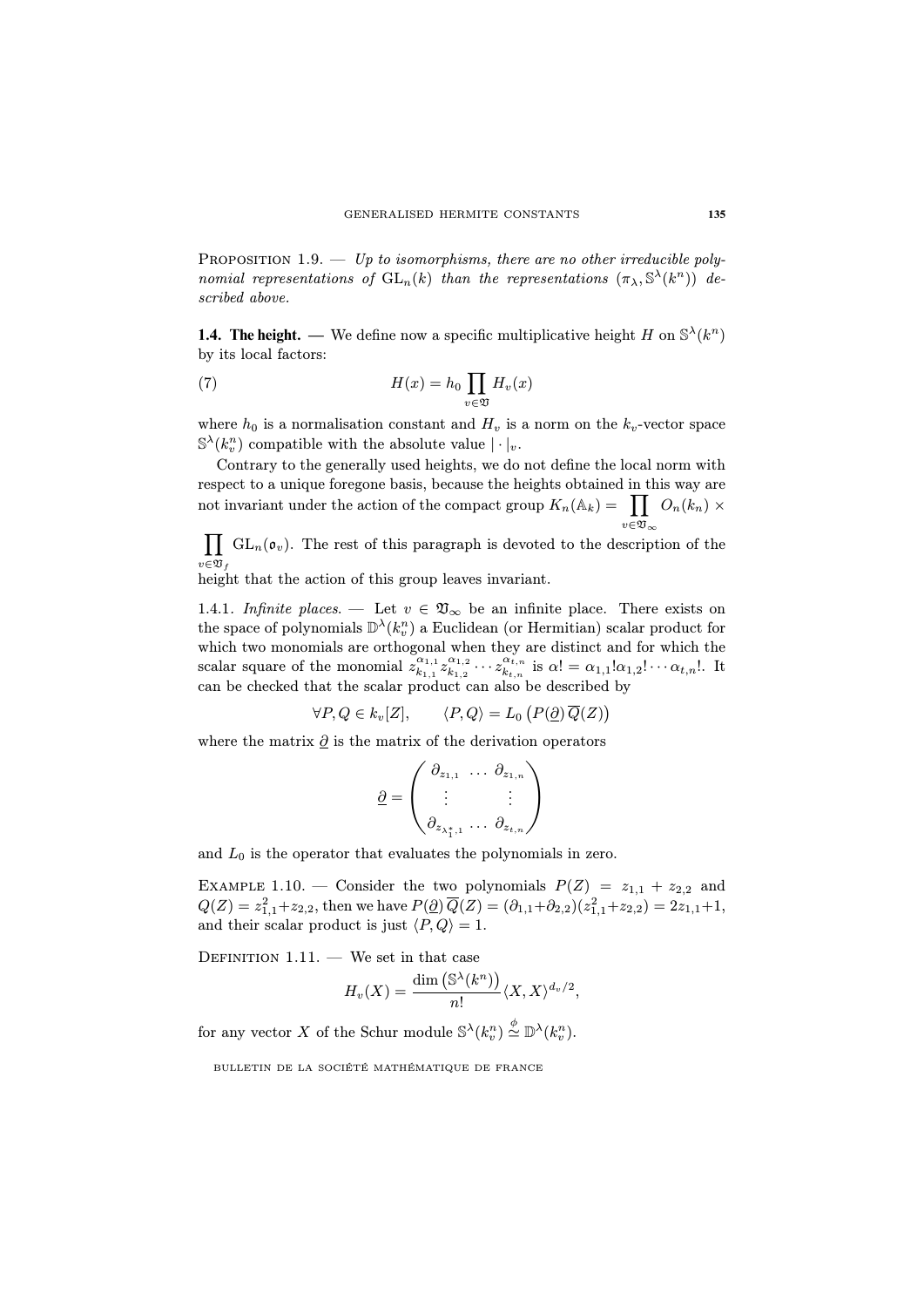<span id="page-10-0"></span>LEMMA  $1.12.$  – When v is a real place (respectively when v is a complex place), the action of the orthogonal group  $O_n(\mathbb{R})$  (respectively the unitary group  $U_n(\mathbb{C})$  on  $\mathbb{S}^{\lambda}(k_v^n)$  is orthogonal (respectively unitary).

 $Proof.$  — We handle the real case; the complex case can be demonstrated similarly. Let us take  $\omega \in O_n(\mathbb{R})$ , and  $P, Q \in \mathbb{D}^{\lambda}(\mathbb{R}^n)$ . Since the action of an isometry commutes with the derivation with respect to a polynomial of differential operators, we get the equality

(8) 
$$
[(\omega.P)(\underline{\partial})] [(\omega.Q)(Z)] = \omega[P(\underline{\partial})] [Q(Z)].
$$

Indeed, by linearity, it suffices to show this result on monomials. We proceed by induction. Let us denote by  $\omega = ((\omega_{i,j}))_{1 \leq i,j \leq n}$  the coefficients of the orthogonal element  $\omega$ .

 $-$  If P and Q are reduced to one variable, let us say  $P = z_{i,j}$  and  $Q = z_{i',j'}$ , then  $\omega.P(\underline{\partial}) = \sum_{k=1}^n \omega_{k,j} \partial_{z_{i,k}}$  and  $\omega.Q = \sum_{k=1}^n z_{i',k} \omega_{k,j'}$ . Thereby

$$
(\omega.P(\underline{\partial}))(\omega.Q) = \begin{cases} 0 & \text{if } i \neq i' \\ \sum_{k=0}^{n} \omega_{k,j}\omega_{k,j'} = 0 & \text{if } i = i' \text{ and } j \neq j' \\ \sum_{k=0}^{n} \omega_{k,j}\omega_{k,j'} = 1 & \text{if } i = i' \text{ and } j = j' \end{cases}
$$

since the derivatives are all zero in the case  $i \neq i'$  and by orthogonality in the other cases.

**–** If  $P = z_{i,j}$  is of degree one, and if we suppose having demonstrated the relation for any monomial  $Q$  of degree less than or equal to  $n$ , let  $Q$  be a monomial of degree  $n+1$  that we write  $Q = z_{i',j'}Q_1$ ,

$$
(\omega.P(\underline{\partial}))(\omega.Q) = ((\omega.P(\underline{\partial}))(\omega.z_{i',j'}))(\omega.Q_1) + z_{i',j'}(\omega.P(\underline{\partial})).Q_1
$$
  
=  $\omega.(P(\underline{\partial})z_{i,j}) + (\omega.z_{i',j'}) \omega P(\underline{\partial}).(\omega.Q_1).$ 

Using the induction hypothesis,  $(\omega.P(\partial))(\omega.Q) = \omega.(P(\partial)Q)$ .

**–** Eventually, let us suppose the relation demonstrated for any monomial Q and any monomial  $P$  of [deg](#page-10-0)ree less or equal to  $n$ . Let  $P$  be a monomial of degree  $n + 1$ , let us say  $P = z_{i,j}P_1$ , then,

$$
(\omega.P(\underline{\partial}))(\omega.Q) = (\omega.P_1(\underline{\partial}))[(\omega.\partial_{z_{i,j}})(\omega.Q)]
$$
  

$$
= (\omega.P_1(\underline{\partial}))[\omega.(\partial_{z_{i,j}}Q)]
$$
  

$$
= \omega.(P_1(\partial)\partial_{z_{i,j}}Q)
$$
  

$$
= \omega.(P(\partial)Q).
$$

which completes the proof of the relation (8).

TOME  $137 - 2009 - N^0$  1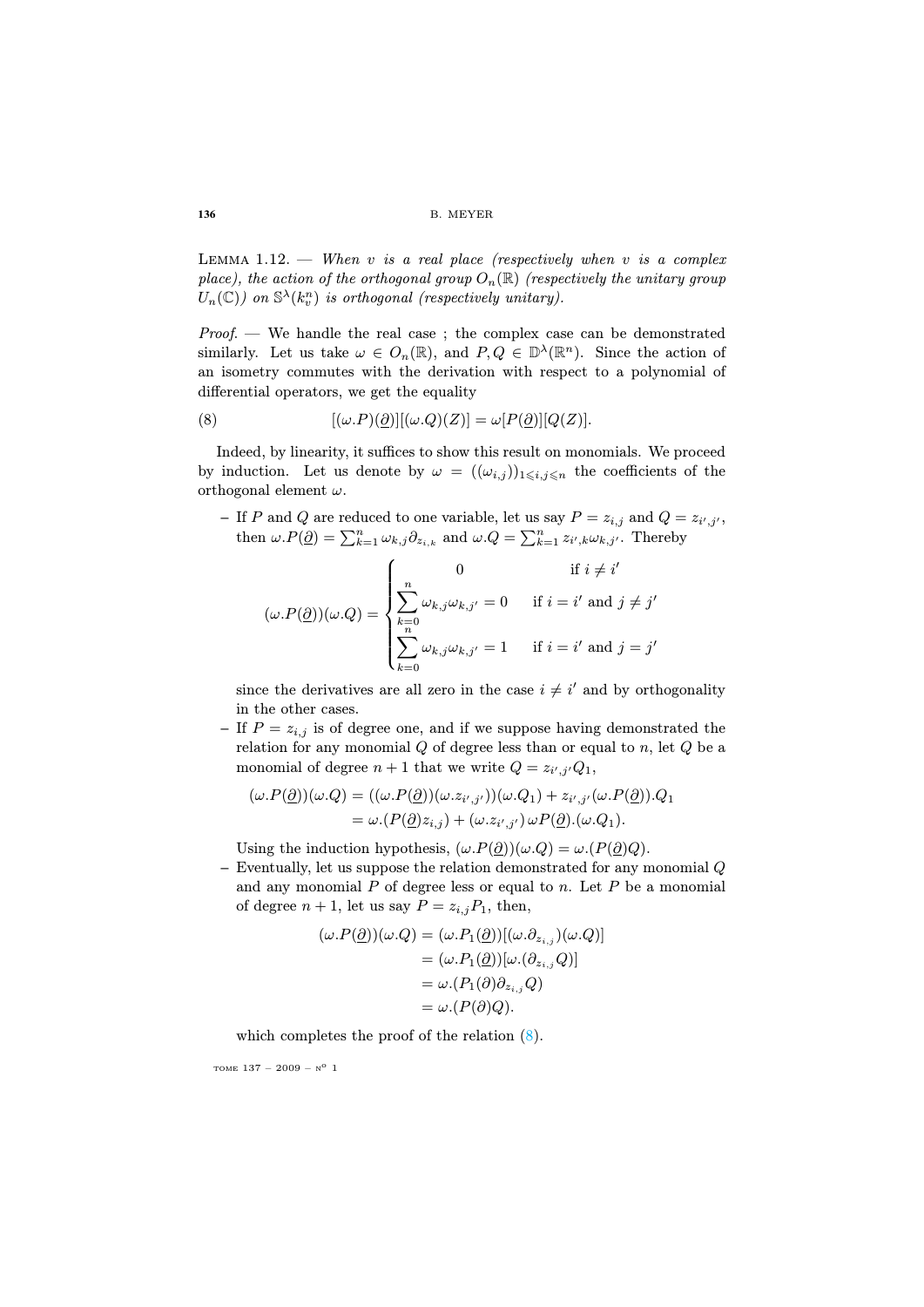When this relation is evaluated in zero, we get as expected

$$
\langle \omega.P, \omega.Q \rangle = \langle P, Q \rangle.
$$

<span id="page-11-0"></span>DEFINITION 1.13[. —](#page-8-0) The notation  $\Delta_\ell$  symbolises henceforth the principal minor of order  $\ell$  of any matrix (of size greater than or equal to  $\ell \times \ell$ ).

We express through these minors the local height  $H_v(\pi_\lambda(g).e_{U(\lambda)})$  in a pleasant form.

PROPOSITION 1.14. — Let  $\pi_{\lambda}$  be the representation defined above,  $e_{U(\lambda)}$  the highest weight vector defined by (6) and  $g \in GL_n(k)$ , the local height of  $\pi_{\lambda}(g).e_{U(\lambda)}$  is equal to the product of the following minors:

$$
(9) \qquad H_v(\pi_{\lambda}(g).e_{U(\lambda)}) = \left(\Delta_{\lambda_1^*}(g'g)\Delta_{\lambda_2^*}(g'g)\ldots\Delta_{\lambda_s^*}(g'g)\right)^{d_v/2} H_v(e_{U(\lambda)})
$$

where v is an archimedean place.

*Proof.* — The place v being fixed, the group  $GL_n(k)$  can by embedded into  $GL_n(\mathbb{C})$ . Take  $g \in GL_n(k)$ , g can be written according to Iwasawa decomposition into the product  $q = udb$  where u is a unitary matrix,  $d = \text{Diag}(\alpha_1, \ldots, \alpha_n)$ is a diagonal matrix and b a unipotent upper triangular matrix.

- **–** We already know that the action of  $U_n(\mathbb{C})$  does not alter the norm (lemma 1.12). Thus  $H_v(\pi_\lambda(g).e_{U(\lambda)}) = H_v(\pi_\lambda(db).e_{U(\lambda)})$ . On the other hand, for any  $l, \Delta_l(g'g) = \Delta_l(b'd'db)$ . Thus we can assume that  $u = Id$ .
- $-$  Besides, as  $e_{U(\lambda)}$  is the highest weight vector, we have

$$
\pi_{\lambda}(db).e_{U(\lambda)} = \chi_{\lambda}(d)e_{U(\lambda)} = \left(\prod_{i=1}^n \alpha_i^{\lambda_i}\right)e_{U(\lambda)},
$$

hence

$$
H_v\left(\pi_\lambda(db).e_{U(\lambda)}\right)=\left|\prod_{i=1}^n\alpha_i^{\lambda_i}\right|H_v(e_{U(\lambda)}).
$$

But db is an upper triangular matrix. In particular, db can be written block by block in the shape  $\begin{pmatrix} m_1 & * \\ 0 & m_2 \end{pmatrix}$ 0 m<sup>2</sup>  $\setminus$ with sizes  $\ell$  and  $n - \ell$  and thus  $(db)'db =$  $\binom{m'_1m_1 \ast}{\ast}$ , which justifies the equality  $\Delta_{\ell}((db)'db) =$  $\|\Delta_{\ell}(db)\|^2$ . Accordingly,  $\Delta_{\ell}(b'd'db) = |\Delta_{\ell}(d)|^{2/d_v} = \prod_{i=1}^{\ell} |\alpha_i|^{2/d_v}$ . But,  $\prod_{\ell=1}^s \Delta_{\lambda_\ell^*}(g'g) = \prod_{i=1}^n |\alpha_i^{\lambda_i}|^{2/d_v}$  since the term  $\alpha_i$  appears exactly  $\lambda_i$ times among the determinants  $(\Delta_{\lambda_{\ell}^*}(g'g))_{1\leqslant \ell\leqslant s}$ . This last equality ends up the proof the proposition.

 $\Box$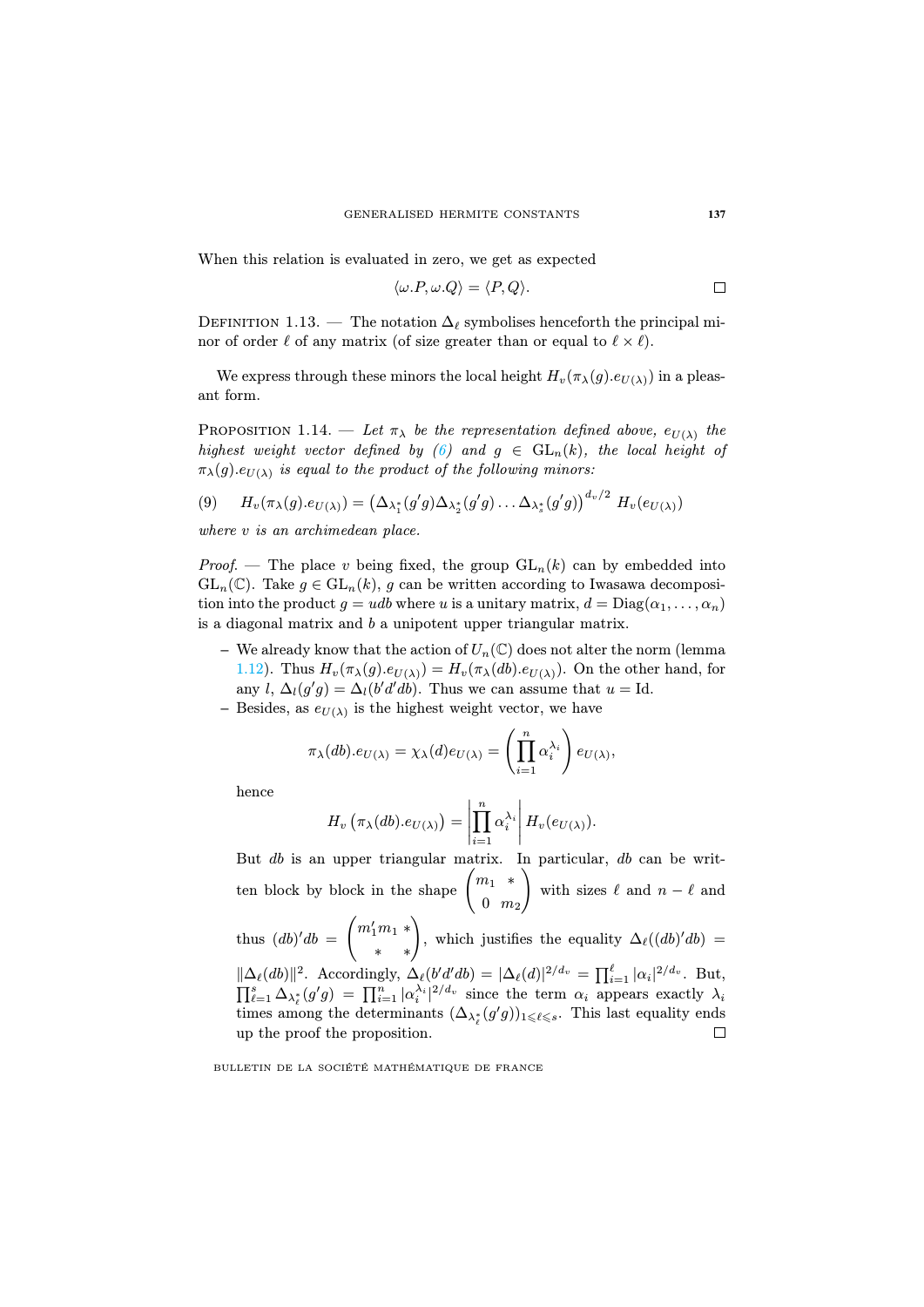1.4.2. Finite places. — We know already a basis of  $\mathbb{S}^{\lambda}(k_v^n)$ , given by the vectors  $e_T$  where the T are Young tableaux, that is a diagram inscribed with increasing integers along columns and non-decreasing integers along lines, all coefficients being in  $[1, n]$ .

DEFINITION 1.15. — For a finite place v, we set the local norm  $H_v(x)$  as the maximum of the absolute value of the coordinates of  $x$  in this basis.

In this way, we have in addition that the Schur module of the cartesian product of the ring of integers is given by the following e[qua](#page-32-1)lity

 $\mathbb{S}^\lambda(\mathfrak{o}_v^n)=\{X\in\mathbb{S}^\lambda(k_v^n); H_v(X)\leqslant 1\}$ 

which motivates the choice of our lo[cal](#page-32-0) norm.

1.4.3. Normalisation. — The constant  $h_0$  is chosen such that  $H(e_{U(\lambda)}) = 1$ . Examples suggest that  $h_0$  should be equal to 1.

REMARK 1.16. — In the case when  $\pi_{\lambda}$  is the representation on the space of exterior powers of  $k<sup>n</sup>$ , the height we get is the one studied as example 1 in [23] page 43, since the basis used for finite places is also orthonormal for the scalar products of the infinite places. As a result, the constant studied in this article matches with the constant defined by J. Thunder in [21].

#### **2. A second form[ula](#page-2-1)tion with Hermite–Humbert forms**

**2.1. Adelic definition of the constant. —** Let us recall before we start the definition of the constant we intend to study. From the adelic view point, this constant is given by

(10) 
$$
\gamma_{n,\lambda} = \max_{g \in \mathrm{GL}_n(\mathbb{A}_k)^1} \min_{\gamma \in GL_n(k)} H(\pi_\lambda(g\gamma) e_{U(\lambda)})^{2/d}
$$

which is the constant defined by the equality  $(3)$  associated with the general linear group  $GL_n$ , to the height suggested in the previous section and to the representation  $\pi_{\lambda}$  also previously described.

DEFINITION 2.1. — Let us denote by  $\mathbb{S}_{\sharp}^{\lambda}(k^{n})$  the set of non zero vectors  $X \in$  $\mathbb{S}^{\lambda}(k^n)$  that have the shape



TOME  $137 - 2009 - N^0$  1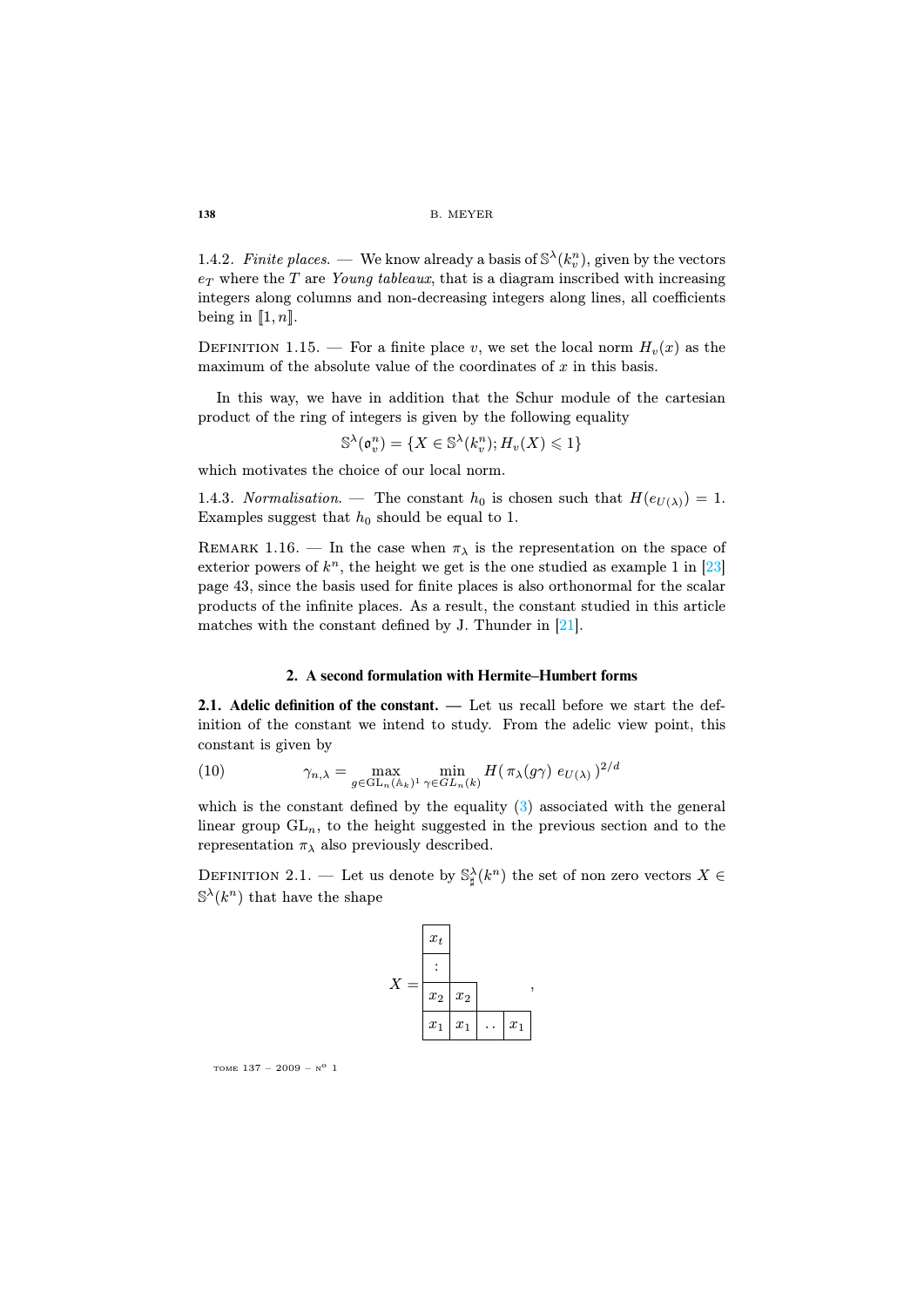with  $(x_\ell)_{1\leq \ell \leq t} \subset k^n$ . We shall call these particular vectors flag vectors, in reference to their characterising, up to a multiplicative constant, the flag of nested subspaces spanned by  $(x_i)_{1\leqslant i\leqslant \lambda^*_k}$  when k varies between 1 and s.

DEFINITION 2.2. — When an automorphism  $A \in GL_n(\mathbb{A}_k)$  is fixed, it is possible to define a twisted height  $H_A$  by the formula  $H_A(X) = H(\pi_\lambda(A)(X))$  which applies to any vector  $X \in \mathbb{S}^{\lambda}(k^n)$  as well as any flag  $\mathscr{D}$  represented by a flag vector X. The Hermite constant  $\gamma_{n,\lambda}$  is then the smallest constant c such that there exists a flag  $\mathscr D$  satisfying the inequality

$$
H_A(\mathscr{D}) \leqslant c^{1/2} |\det(A)|_{\mathbb{A}_k}^{|\lambda|/n}
$$

for any automorphism  $A \in GL_n(\mathbb{A}_k)$ . By homogene[ity](#page-2-2) of the inequality, the constant  $\gamma_{n,\lambda}$  is still the smallest constant c such that there exists a flag  $\mathscr D$ satisfying

$$
H_A(\mathscr{D})\leqslant c^{1/2}
$$

for any automorphism  $A \in GL_n(\mathbb{A}_k)$  of determinant of norm  $|\det(A)|_{\mathbb{A}_k} = 1$ .

REMARK 2.3. — As it can be acknowledged, the constant  $\gamma_{n,\lambda}$  depends only the heights of flag vectors. A more sophisticated way to describe the heights could have been to consider the one obtained through the embedding (4) with a section and a metrised line bundle on the flag variety  $P_{\lambda} \backslash G$  itself. This latter construction turns out to define the same heights as we did.

To state a precise result, we shall use the following notation. The flag  $P_\lambda \backslash G$ is actually the collection of nested subspaces the dimension of which is equal to one of the  $\lambda_i^*$  for some integer i between 1 and s. The letter  $a_d$  will refer to number of occurences of the integer d among the parts of the partition  $\lambda^*$ , or in other words the number of times the subspaces of dimension d are repeated.

Using the maps that send one of the nested subspace of dimension  $d$  of the flag into the Grassmanian space  $\mathscr{G}_d(k^n)$  of the corresponding dimension d, the maps that send a subspace V into  $\bigwedge^{\dim V} V$ , and the Veronese embeddings that send  $V$  into  $Sym^a V$ , we dispose of the following chain of embeddings:

$$
P_{\lambda} \setminus G \subset \prod_{d \in \{\lambda_i^*, 1 \leqslant i \leqslant s\}} \mathcal{G}_d(k^n) \subset \prod_{d \in \{\lambda_i^*, 1 \leqslant i \leqslant s\}} \mathbb{P}\left(\bigwedge^d k^n\right) \subset \cdots
$$

$$
\cdots \subset \prod_{d \in \{\lambda_i^*, 1 \leqslant i \leqslant s\}} \mathbb{P}\left(\text{Sym}^{a_d}(\bigwedge^d k^n)\right) \subset \mathbb{P}\left(\bigotimes_{d \in \{\lambda_i^*, 1 \leqslant i \leqslant s\}} \text{Sym}^{a_d}(\bigwedge^d k^n)\right).
$$

It is classical to attach to any Grassmanian space  $\mathscr{G}_d$  the line bundle  $V \mapsto$  $(V, \bigwedge^{\dim V} V)$  whereupon the metric is defined using the standard metric for the ultrametric places and the Fubini–Study metric for the archimedean places (see section 2.9 in  $[4]$ ). Taking the a-th tensor product gives a metrised line

BULLETIN DE LA SOCIÉTÉ MATHÉMATIQUE DE FRANCE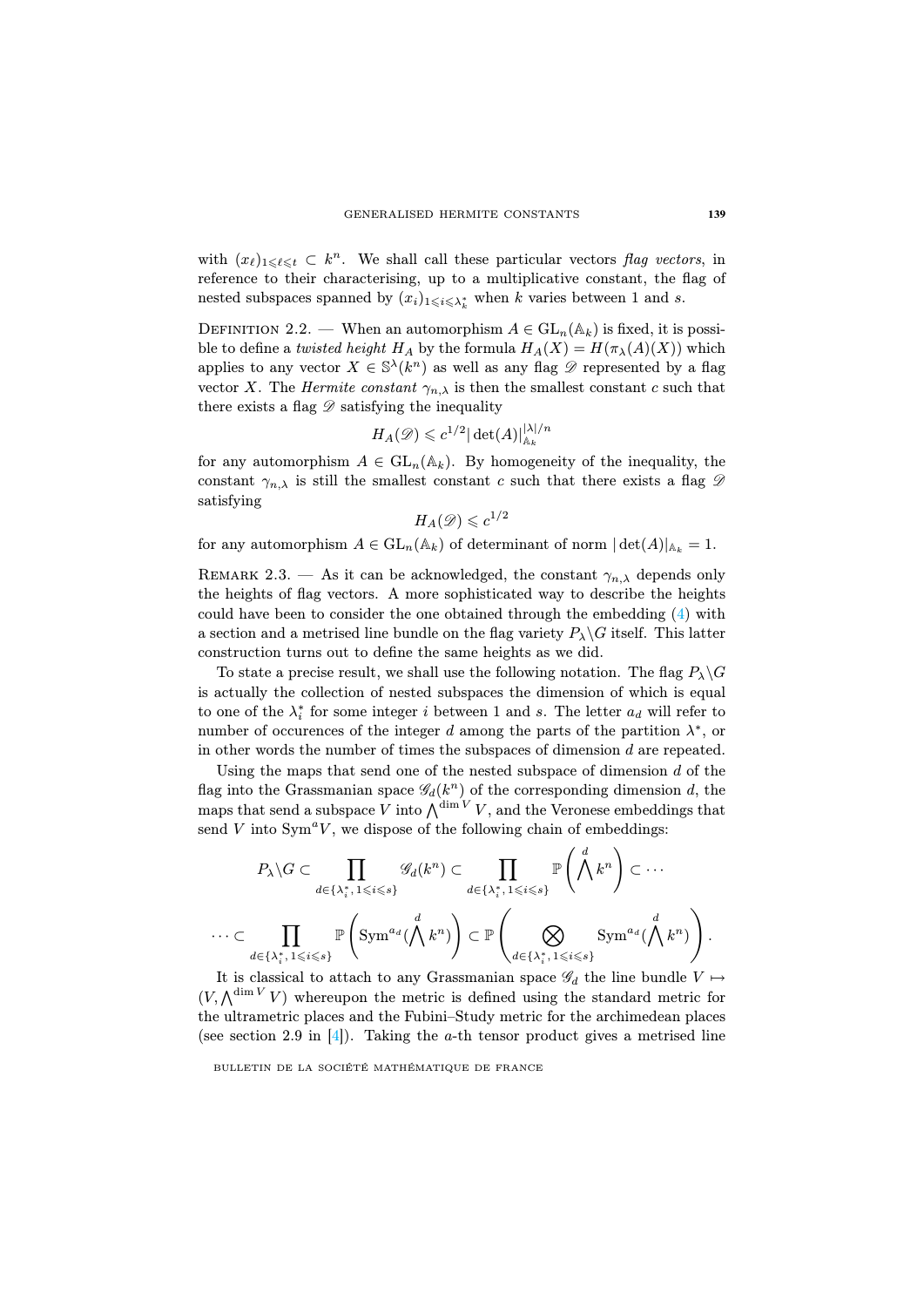bundle on  $Sym^a$  and by tensoring again, we get a metrised line bundle of  $\mathbb{P}\left( \bigotimes_{d\in \{\lambda_i^*,\,1\leqslant i\leqslant s\}} \text{Sym}^{a_d}(\bigwedge^{d} k^n)\right) \text{ which we denote } \mathcal{O}(a_1,\ldots,a_t).$ 

The metrised line bundle  $\mathcal{O}(a_1, \ldots, a_t)$  on  $P_{\lambda} \backslash G$  is equal to the line bundle  $\mathcal{O}(1)$  obtained through the embedding of the flag variety into  $\mathbb{P}(\mathbb{S}^{\lambda}(k^{n}))$  (see for more detail section 9.3 of  $[8]$ ) and the metric we defined previously. See also description in [19].

**2.2. Definition based on Hermite–Humbert forms. —** We first define the evaluation of a Humbert form at a flag vector.

DEFINITION 2.4. — Let  $\mathcal{A} = (A_j)_{1 \leq j \leq r_1+r_2} \in \mathcal{P}_n(k)$  be a Hermite-Humbert form and take a flag vector  $X \in \mathbb{S}_{\sharp}^{\lambda}(k^{n})$ , then the notation  $\mathcal{A}[X]$  symbolises the evaluation of  $A$  in  $X$ , which means:

<span id="page-14-0"></span>
$$
\mathcal{A}[X] = \prod_{j=1}^{r_1+r_2} \prod_{\ell=1}^t \left( \Delta_{\lambda_{\ell}^*} ([x_1, \ldots, x_s]' A_j [x_1, \ldots, x_s]) \right)^{d_j}
$$
  
= 
$$
\prod_{\ell=1}^t \left( \prod_{j=1}^{r_1} \Delta_{\lambda_{\ell}^*} ([x_1, \ldots, x_s]' A_j [x_1, \ldots, x_s])
$$

$$
\cdot \prod_{j=r_1+1}^{r_1+r_2} \left( \Delta_{\lambda_{\ell}^*} ([x_1, \ldots, x_s]' A_j [x_1, \ldots, x_s]) \right)^2 \right).
$$

2.2.1. Minimum and determinant of a form. — When L is a lattice of  $k^n$ , we know that L admits a pseudo basis and can be decomposed into

(11) 
$$
L = \mathfrak{c}_1 u_1 \oplus \cdots \oplus \mathfrak{c}_n u_n
$$

where the  $(c_i)_{1\leq i\leq n}$  are fractional ideals and the system  $(u_i)_{1\leq i\leq n}$  is a vectorial basis of  $k^n$ . Following [7], we define the determinant of a Hermite–Humbert quadratic form  $\mathcal{A} = (A_j)_{1 \leq j \leq r_1+r_2}$  with respect to the lattice L by the following product of the determinants computed in the system of vectors  $(u_i)_{1\leqslant i\leqslant n}$ :

(12) 
$$
\det_L(\mathcal{A}) = \mathcal{N}(\mathfrak{c}_1 \mathfrak{c}_2 \dots \mathfrak{c}_n) \prod_{j=1}^{r_1 + r_2} \left( \det_{(u_1, \dots, u_n)}(A_j) \right)^{d_{v_j}}.
$$

We define also, again with respect to a lattice  $L$  of  $k^n$  and a vector  $X$  of the Schur module  $\mathbb{S}^{\lambda}(k^n)$ , the fractionnal ideal  $\mathfrak{A}_X^L$  according to the formula:

(13) 
$$
(\mathfrak{A}_X^L)^{-1} = \left\{ \alpha \in k, \ \alpha X \in \mathbb{S}^{\lambda}(L) \right\}.
$$

In the case when  $\lambda$  is the partition of 1, the ideal  $\mathfrak{A}_X^L$  is nothing else than the greatest common divisor of the coordinates of  $X$  (in that case  $X$  is simply a vector of  $k^n$ ).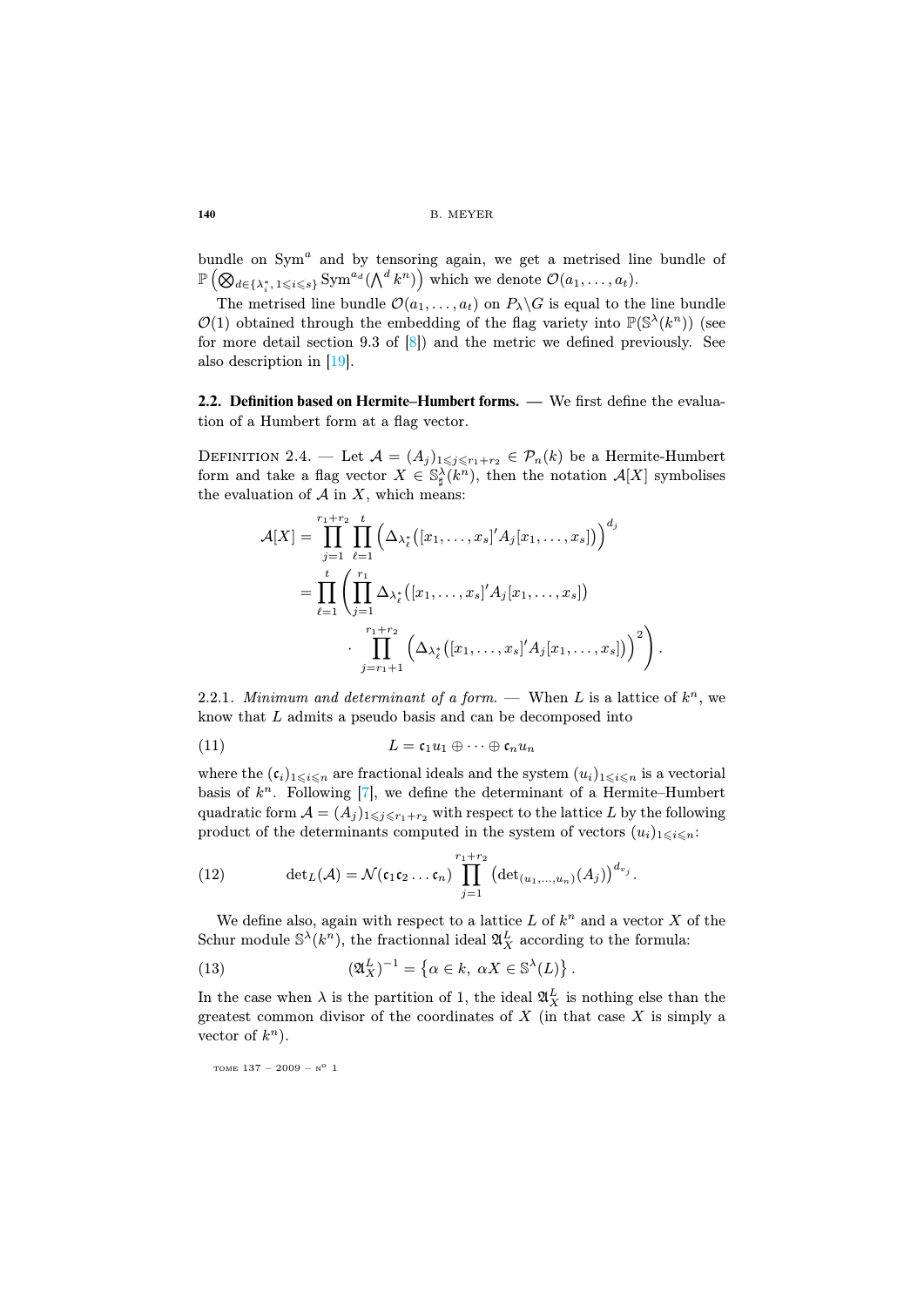We define the minimum of a Hermite–Humbert form  $A \in \mathcal{P}_n(k)$  relatively to the lattice  $L$  as the quantity

(14) 
$$
m_L(\mathcal{A}) = \min_{X \in \mathbb{S}_4^{\lambda}(L)} \frac{\mathcal{A}[X]}{\mathcal{N}(\mathfrak{A}_X^L)}.
$$

2.2.2. A new Hermite constant. — We call generalised Hermite invariant of the Hermite–[Hu](#page-14-0)mbert form  $A$  relative to the lattice  $L$  the number

(15) 
$$
\gamma_L(\mathcal{A}) = \frac{m_L(\mathcal{A})}{(\det_L \mathcal{A})^{\frac{m}{n}}}.
$$

We eventually define the constant

(16) 
$$
\gamma_L = \sup_{\mathcal{A} \in \mathcal{P}_n(k)} \gamma_L(\mathcal{A}).
$$

Recall that the Steinitz class of lattice means the ideal class  $\mathfrak{c} = \mathfrak{c}_1 \mathfrak{c}_2 \cdots \mathfrak{c}_n$ (with the notation of equality  $11$ ). If L and L' are two lattices with the same Steinitz class, then they are isomorphic and as a result, the constants  $\gamma_L$  and  $\gamma_{L'}$  coincide. The canonical basis of  $k^n$  being  $(e_i)_{1\leqslant i\leqslant n}$ , let us fix the following representatives for each class of lattice

(17) 
$$
\forall 1 \leqslant \iota \leqslant h, \quad L_{\iota} = \mathfrak{o}e_1 \oplus \cdots \oplus \mathfrak{o}_{n-1}e_{n-1} \oplus \mathfrak{a}_{\iota}e_n.
$$

Let us denote by  $\hat{\gamma}_{n,\lambda}$  a new Hermite constant

(18) 
$$
\hat{\gamma}_{n,\lambda} = \max_{L \text{ lattice of } k^n} \gamma_L = \max_{1 \leq l \leq h} \gamma_{L_l}.
$$

#### **2.3. Equivalence of the definitions**

PROPOSITION 2.5. — The constant  $\hat{\gamma}_{n,\lambda}$  is equal to the constant  $\gamma_{n,\lambda}$  introduced by T. Watanabe.

*Proof.* — The group  $GL_n(\mathbb{A}_k)$  admits a double cossets decomposition (see  $[15]$ ,

(19) 
$$
GL_n(\mathbb{A}_k) = \bigsqcup_{\iota=1}^h GL_n(\mathbb{A}_{k,\infty}) \lambda_\iota GL_n(k)
$$

obtained by the action of  $GL_n(k)$  on the right and the action of  $GL_n(\mathbb{A}_{k,\infty})$  on the left, where

(20) 
$$
GL_n(\mathbb{A}_{k,\infty}) = \prod_{v \mid \infty} GL_n(k_v) \times \prod_{v \in \{ \infty} GL_n(\mathfrak{o}_v).
$$

Here come the details:

For  $1 \leq \iota \leq h$ , the ideal  $\mathfrak{a}_{\iota} \otimes \mathfrak{o}_{v}$  localised in  $k_{v}$  (v finite place) of the representative  $a_i$  of an ideal class becomes a principal ideal and takes the shape of  $a_{\iota,v} \mathfrak{o}_v$  where  $a_{\iota,v} \in k_v$ . Let us denote  $a_{\iota} \in A_k$  the adèle we get by filling

BULLETIN DE LA SOCIÉTÉ MATHÉMATIQUE DE FRANCE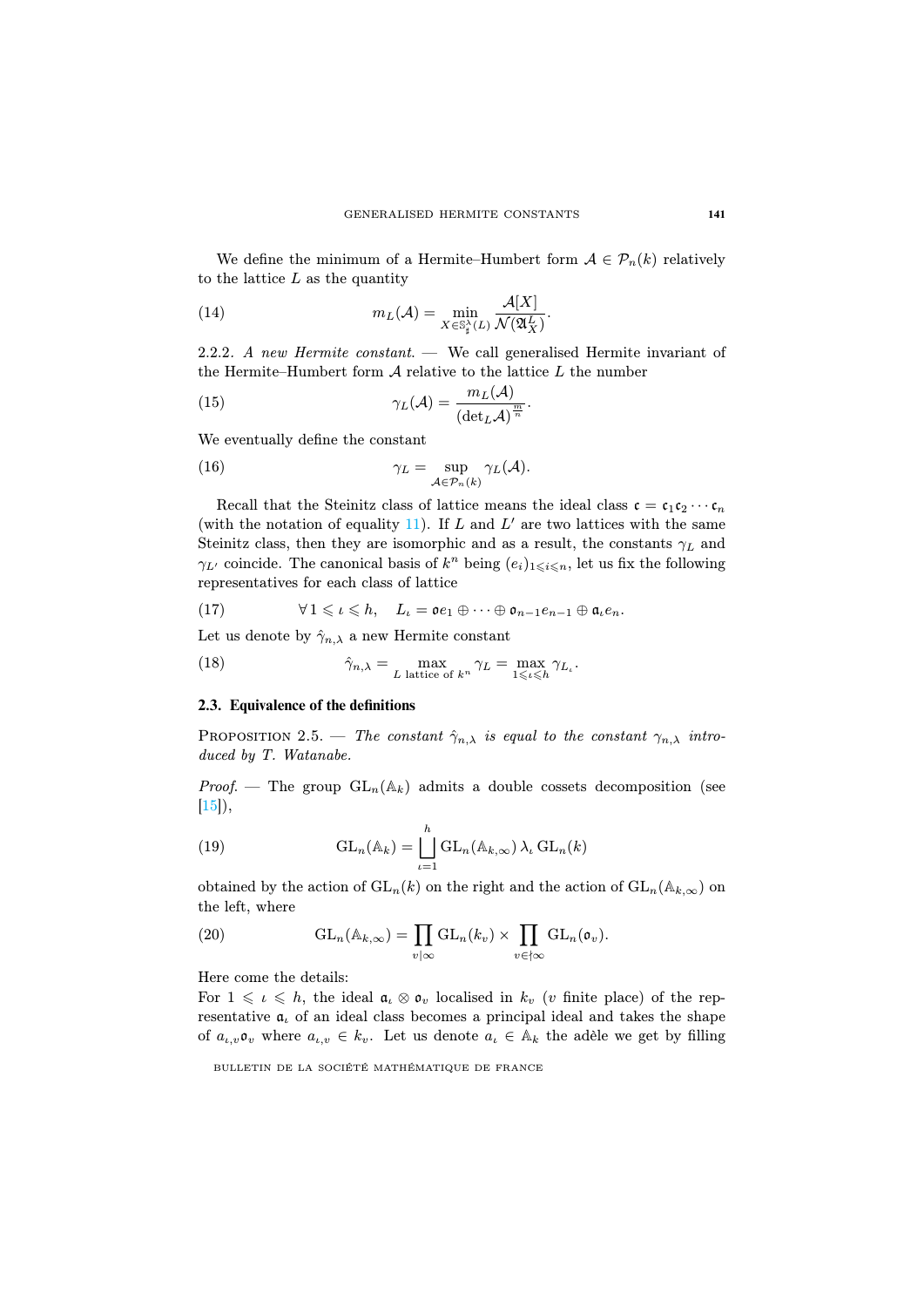out with  $a_{i,v} = 1$  for archimedian places v. Let  $\lambda_i$  be the diagonal matrix Diag $(1, \ldots, 1, a_t^{-1})$  of  $GL_n(\mathbb{A}_k)$ . Let us notice that

(21)  $\lambda_{\iota}L_{\iota} = L_1$  and  $|\det \lambda_{\iota}|_{\mathbb{A}_k} = \mathcal{N}(\mathfrak{a}_{\iota}).$ 

Then the decomposition of  $GL_n(\mathbb{A}_k)$  proves to be

$$
\mathrm{GL}_n(\mathbb{A}_k)=\bigsqcup_{\iota=1}^h\mathrm{GL}_n(\mathbb{A}_{k,\infty})\,\lambda_{\iota}\,\mathrm{GL}_n(k).
$$

The value of  $\min_{\gamma \in \text{GL}_n(k)} H\left(\pi_\lambda(g\gamma) e_{U(\lambda)}\right)^2$  does not depend actually of the class of  $g \in GL_n(\mathbb{A}_k)$  modulo  $GL_n(k)$ . Moreover, when  $\gamma$  runs through  $GL_n(k)$ ,  $\pi_\lambda(\gamma) e_{U(\lambda)}$  describes all the decomposed vectors of  $\mathbb{S}^\lambda_\sharp(k^n)$ . Thus, the constant  $\gamma_{n,\lambda}$  can be rewritten

$$
\gamma_{\lambda} = \max_{g \in \mathrm{GL}_n(\mathbb{A}_k)/\mathrm{GL}_n(k)} \min_{X \in \mathbb{S}_\sharp^{\lambda}(k^n)} \frac{H(\pi_{\lambda}(g)X)}{|\det g|_{\mathbb{A}_k}^{\frac{2m}{n}}}
$$

$$
= \max_{g \in \mathrm{GL}_n(\mathbb{A}_{k,\infty})} \max_{1 \leq \iota \leq h} \min_{X \in \mathbb{S}_\sharp^{\lambda}(k^n)} \frac{H(g\lambda_{\iota}.X)}{|\det g\lambda_{\iota}|_{\mathbb{A}_k}^{\frac{2m}{n}}}.
$$

Because of the product formula, it can be assumed that  $X$  runs only through the set  $\mathbb{S}_{\sharp}^{\lambda}(L_{\iota})$ [. Bec](#page-11-0)ause of the invariance of the local heights under the action of,  $\mathrm{GL}_n(\mathfrak{o}_v)$ , g can be restricted to  $\mathrm{GL}_n(k_\infty) = \prod_{v | \infty} \mathrm{GL}_n(k_v)$ . To summarize:

$$
\gamma_{n,\lambda} = \max_{1 \leqslant \iota \leqslant h} \max_{g \in \mathrm{GL}_n(k_\infty)} \min_{X \in \mathbb{S}_\sharp^\lambda(L_\iota)} \frac{H(g\lambda_i, X)}{|\det g|_{\mathbb{A}_k}^{2m}} \frac{1}{(\mathcal{N}(\mathfrak{a}_\iota))^{\frac{2k}{n}}}.
$$

Let us associate with any  $g \in GL_n(k_\infty)$  the Hermite–Humbert form  $\mathcal{A} = g'g$ . The product of the archimedian local heights  $\prod_{v|\infty} H_v(g_v\lambda_{\iota,v}X)$  is equal to  $\mathcal{A}[X]$  according to proposition (1.14) and the fact that  $\lambda_{\iota,v} =$  Id when v is an archimedian place. The product of ultrametric local heigths  $\prod_{v \nmid \infty} H_v(\lambda_{\iota,v} X)$ is exactly  $\frac{1}{\mathcal{N}(\mathfrak{A}_X^{\iota})}$ .

Indeed, let us decompose  $X = \sum_{T} X_T e_T$  (where T runs among Young tableaux) in the canonical basis of  $\overline{S}^{\lambda}$ . The action of  $\lambda_{\iota}$  in that basis boils down to multiplying  $e_T$  by  $a_t^{-\# \{(i,j)\} T_{i,j}=n\}}$ , whence the formula

$$
H_v(\lambda_t X) = \max_T |a_t^{-\# \{(i,j)\; T_{i,j} = n\}}|_v |X_T|_v.
$$

But  $\alpha X$  belongs to  $\mathbb{S}^{\lambda}(L_{\iota}) = \bigoplus_{\iota} \mathfrak{a}^{\# \{ (i,j) ; T_{i,j} = n \}} e_T$  if and only if  $|\alpha X_T|_v$  is T greater than or equal to  $|\mathfrak{a}_t^{\# \{(i,j)\} , T_{i,j}=n\}}|_v$  for any finite place v. Therefore TOME  $137 - 2009 - N^0$  1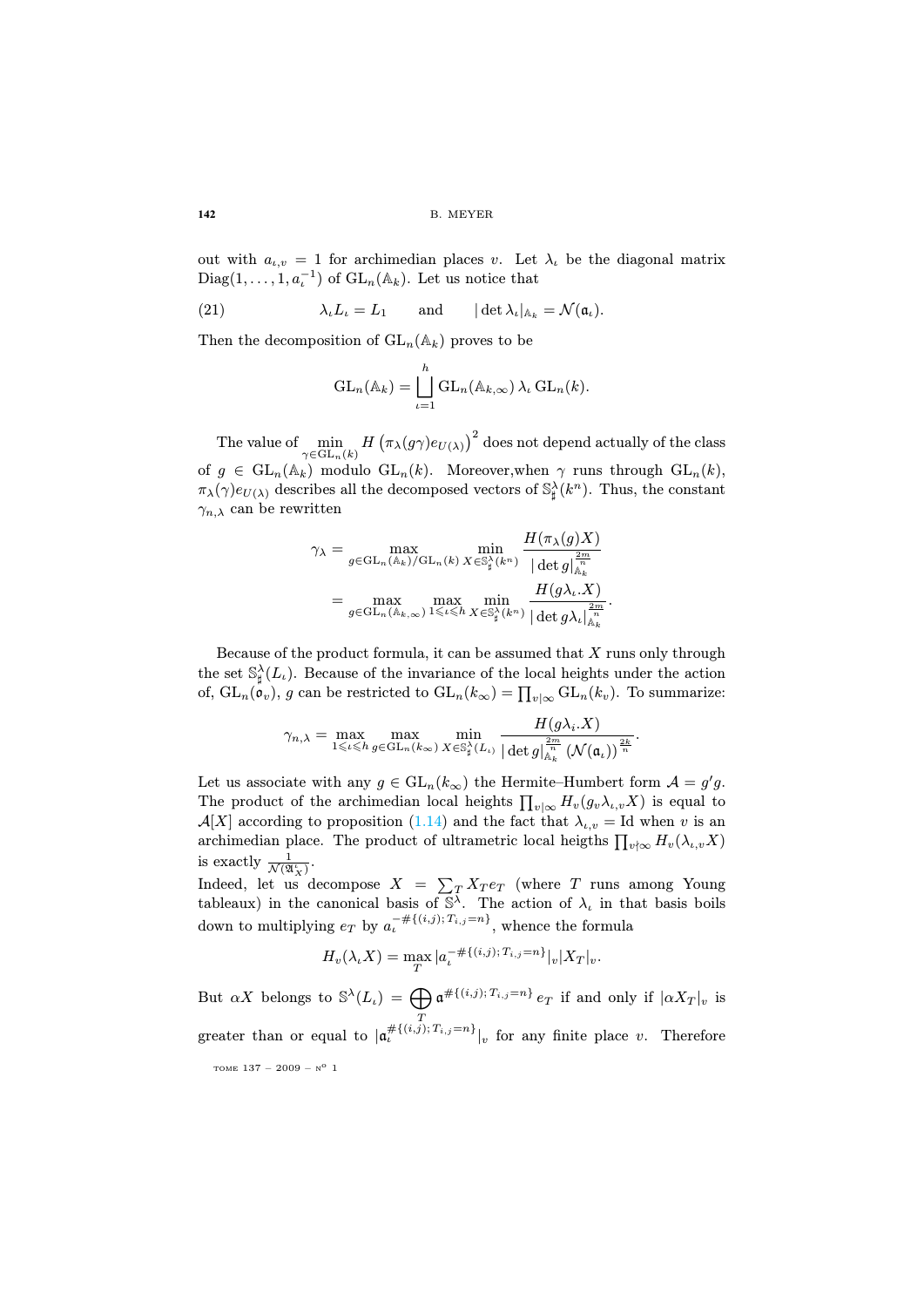$|(\mathfrak{A}_X^{\iota})^{-1}|_v$  is equal to  $\max_T \frac{|\mathfrak{a}_\iota^{*(i,j); T_{i,j}=n)}|_v}{|X_T|_v}$ . By bringing all the equalities together, we get the expected formula. Thereby,

 $ATZ$ ]

(22) 
$$
\gamma_{n,\lambda} = \max_{1 \leq \iota \leq h} \max_{A \in \mathcal{P}_n(k)} \min_{X \in \mathbb{S}_\sharp^\lambda(L_\iota)} \frac{A|A|}{\mathcal{N}(\mathfrak{A}_X^{\iota}) (\det_{L_\iota} A)^{\frac{m}{n}}} = \hat{\gamma}_{n,\lambda}
$$

[as](#page-30-0) expected.

#### **3. Eutaxy and perfection**

The classical Voronoi theory [22] is based on two properties of quadratic forms, perfection and eutaxy, which characterise extreme forms, i.e. those that are a local maximum of the Hermite invariant  $\gamma$ .

In his article [1], Christophe Bavard has set forth a general framework we make ours here to propose appropriate definitions of eutaxy and perfection. The framework is as follows: the Hermite invariant of an object  $p$  is defined as the minimum of the evaluation in p of a familly of "length functions" $(f_c)_{c \in C}$ , which are positive real-valued functions, defined on a space  $V$  which parametrises the set of objects  $p$  in mind. To redound to the classical case of Voronoi theory, V has to be chosen as the space of determinant 1 symmetric definite positive matrices, the length functions are the functions  $A \mapsto u' A u \in \mathbb{R}_+$  and are indexed by the set of non-zero vectors  $u \in \mathbb{Z}^n$ .

In this geometrical framework, eutaxy and perfection of an object  $p$  can be formulated in terms of properties on gradients of the length functions that attain the minimum (cf. infra.). Moreover, when the following condition ( $\mathscr{C}$ ) is met, the Voronoi theorem holds, *i.e.* the Hermite invariant of  $p$  is a local maximum if and only if  $p$  is eutactic and perfect.

Let  $S(p)$  be the set of indices  $\varsigma \in C$  of the length functions  $f_{\varsigma}$  that are minimal in p. The condition  $(\mathscr{C})$  can be stated as follows:

"For any point p of V, for any subset  $T \subset S$ , for any non zero vector x orthogonal to the gradients  $(\nabla f_{\vartheta})_{\vartheta \in T}$ , there exists a  $\mathcal{C}^1$  stalk of curve  $c: [0, \varepsilon] \to V$  such that  $c(0) = p, c'(0) = x$  and for any  $\vartheta \in T$ ,  $f_{\vartheta}(c(t)) >$  $f_{\vartheta}(p)$  when  $t \in ]0, \varepsilon[$ ."

**3.1. Terms reformulation. —** In our case, the set of Hermite–Humbert forms are parametrised by the space  $\mathcal{P}_n(k)$  embedded with a Riemannian structure, and in particular the scalar product defined on the tangent space by:

(23) 
$$
\forall \mathcal{X}, \mathcal{Y} \in \mathrm{T}_{\mathcal{A}} \mathcal{P}_n(k), \quad \langle \mathcal{X}, \mathcal{Y} \rangle_{\mathcal{A}} = \sum_{j=1}^{r_1+r_2} \mathrm{Tr}(A_j^{-1} X_j A_j^{-1} Y_j),
$$

BULLETIN DE LA SOCIÉTÉ MATHÉMATIQUE DE FRANCE

 $\Box$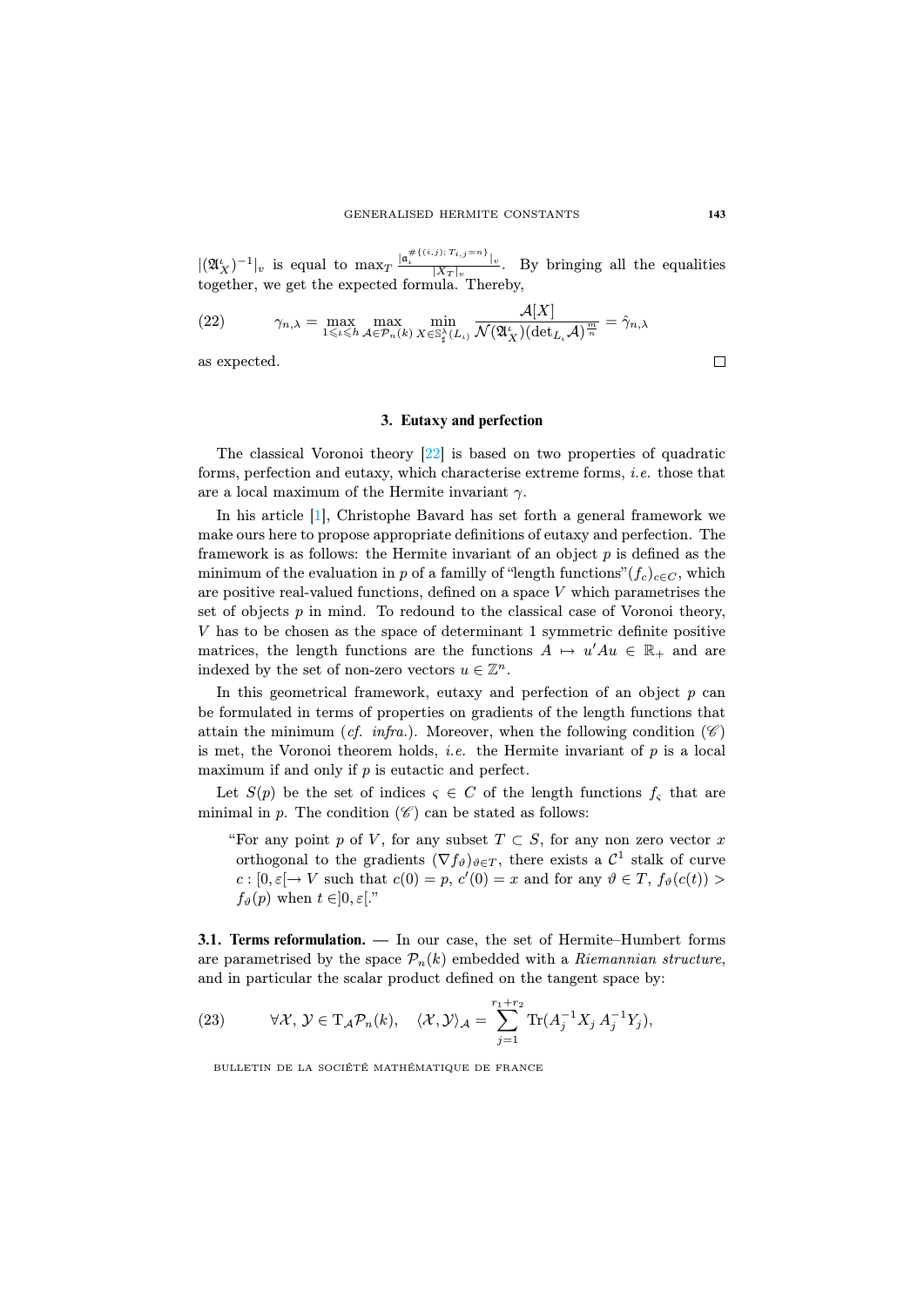where  $\mathcal{A} = (A_j)_{1 \leq j \leq r}, \mathcal{X} = (X_j)_{1 \leq j \leq r}$  and  $\mathcal{Y} = (Y_j)_{1 \leq j \leq r}$  are elements from the tangent space  $\mathrm{T}_{\mathcal{A}}\mathcal{P}_n(k) = \{X = (X_j)_{1 \leq j \leq r}; \mathrm{Tr}(A_j^{-1}X) = 0\}.$  Remember that in the sequel the letter I designates  $\mathcal{I} = (I_n)_{1 \leq i \leq r} \in \mathcal{P}_n(k)$ .

DEFINITION 3.1. — The length functions defined on  $\mathcal{P}_n(k)$  will be the functions  $\ell_V^{\iota}$ , indexed by  $\varsigma = (\iota, V)$  where  $\iota$  is an integer  $1 \leqslant \iota \leqslant h$  and V a flag vectors belonging to  $\mathbb{S}_{\sharp}^{\lambda}(L_{\iota})$  , and defined by:

(24) 
$$
\forall \mathcal{A} \in \mathcal{P}_n(k), \qquad \ell_V^{\iota}(\mathcal{A}) = \ln \left( \frac{\mathcal{A}[V]}{\mathcal{N}(\mathfrak{A}_V^{\iota})^2 \mathcal{N}(\mathfrak{a}_\iota)^{\frac{m}{n}}} \right).
$$

REMARK  $3.2.$  — Actually, in this way, many distinct indexes can parametrise the same length function. For instance, if  $\alpha$  belongs to the field k, then the functions  $\ell_V^{\iota}$  and  $\ell_{\alpha V}^{\iota}$  coincide.

Let V be a flag vector of  $\mathbb{S}_{\sharp}^{\lambda}(L_{\iota})$  given in the shape:



For any integer  $p \leq t$ , let us agree on  $X_p$  being the matrix  $n \times p$  of which the columns are the vectors  $(x_l)_{1 \leq l \leq p} \in k^n$ . The gradient expressed at the point  ${\mathcal A}$  of  $\ell_V^\iota$  is the result of the following computation:

$$
\nabla \Big( \ell_V^{\iota}(\mathcal{A}) \Big) = \Big[ d_j \nabla \big( \ln A_j[V] \big) \Big]_{1 \leq j \leq r_1 + r_2}
$$
  
\n
$$
= \Big[ d_j \sum_{l=1}^{s} \nabla \ln \Big( \det(X_{\lambda_l^*}^{\sigma_j'} A_j X_{\lambda_l^*}) \Big) \Big]_{1 \leq j \leq r_1 + r_2}
$$
  
\n
$$
= \Big[ d_j \sum_{l=1}^{s} \Big( A_j X_{\lambda_l^*}^{\sigma_j} \Big(X_{\lambda_l^*}^{\sigma_j'} A_j X_{\lambda_l^*}^{\sigma_j} \Big)^{-1} X_{\lambda_l^*}^{\sigma_j'} A_j - \frac{\lambda_l^*}{n} A_j \Big) \Big]_{1 \leq j \leq r_1 + r_2}.
$$

Let us the endomorphism  $p_{A,X}$  and simply  $p_X$  when  $A = Id$  by  $p_{A,X} =$  $X(X'AX)^{-1}X'A$ . This endomorphism turns out to be the A-orthogonal projection on the space spanned by the column vectors of  $X$ .

LEMMA 3.3.  $\cdots$  The gradient of the length functions can be also expressed in the following shape:

.

(25) 
$$
\nabla \left( \ell_V^{\iota}(\mathcal{A}) \right) = \left[ d_j A_j \left( \sum_{l=1}^s p_{A_j, X_{\lambda_l^*}^{\sigma_j}} - \frac{m}{n} I d \right) \right]_{1 \leq j \leq r_1 + r_2}
$$

TOME  $137 - 2009 - N^o$  1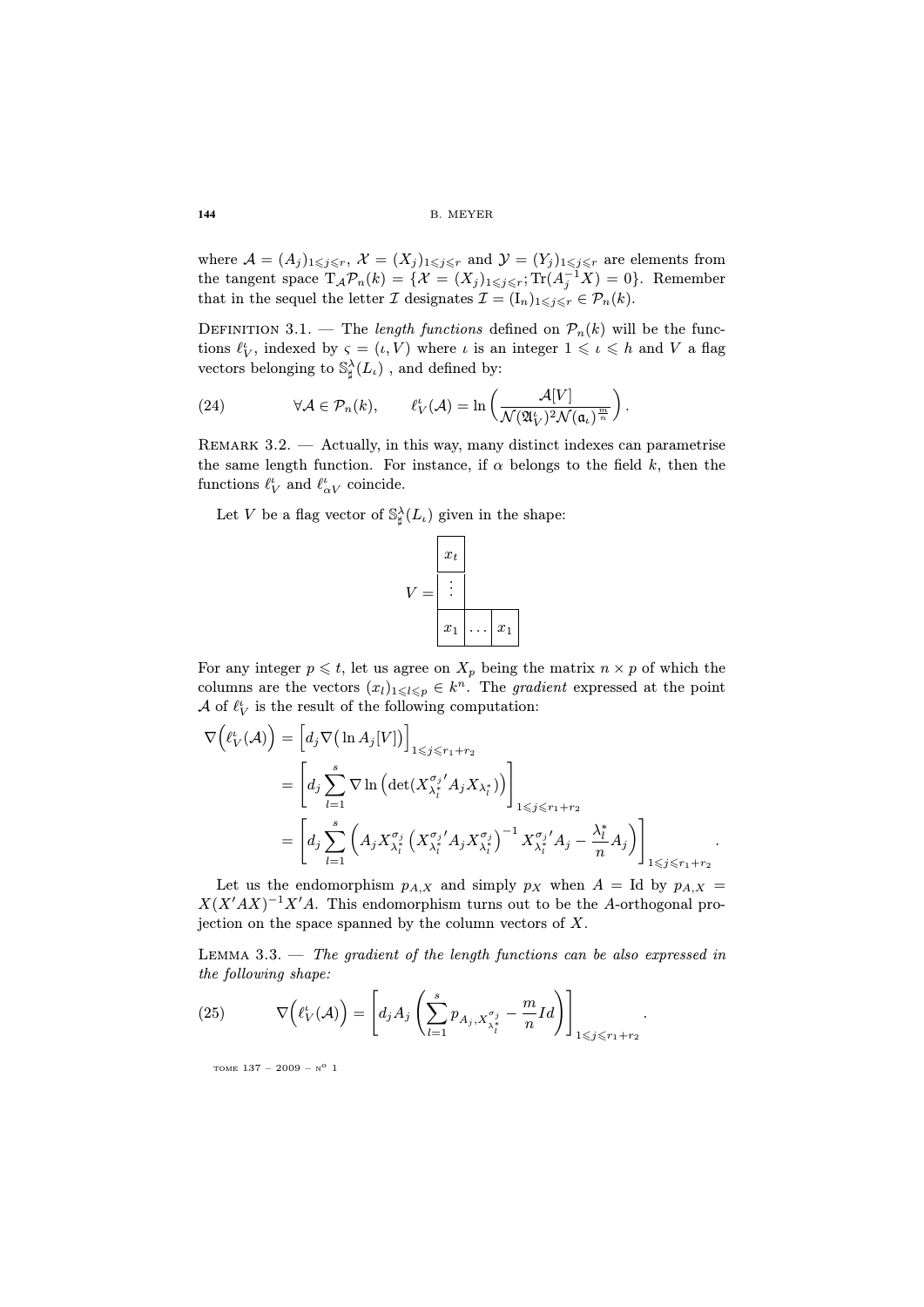In particular, the norm of the gradients can be easily computed

$$
\left\| \nabla \left( \ell_V^{\iota}(\mathcal{A}) \right) \right\| = \sum_{j=1}^{r_1 + r_2} d_j^2 \operatorname{Tr} \left( \sum_{l=1}^{s} p_{A_j, X_{\lambda_l^*}^{\sigma_j}} - \frac{m}{n} I d \right)^2
$$
  
=  $(r_1 + 4r_2) \left( \sum_{l=1}^{s} (1 + 2(l - 1) - \frac{m}{n}) \lambda_l^* + \left( \frac{m}{n} \right)^2 \right).$ 

The norm of the gradients is constant, independant of the length function.

DEFINITION 3.4. — When  $A \in \mathcal{P}_n(k)$  is fixed,  $S(A)$  will denote the set of parameters  $\varsigma = (\iota, V)$  such that  $\ell_V^{\iota}(\mathcal{A})$  is minimal.

LEMMA 3.5.  $-$  A Hermite–Humbert form  $A$  being given, there exists only finitely many distinct length functions that reach the minimum  $m_{L_i}({\mathcal A}).$ 

Indeed, we know already that, de[com](#page-30-1)posing A into  $A = (g'g)$ , it is possible to represent  $\frac{\mathcal{A}[V]}{\mathcal{N}(\mathfrak{A}'_V)^2 \mathcal{N}(\mathfrak{a}_\iota)^{\frac{m}{n}}}$  by  $H(g\lambda_\iota V)$ . The map  $X \mapsto H(g\lambda_\iota X)$  defines again [a](#page-30-0) height. Now it is classical that there are only finitely many points of bounded height ; this property is usually known as Northcott property and was initially the point of designing heights.

This finiteness result, associated with the computation of the norm of the gradient, ensures the local finiteness of the set of length functions required to define the Hermite invariant (see remarque 1.1 of [2]). This observation is essential to use Ch. Bavard's theory.

According to [1], we set the following definitions:

DEFINITION 3.6. — A Hermite–Humbert form  $A \in \mathcal{P}_n(k)$  is said to be *perfect* if the familly of gradients  $(\nabla \ell_V^{\iota})_{\varsigma = (\iota, V) \in S(\mathcal{A})}$  spans affinely the tangent space  $T_A \mathcal{P}_n(k)$ .

A Hermite–Humbert form  $A \in \mathcal{P}_n(k)$  is called *eutactic* if the zero vector belongs to the affine interior of the convex span of the family of the gradients  $(\nabla \ell_V^{\iota})_{\varsigma = (\iota, V) \in S(\mathcal{A})}$ .

REMARK 3.7. — If we denote by  $\Pi_{A,X}$  the sum of the projections

$$
\Pi_{\mathcal{A}, X} = \left[ \sum_{l=1}^s p_{A_j, X_{\lambda_l^*}^{\sigma_j}} \right]_{1 \leqslant j \leqslant r_1 + r_2},
$$

perfection and eutaxy can be rephrased as follows: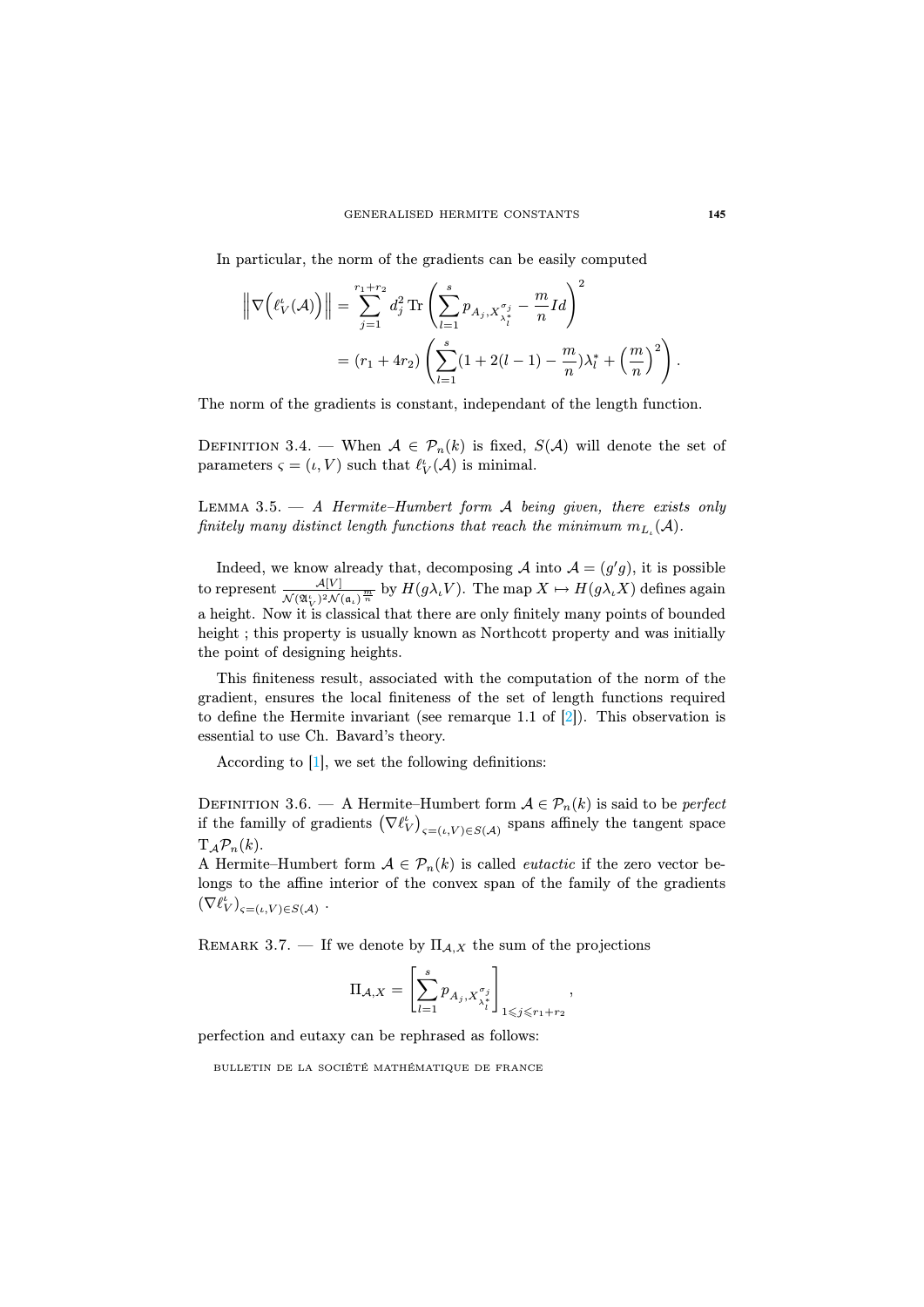**–** A Hermite–Humbert form is called perfect if the rank (on R) of the family  $(\Pi_{\mathcal{A},V})_{V\in S(\mathcal{A})}$  is equal to the dimension of the tangent space  $T\mathcal{P}_n(k)$ augmented by one:

$$
\dim_{\mathbb{R}} \mathrm{TP}_n(k) + 1 = \frac{r_1 n(n+1)}{2} + r_2 n^2 - (r_1 + r_2) + 1.
$$

 $-$  A Hermite–Humbert form  $\mathcal{A} = g'g$  is *eutactic* if the identity map  $\mathcal{I}$  is a linear combination with only strictly positive coefficients of the sum of projection maps  $(\Pi_{\mathcal{I},gU})_{U\in S(\mathcal{A})}$ .

Proof. — The rephrasing of the perfection is rooted in the following fact from linear algebra. Let E be an R vector space,  $H \subset E$  an hyperplane and u an additional vector supplementary to  $H$ , then the familly  $h_i$  spans affinely  $H$  if and only if the familly  $h_i + u$  spans E as a vector space.

For the eutaxy, by definition,  $A$  is eutactic if there are positive coefficients  $(\rho_{\varsigma})_{\varsigma \in S(\mathcal{A})}$  of sum equal to 1 such that

$$
0 = \sum_{\varsigma = (U,\iota) \in S(\mathcal{A})} \rho_{\varsigma} \nabla \ell_U^{\iota}
$$

which is equivalent to

$$
\left[\sum_{\varsigma \in S(\mathcal{A})} \rho_{\varsigma} d_j \left( \sum_{l=1}^s A_j X_{\lambda_l^*} \left( X_{\lambda_l^*}^{\prime} A_j X_{\lambda_l^*} \right)^{-1} X_{\lambda_l^*}^{\prime} A_j \right) \right]_{1 \leqslant j \leqslant r} = \left[\frac{m}{n} A_j \right]_{1 \leqslant j \leqslant r}
$$

and using the decomposition  $A_j = g'_j g_j$ , we get

$$
\left[\sum_{\varsigma \in S(\mathcal{A})} \rho_{\varsigma} d_j g_i' \Pi_{\mathrm{Id}, g_i \times g_i}\right]_{1 \leqslant j \leqslant r_1 + r_2} = \left[\frac{m}{n} g_i' g_i\right]_{1 \leqslant j \leqslant r_1 + r_2}.
$$

Whence,

$$
\left[\sum_{\varsigma \in S(\mathcal{A})} \rho_U \frac{n}{m} d_j \Pi_{\mathrm{Id}, g_i X}\right]_{1 \leqslant j \leqslant r_1 + r_2} = \left[\mathrm{I}_n\right]_{1 \leqslant j \leqslant r_1 + r_2}.
$$

Remark 3.8. — The notions of perfection and eutaxy coincide with the already defined notions (for example the ones in [5] or [6]).

#### **3.2. A theorem à la Voronoi**

THEOREM 3.9.  $-$  A Hermite–Humbert form is extreme (with respect to  $\lambda$ ) if and only if it is perfect and eutactic.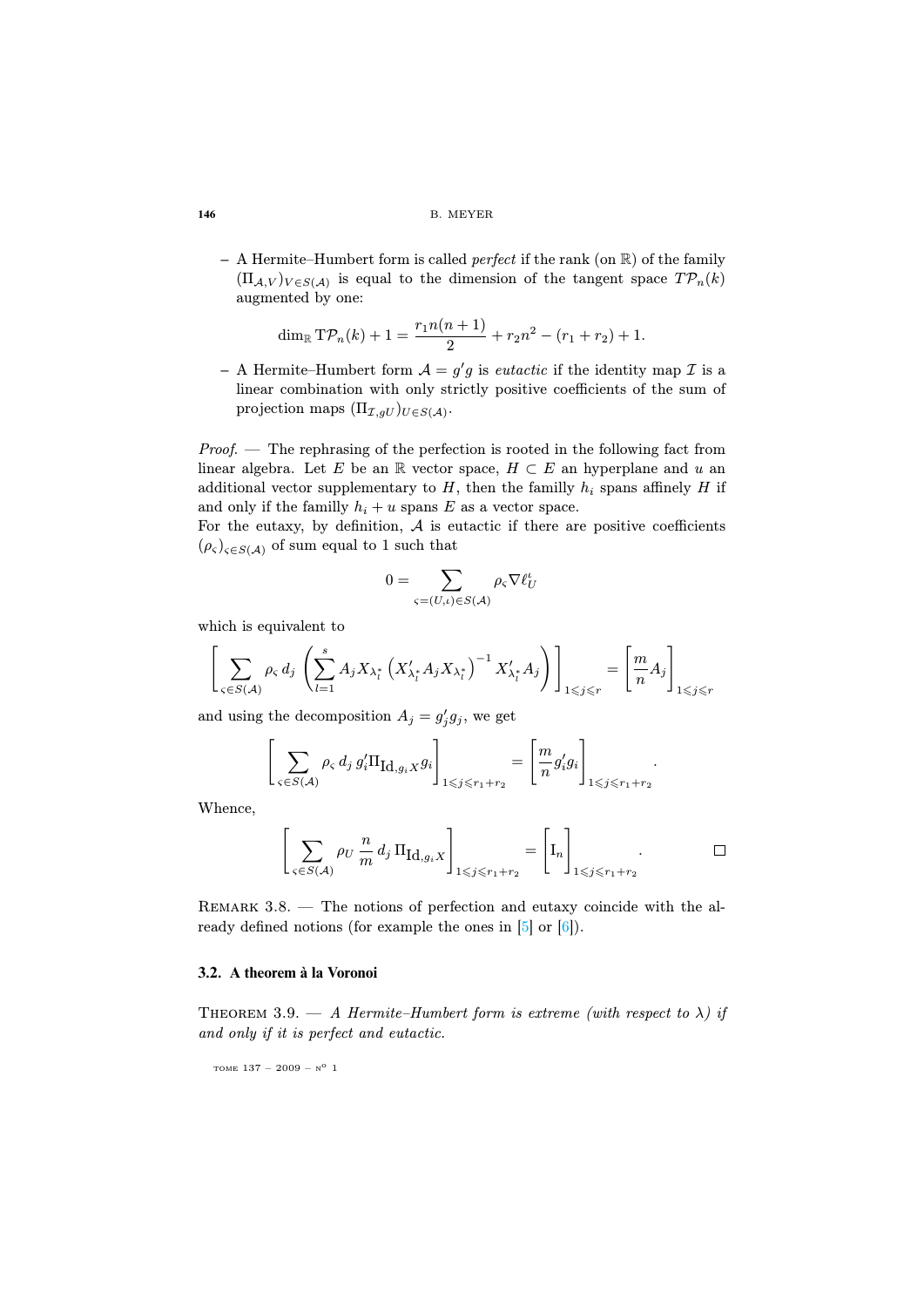*Proof.* — It suffices to show that the condition  $(\mathscr{C})$  stated in the introduction of this section is fulfilled.

The proof given here is a straightforward adaptation of the one that can be found paragraph 2.11 of Ch. Bavard's [2]. First we go back to the neighbourhood of the identity with the use of the transitive and isometric action  $\Phi_{\mathcal{R}}$  of  $\left(\mathrm{SL}_n(\mathbb{R})\right)^{r_1} \times \left(\mathrm{SL}_n(\mathbb{C})\right)^{r_2}$  on  $\mathcal{P}_n(k)$  which acts by

$$
\Phi_{\mathcal{R}}\left(\mathcal{A}\right) = \left(R'_j A_j R_j\right)_{1 \leqslant j \leqslant r}, \quad \mathcal{R} \in \left(\operatorname{SL}_n(\mathbb{R})\right)^{r_1} \times \left(\operatorname{SL}_n(\mathbb{C})\right)^{r_2}, \, \mathcal{A} \in \mathcal{P}_n(k)
$$

where  $\mathcal{R} = (R_j)_{1 \leqslant j \leqslant r_1+r_2}$  and  $\mathcal{A} = (A_j)_{1 \leqslant j \leqslant r_1+r_2}$ .

Let T be a finite subset of  $S(\mathcal{I})$ , the representatives of which we select in the shape of matrices  $n \times t$  of rank t and the successive columns of which describe the flags (remember that  $t = \lambda_1^*$  refers to the height of the Ferrer diagram of  $\lambda$ ). Let X and Y be two vectors from the tangent space  $T_{\tau} \mathcal{P}_{n}(k)$ , such that X satisfies the conditions of orthogonality with the elements of T.

Let us consider the curve

$$
c(t) = \exp(t\mathcal{X} + t^2 \mathcal{Y}^2/2)
$$

and fix  $f_V^{\iota} = \ell_V^{\iota} \circ c$  ( $V \in T$  and  $1 \leq \iota \leq h$ ). To prove that the condition  $\mathscr{C}$ holds, we need to expand $f_V^{\iota}(t)$  up to the fourth order. We have

$$
{f_V'}(0) = 0,
$$

because of the orthogonality conditions on  $\mathcal{X}$ , and

$$
f_V^{t \, \prime \prime}(0) = \sum_{j=1}^{r_1 + r_2} d_j \left( \sum_{l=1}^s \text{Tr} \left( p_{V[\lambda_l^*]^{\sigma_j}} Y_j \right) + \text{Tr} \left( p_{V[\lambda_l^*]^{\sigma_j}} X_j^2 \right) - \text{Tr} \left( \left( p_{V[\lambda_l^*]^{\sigma_j}} X_j \right)^2 \right) \right).
$$

Remember that the notation  $p_V$  refers to the projection matrix  $V(V'V)^{-1}V'$ and that  $V[\ell]$  is the matrix  $n \times \ell$  got by extracting the  $\ell$  first columns of V.

One can check that for any symmetric matrix Z,

$$
\mathrm{Tr}\left( (p_V Z)^2 \right) \leqslant \mathrm{Tr}\left( p_V Z^2 \right)
$$

with equality if and only if Z commutes with  $p_V$ . Let us define thus the subset  $T_0 \subset T$  of the parametres  $U \in T$  such that for any  $j \in [1, r_1 + r_2]$  and any  $l \in [\![1, s]\!],$ 

$$
p_{U[\lambda^*_l]^{\sigma_j}}X_j=X_jp_{U[\lambda^*_l]^{\sigma_j}}
$$

as well as  $T_1 = T \setminus T_0$  its complement. For U in  $T_0$ , one has also

$$
{f_U^{\iota}}^{(3)}(0)=0
$$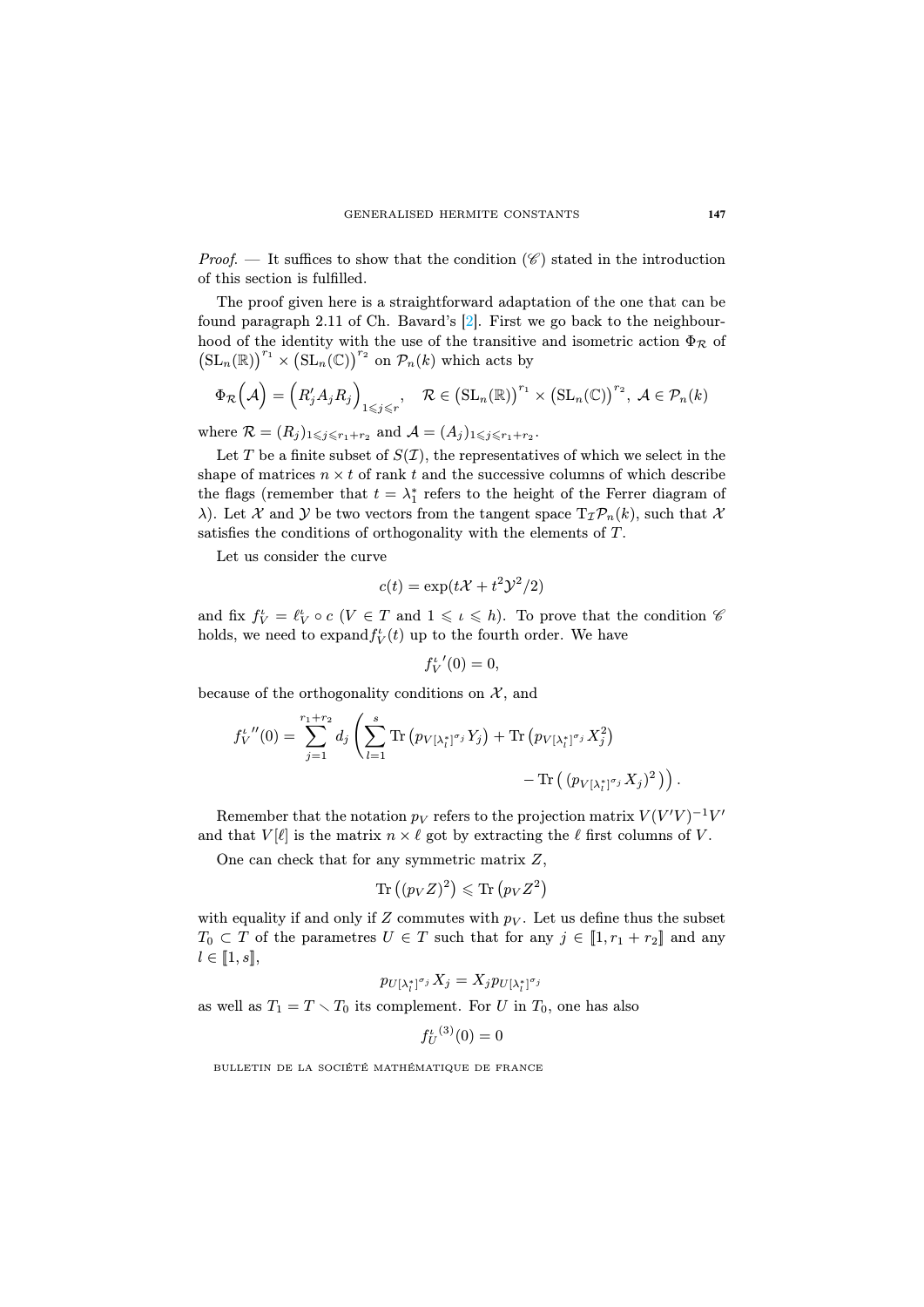and

$$
f_U^{i(4)}(0) = \sum_{j=1}^{r_1+r_2} d_j \left( \sum_{l=1}^s \text{Tr} \left( p_{U[\lambda_l^*]^{\sigma_j}} Y_j^2 \right) - \text{Tr} \left( (p_{U[\lambda_l^*]^{\sigma_j}} Y_j)^2 \right) \right).
$$

These computations can be drawn from the computation of the expansion of  $\det(U'AU)$  by Ch. Bavard [1] p 111 and from the following identity

$$
\ln\left(1+\beta\frac{t^2}{2}+\delta\frac{t^4}{24}\right) = \beta\frac{t^2}{2} + (\delta - 3\beta^2)\frac{t^4}{24} + o(t^4).
$$

We are looking for an r-tuple of matrices  $\mathcal{Y} = (Y_j)_{1 \leq j \leq r}$  such that for  $U \in T_1$ ,  $f_U^{u''}(0) > 0$  and for  $U \in T_0$ ,  $f_U^{u''}(0) = 0$  and  $f_U^{u}(0) > 0$ . The first conditions handling  $U \in T_1$  can always be satisfied provided  $\mathcal Y$  is replaced by  $\epsilon \mathcal Y$  with  $\varepsilon > 0$  small enough. The second conditions handling  $U \in T_0$  are equivallent to  $\sum_{j=1}^r \text{Tr} (p_{V[\lambda_i^*]} \circ Y_j) = 0$  and there exists a pair  $(j_0, \ell_0)$  such that  $p_{U[\lambda_i^*]} \circ Y_j$ and  $Y_j$  do not commute. The same argument used to build Y in the proof of proposition 2.8 of [1] applies here, for any pair of indices  $(j_0, \ell_0)$ , which supplies us with a matrix  $Y_{j_0}$ . For the other indices  $j \neq j_0$ ,  $Y_j$  can be chosen equal to 0 for instance.  $\Box$ 

## **3.3. Algebraicity of the constant**

- PROPOSITION 3.10. 1. For a given integer n, partition  $\lambda$  and number field k, there are only finitely many perfect forms up to unimodular transformations.
	- 2. The Hermite constant  $\gamma_{n,\lambda}$  is algebraic.

 $Proof. - 2.$  This property is a quite general fact that have also been mentioned in  $[2]$ . The proof goes as follows. Perfection for a Hermite–Humbert form  $\mathcal A$ means that the algebraic subvariety  $\mathcal{C}_{S(\mathcal{A})}$  defined by the polynomial equations  $\ell_U^{\iota}(\mathcal{X}) = 1$  for  $(\iota, U) \in S(\mathcal{A})$  is of dimension zero. Thus, the equations defining  $\mathcal{C}_{S(\mathcal{A})}$  being all [p](#page-31-6)olynomial with rational coefficients, the points in  $\mathcal{C}_{S(\mathcal{A})}$  are algebraic and so is in particular the form A.

1. Now to show that there are only finitely many perfect forms up to unimodular transformations, we show that there is always a representative of a perfect form that takes its minimal flag vectors among a finite set. Thus there can be only finitely many sets of equation  $\ell_U^{\iota}(\mathcal{X}) = 1$  for  $(\iota, U)$  belonging to some  $S_0$  defining a class of perfect forms.

By Humbert reduction theory [9], a Humbert form  $\mathcal A$  can always be expressed up to unimodular equivalence as  $\mathcal{A} = (D_j[U_j]])_{1 \leq j \leq r}$  where the  $(D_j)$  are diagonal matrices such that the diagonal coefficients  $d_j(i)$  satisfy  $\frac{d_j(i)}{d_j(i+1)} \leqslant B$  for some positive bound B and such that the  $(U_i)$  are unipotent upper triangular matrices with bounded coefficients.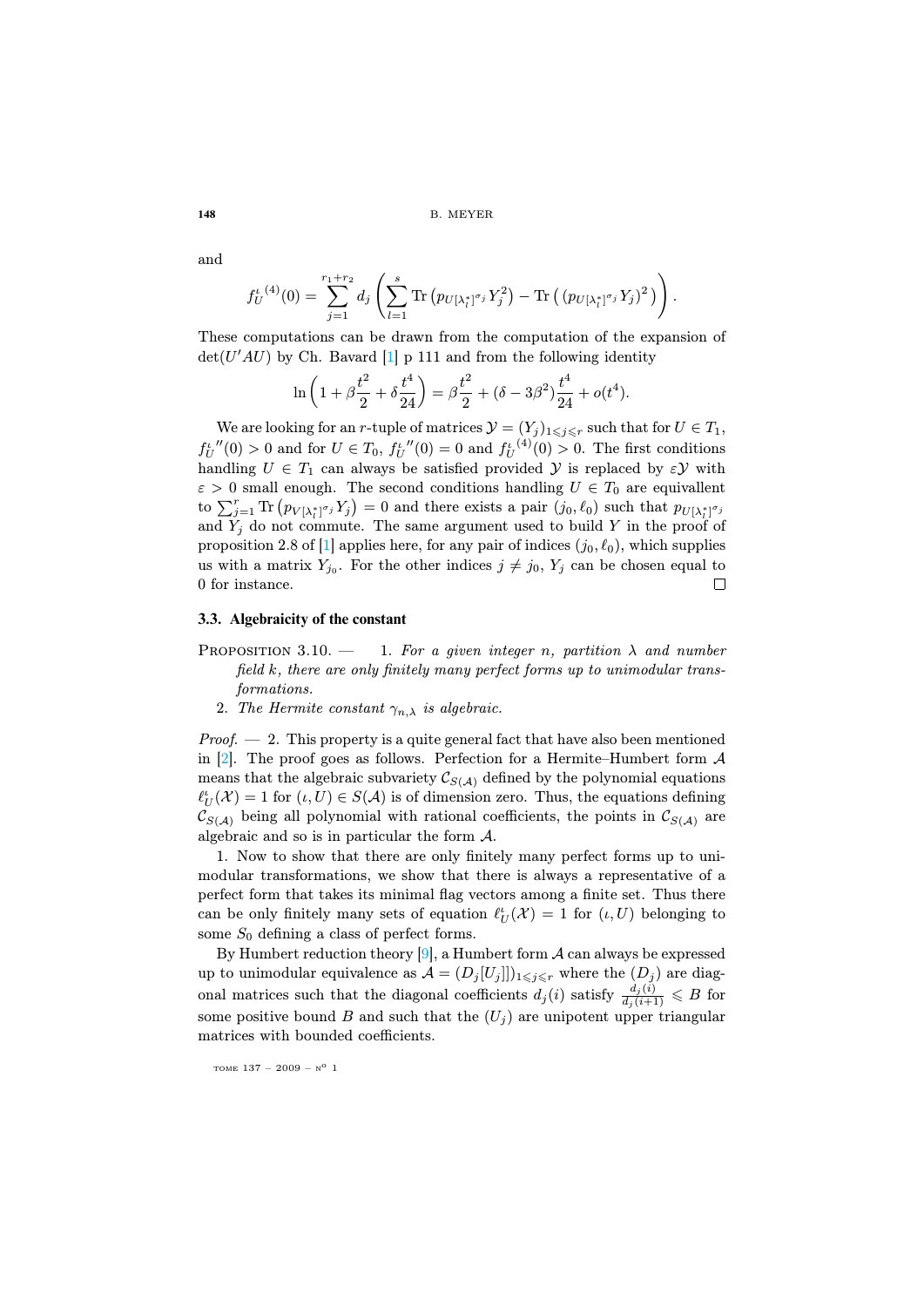We recall that the local height of a flag vector  $X \in \mathbb{S}^{\lambda}_{\sharp}$  is just the square norm  $A_j[X] = \|\pi_\lambda(D_j U_j) X\|^2$  where  $\|\cdot\|$  is the norm we defined on  $\mathbb{S}^{\lambda}(k_{v_j}).$ Since  $\pi(D_i U_i)$  is invertible, we get, using the operator norm,

$$
\forall X \in \mathbb{S}^{\lambda}(k_v), \quad A_j[X] \geq \|\pi_{\lambda}(D_j U_j)^{-1}\|^{-1} \|X\|^2.
$$

Since,  $U_j$  is triangular and unipotent, the entries of  $\pi_\lambda(U_j^{-1})$  are polynomial in the entries of U, and  $\|\pi_{\lambda}(U_j^{-1})\|$  can be uniformely bounded for the reduced Humbert forms we consider. On the other hand  $\pi_{\lambda}(D_j^{-1})$  is a diagonal endomorphism which eigenvalue associated with  $e_T$  is just  $\prod_{i=1}^n d_j(i)^{-\#\{i; i \in T\}}$ . Using the bounds on the ratios of to consecutive  $d_i(i)$ , we notice that the eigenvalues of  $\pi_{\lambda}(D_j^{-1})$  are bounded from above by  $B^{\mu} \prod_{i=1}^n d_j(i)^{-\lambda_i}$  for some big power  $B^{\mu}$ . Thus, there is a constant l such that for any Humbert form  $\mathcal{A}$ ,

$$
\forall X \in \mathbb{S}^{\lambda}(k_v), \quad A_j[X] \geqslant l \, \|X\|^2.
$$

We deduce that the minimal flag vectors  $X$  of Humbert form have a bounded height: their infinite part is for instance bounded by  $\left(\frac{1}{l}\right)^r$  whereas their finite part is always less than one. According to Northcott property, there can only be finitely many of them, which ends the proof.  $\Box$ 

#### **4. Some relations between the constants**

**4.1. An equality of duality.** — If  $\lambda$  is a partition with less than n parts, we call complementary partition with respect to n the partition  $\overline{\lambda}$  (also denoted by  $\overline{\lambda}^n$ ) such that for any  $\ell$  between 1 and  $s, \lambda_{\ell}^* + \overline{\lambda}_{s+1-\ell}^* = n$ . Visually, it can be retrieved by completing the partition into a rectangle of height  $n$ :

| $\times$ | × |         |
|----------|---|---------|
|          |   | $\it n$ |
|          |   |         |
|          |   |         |

PROPOSITION 4.1. — Let  $\lambda$  be a partition and  $\overline{\lambda}^n$  complementary partition with respect to n, then the following equality holds

(26) 
$$
\gamma_{n,\lambda} = \gamma_{n,\overline{\lambda}^n}.
$$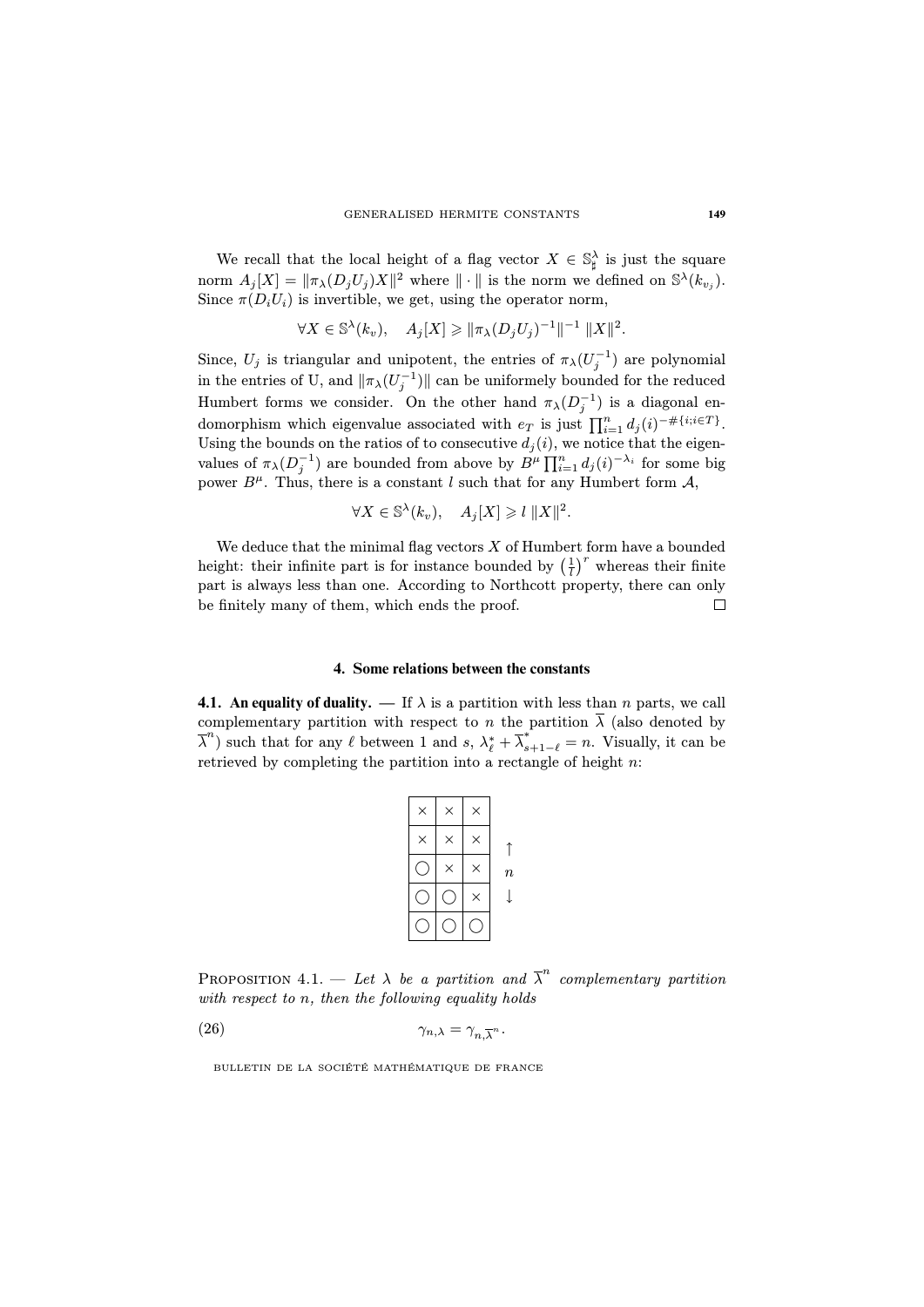Proof. — A partition  $\lambda$  being fixed, we consider the following representation  $(\rho, \mathbb{S}^{\lambda}(k^n))$  where  $\rho = \pi_{\lambda}(w_0 g'^{-1} w_0^{-1})$  and  $w_0$  is the miror automorphism of  $GL_n(k)$  which swaps the vectors  $e_i$  and  $e_{n+1-i}$ . We can notice that  $\rho$  is an irreducible representation, that  $e_{U(\lambda)}$  directs the line of highest weight vectors, that  $e_{U(\lambda)}$  is stabilised by the parabolic subgroup  $P_{\overline{\lambda}}$ . The character of  $\rho$  is actually det<sup>-n</sup>  $\cdot \chi_{\overline{\lambda}}$ .

Taking our normalisation into account, *i.e.*  $H(e_{U(\lambda)}) = H(e_{U(\overline{\lambda})}) = 1$ , when g belongs to  $\operatorname{GL}_n^1(\mathbb{A}_k)$  and decomposes into  $g = kdu$  with k in the maximal compact subgroup  $K(\mathbb{A}_k)$ , d diagonal matrix and u unipotent, we get

$$
H(\rho(g)e_{U(\lambda)}) = |\chi_{\overline{\lambda}}(d)|_{\mathbb{A}_k} = H(\pi_{\overline{\lambda}}(g)e_{U(\overline{\lambda})}).
$$

We derive the equality of the constants  $\gamma_{n,\lambda} = \gamma_{n,\overline{\lambda}^n}$  from this equality.

**4.2. Mordell inequality. —** With the viewpoint of twisted heigths in mind, we can show the following inequality, which generalises the Mordell inequality.

PROPOSITION 4.2. — Let  $\lambda$  be a partition, m and n two integers such that  $t \leqslant m \leqslant n$ , then,

(27) 
$$
\gamma_{n,\lambda} \leq \gamma_{m,\lambda} \left( \gamma_{n,m} \right)^{|\lambda|/m}.
$$

*Proof.* — Consider an automorphism A satisfying  $|\det(A)|_{A_k} = 1$ . Let  $\mathscr{D}$  be a flag of  $k^n$  which minimises the height  $H_A(\mathscr{D})$  and let W be a subspace of dimension m such that  $H_A(W) \leq \gamma_{m,n}^{1/2}$ . There exists an injective map  $\phi$  which sends  $k^m$  onto  $W \subset k^n$ . Let us accept for one time the following lemma, which will be proven below. (This lemma and its proof easily stems from corollary 4.3) in [18] where this result is proven for symmetric powers and exterior powers.)

LEMMA 4.3. — Let  $\phi : k^m \hookrightarrow k^n$  be an injective map and A an automorphism of  $GL_n(\mathbb{A}_k)$ . We denote also by  $\phi$  the  $\mathbb{A}_k$ -homomorphism which extends  $\phi$  from  $\mathbb{A}_k^m$  to  $\mathbb{A}_k^n$ . There exists an automorphism  $B \in GL_m(\mathbb{A}_k)$  such that the twisted height  $H_B$  coincides with  $H_A$  in the following sense: for any partition  $\lambda$  and any flag  $\mathscr D$  of shape  $\lambda$  of nested subspaces in  $k^m$ , we have

(28) 
$$
H_A(\phi(\mathscr{D})) = H_B(\mathscr{D}).
$$

In particular, when  $\lambda$  is the partition  $\lambda = \frac{1}{2}$  (with m vertically arranged boxes) and if W means the image of  $\phi$ , we get

(29) 
$$
H_A(W) = |\det(B)|_{\mathbb{A}_k}.
$$

TOME  $137 - 2009 - N^0$  1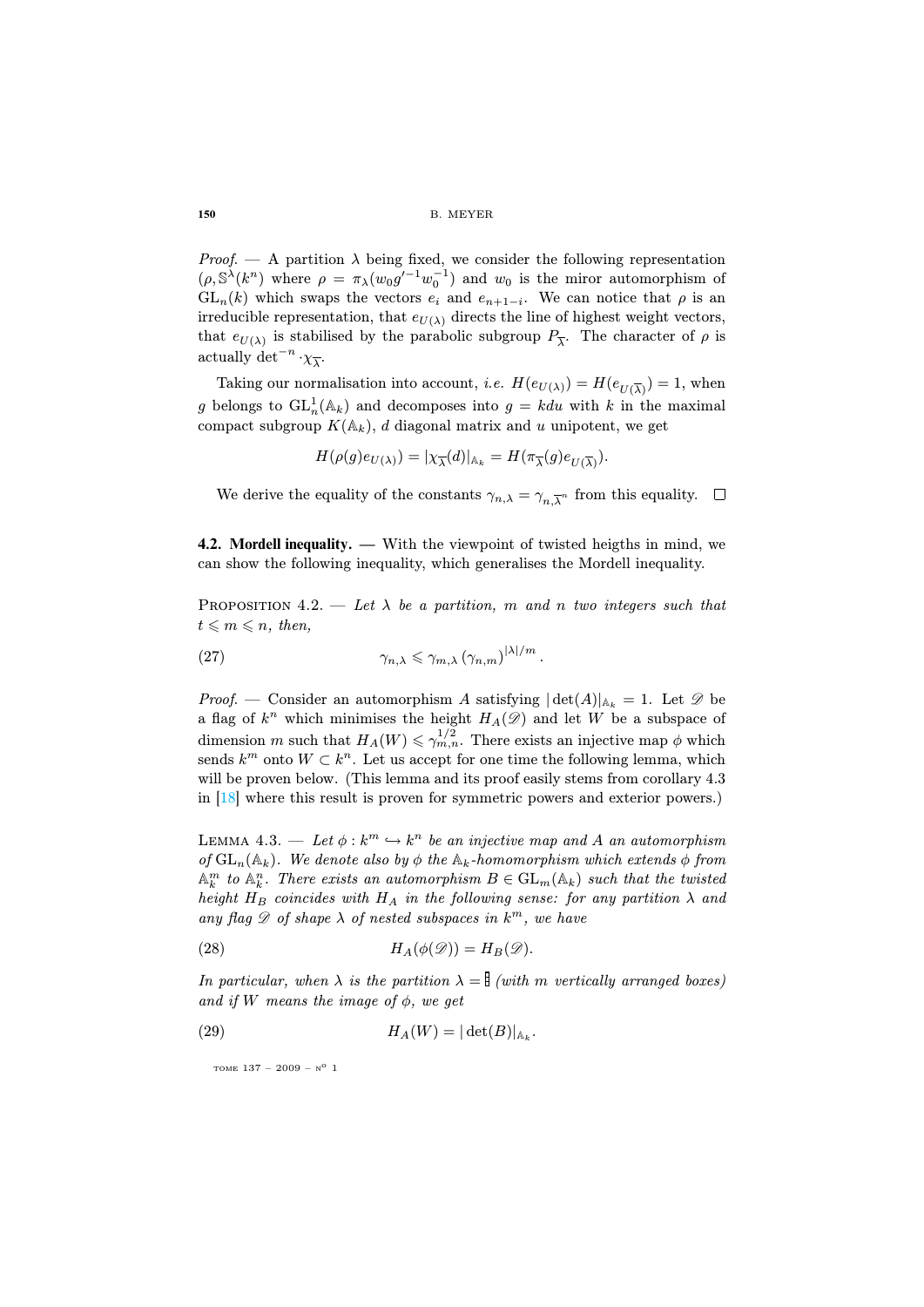Let us fix an automorphism  $B \in GL_m(k)$  enjoying the properties of the lemma.

There exists besides a flag  $\mathscr T$  of  $k^m$  such that

$$
H_B(\mathscr{T}) \leq \gamma_{m,\lambda}^{1/2} |\det(B)|_{\mathbb{A}_k}^{|\lambda|/m} = \gamma_{m,\lambda}^{1/2} H_A(W)^{|\lambda|/m} \leq \gamma_{m,\lambda}^{1/2} \gamma_{n,m}^{|\lambda|/2m}.
$$

Then,

$$
H_A(\mathscr{D}) \leq H_A(\phi(\mathscr{T})) = H_B(\mathscr{T}) \leq \gamma_{m,\lambda}^{1/2} \gamma_{n,m}^{|\lambda/2m}
$$

which ends up the proof of the proposition.

Proof of the lemma. — Let us start with building automorphisms  $B_v \in$  $GL_n(k_v)$  for any place v such that  $A_v \circ \phi \circ B_v^{-1}$  preserves the norm. To that purpose, if  $v$  is an archimedean place, we consider the preimages of a family of  $m A_v$ -orthonormal vectors of  $k_v^n$  and take as  $B_v$ , the automorphism which sends the canonical basis of  $k_v^m$  on these vectors. When v is an ultrametric place, to have the norm preserved, it is necessary and sufficient that  $A_v \circ \phi \circ B_v^{-1}$ send  $\mathfrak{o}_v^m$  on a primitive  $\mathfrak{o}_v$ -module of rank m in  $\mathfrak{o}_v^n$ . We choose  $B_v$  such that  $B_v(\mathfrak{o}_v^n) = (A_v \circ \phi)^{-1}(\mathfrak{o}_v^n).$ 

Let us notice that for almost every finite place,  $A_v \circ \phi$  is already an isometry, and that we can content ourselves with  $B_v = I_n$ . This ensures that  $B =$  $(B_v)_{v \in \mathfrak{V}}$  is really an element of  $GL_m(\mathbb{A}_k)$  and thus

$$
\forall x \in k^m, \quad H_A(\phi(x)) = H_B(x).
$$

Let us show that this equality extends to flags of any shape. We can decompose any map  $A_v \circ \phi \circ B_v^{-1}$  into a composition  $\psi_v \circ \iota$  where  $\iota$  is the injection  $k^m \hookrightarrow k^n$  given by  $(x_1, \ldots, x_m) \mapsto (x_1, \ldots, x_m, 0, \ldots, 0)$  and  $\psi_v$  is an isometry. Then the map  $\mathbb{S}^{\lambda}(A_v \circ \phi \circ B_v^{-1}) = \pi_{\lambda}(\psi_v) \circ \mathbb{S}^{\lambda}(\iota)$  is an isometric injection of  $k_v^m$ into  $k_v^n$  since on the one hand,  $\psi_v$  is an isometry and by construction our local heights are invariant under the action of an isometry, and on the other hand, the injection  $\mathbb{S}^{\lambda}(\iota)$  is an isometry. Thus for any partition  $\lambda$  and any flag  $\mathscr{D}$  of shape  $\lambda$ ,

$$
H_A(\phi(\mathscr{D})) = H_B(\mathscr{D}).
$$

#### **4.3. An inequality involving the Bergé–Martinet constant**

DEFINITION  $4.4.$  — Let us recall that for a lattice the Bergé–Martinet constant means the maximum of the product of the minimum of a lattice by the minimum of the dual lattice. In adelic terms, it can be expressed like this

$$
\gamma'_{n,\lambda} = \max_{g \in \mathrm{GL}_n(\mathbb{A}_k)} \left( \min_{\gamma \in \mathrm{GL}_n(k)} H(\pi_\lambda(g\gamma) e_{U(\lambda)}) \min_{\gamma \in \mathrm{GL}_n(k)} H(\pi_\lambda(g'^{-1}\gamma) e_{U(\lambda)}) \right)^{1/2}.
$$

Of course, it is true that for any partition  $\lambda$ , the inequality  $\gamma'_{n,\lambda} \leq \gamma_{n,\lambda}$ holds. Besides

BULLETIN DE LA SOCIÉTÉ MATHÉMATIQUE DE FRANCE

 $\Box$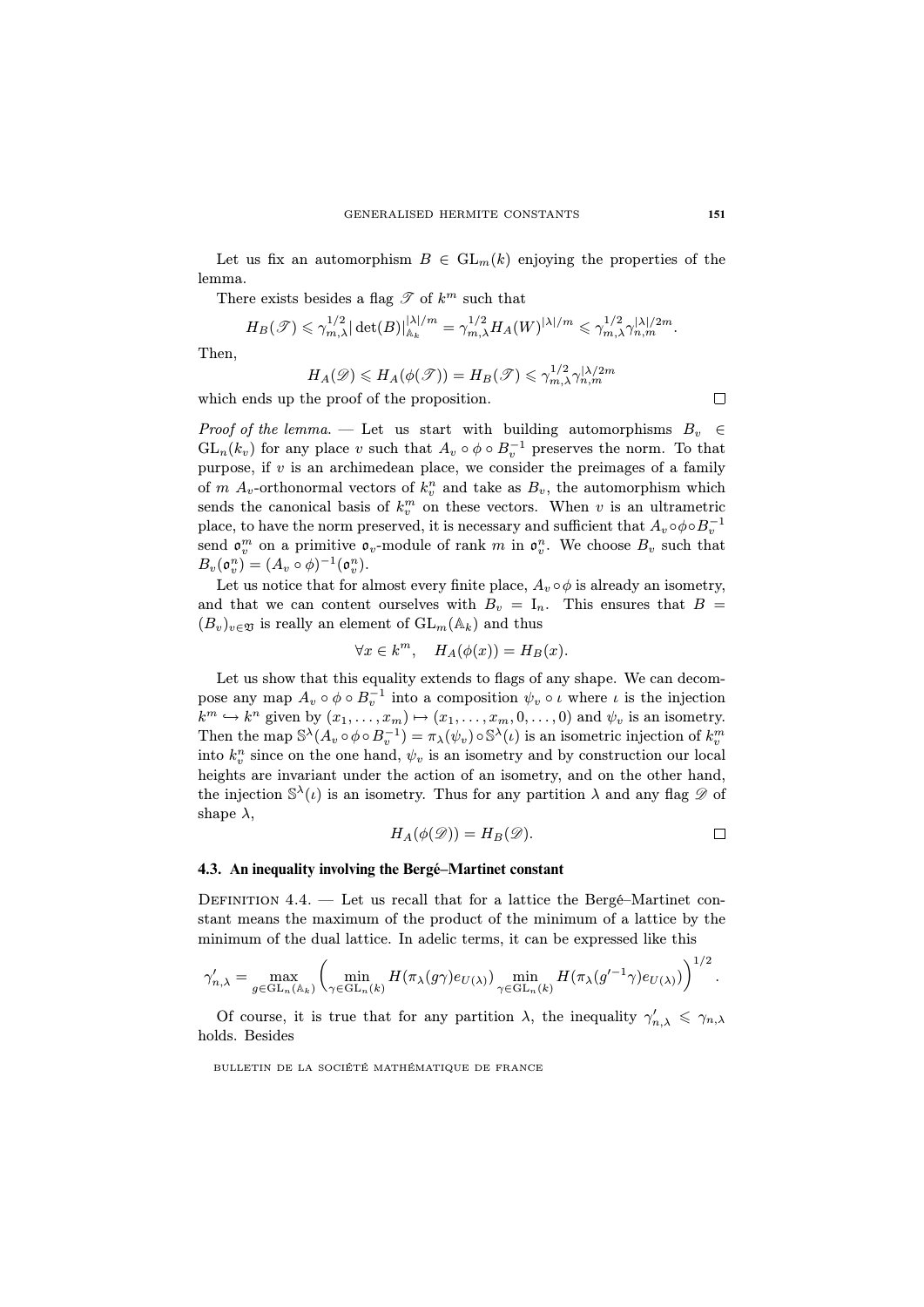**PROPOSITION** 4.5. — Let  $\kappa$  be the partition  $\kappa = (n-1,1)^* = \frac{1}{m}$ , then  $\gamma_{n,(1)}^{\prime 2} \leqslant$  $\gamma_{n,\kappa}$ .

*Proof.* — Let us denote  $g^c = w_0^t g^{-1} w_0^{-1}$  where  $w_0$  is the miror automorphism which swaps the vector  $e_i$  with  $e_{n+1-i}$ . We can notice that for any diagonal automorphism  $g = \text{Diag}(d_1, \ldots, d_n)$ , we have  $H(ge_1)H(g^c(e_1)) =$  $F(d_1e_1)H(d_n^{-1}e_1) = ||d_1||_{A_k} ||d_1 \dots d_{n-1}||_{A_k}$  since  $|| \det g ||_{A_k} = 1$ . Thus, we have the equality  $H(ge_1)H(g^ce_1) = H(\pi_{\kappa}(g)e_{U(\kappa)})$  for any diagonal matrix. The equality holds also trivially for unipotent upper triangular matrices (all the terms are equal to one) and extends to any element  $g \in GL(A_k)$ .

Now we have for any  $g \in GL_n(\mathbb{A}_k)$ ,

$$
\min_{\gamma \in \mathrm{GL}_n(k)} H(g\gamma e_1) \min_{\gamma \in \mathrm{GL}_n(k)} H(g'^{-1}\gamma e_1) \leq \min_{\gamma \in \mathrm{GL}_n(k)} H(g\gamma e_1) H(g^c \gamma e_1).
$$

Thus

$$
\min_{\gamma \in \mathrm{GL}_n(k)} H(g\gamma e_1) \min_{\gamma \in \mathrm{GL}_n(k)} H(g'^{-1}\gamma e_1) = \min_{\gamma \in \mathrm{GL}_n(k)} H(\pi_{\kappa}(g\gamma)e_{U(\kappa)})
$$

which leads to the equality we wanted to prove.

 $\Box$ 

#### **5. Some exact values and upper bounds**

**5.1. Determination of**  $\gamma_{3,(2,1)}(\mathbb{Q})$  and of  $\gamma_{4,(2,1,1)}(\mathbb{Q})$ 

PROPOSI[T](#page-31-7)ION 5.1. — The constant  $\gamma_{3\text{th}}(\mathbb{Q})$  is equal to  $\frac{3}{2}$  and is achieved only for the root lattice  $\mathbb{A}_3$  and its dual  $\mathbb{A}_3^*$ .

The constant  $\gamma_{4,\underline{H}}(\mathbb{Q})$  is equal to 2 and is achieved only for the root lattice

 $\mathbb{D}_4$  (which is isomorphic to its dual).

Proof. — For any reference to the reduction in the sense of Korkine and Zolotareff, we send back the reader to [12] section 2.9 or to the original article [11]. Let  $\Lambda$  be a lattice of  $\mathbb{R}^3$  and  $L$  a sublattice of  $\Lambda$ , the  $2 \times 2$  determinant of which is minimal. Two cases can occur depending on whether the sublattice L can be found containing a minimal vector or not.

1. In the first case, let  $u_1$  be a minimal vector enjoying such properties and let  $u_2$  be a second vector of L such that  $(u_1, u_2)$  forms a basis of L. Now,  $u_1, u_2$  is the beginning a Hermite–Korkine–Zolotareff reduced basis of  $\Lambda$ , say  $(u_1, u_2, u_3)$ . Were it not the case, the first two vectors of an other HKZ reduced basis would provide us a better sublattice L. In such event, denoting  $A_1$  the norm of  $u_1$ ,  $A_2$  the norm of the projection of  $u_2$  on

TOME  $137 - 2009 - N^0$  1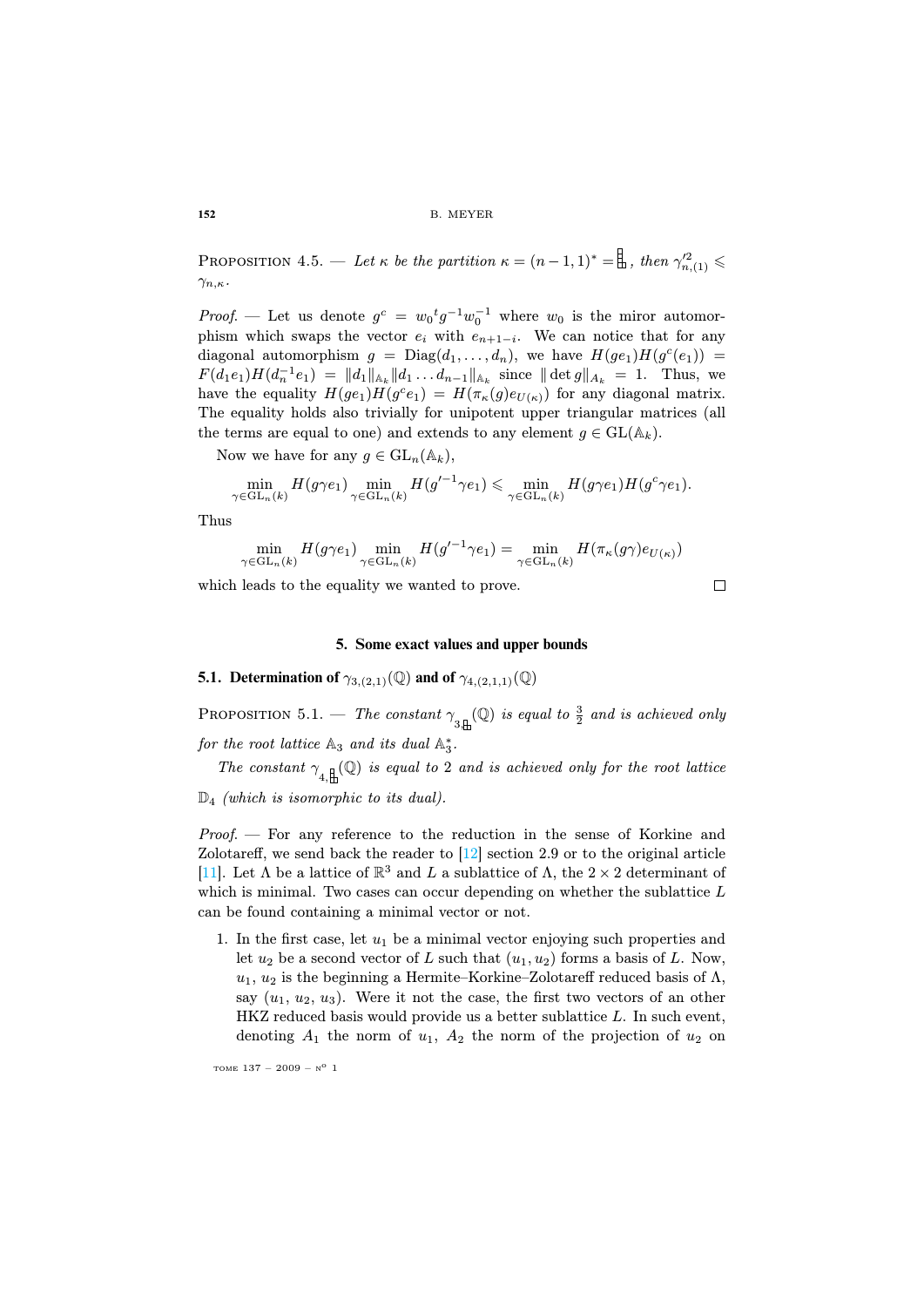the orthogonal of  $u_1$  and  $A_3$  the norm on the projection of  $u_3$  on the orthogonal of  $u_1$  and  $u_2$ , the constant is

$$
\gamma_{3,\mathbf{\mathbb{H}}}(\Lambda) = \frac{A_1^2 A_2}{A_1 A_2 A_3} = \frac{A_1}{A_3}.
$$

It has been disclosed by Korkine and Zolotareff that this ratio never exceeds  $\frac{3}{2}$  and can only be reached when  $\Lambda = \mathbb{A}_3$  or  $\Lambda = \mathbb{A}_3^*$ .

2. The second case to study corresponds to the situation where no dimension 2 sublattice L with minimal determinant bears a minimal vector. Consider a reduced basis  $(u_1, u_2)$  of the lattice and  $e_m$  a minimal vector of Λ. Then the triple  $(u_1, u_2, e_m)$  forms a basis of Λ. Indeed, assume that there exists an other vector x of  $\Lambda$  which is not contained in the lattice spanned by this triple. Even when it means performing some reductions, one can assume the  $\langle x, e_m \rangle \leqslant \frac{1}{2} ||e_m||, \langle x, u_1 \rangle \leqslant \frac{1}{2} ||u_1||$  and  $\langle x, u_2 \rangle \leqslant \frac{1}{2} ||u_2|$ . Then the determinant of the lattice  $L' = \mathbb{Z}x + \mathbb{Z}u_1$  is bounded from above by

$$
\det L \leqslant ||x||^2 ||u_1||^2 \leqslant (\frac{1}{2} ||e_m||^2 + \frac{1}{2} ||u_1||^2 + \frac{1}{2} ||u_2||^2) ||u_1||^2 < \frac{3}{4} ||u_2||^2 ||u_1||^2.
$$

But the properties of reduction of the basis  $u_1, u_2$  imply that  $\det L \geqslant$  $\frac{3}{4}||u_2||^2||u_1||^2.$ 

Let us denote by  $A_3$  the norm of the projection of  $e_m$  on the orthogonal of L. We dispose of the chain of inequality  $||e_m||^2 \le ||u_1||^2 = A_1 \le \frac{4}{3}A_2$ since  $e_m$  is a minimal vector and  $(u_1, u_2)$  is a reduced base. Besides, comparing the determinants of the lattices L and  $\mathbb{Z}e_m + \mathbb{Z}u_1$ , there arises  $A_1A_3 \geq A_1A_2$ . Thus  $||e_m||^2 \leq \frac{4}{3}A_3$ . As a result, in this second case,

$$
\gamma_{3,\operatorname{\underline{H}}}(\Lambda)=\frac{A_1A_2\|e_m\|}{A_1A_2A_3}\leqslant \frac{4}{3}
$$

which is a lowerer bound than in the first case.

Mutatis mutandis, if  $\Lambda$  is a dimension 4 lattice, two cases are to be distinguished, whether there exists or not a dimension 3 sublattice  $L$  of minimal determinant which contains a minimal vector. In the first case, a HKZ reduced basis can be exhibited wherein the constant can be expressed as

$$
\gamma_{4,{\rm \stackrel{\stackrel{.}{=}}{L}}}\!\!(\Lambda)=\frac{A_1^2A_2A_3}{A_1A_2A_3A_4}=\frac{A_1}{A_4}
$$

and is bounded from above by 2 according to the work of Korkine and Zolotareff. This upper bound can only be reached when  $\Lambda = \mathbb{D}_4$ .

In the second case, a basis of  $\Lambda$  can be built by appending a minimal vector to a reduced basis of a minimal dimension 3 sublattice L. It can be shown that  $\gamma_{4,\underbar{\boxplus}}(\Lambda) \leq \frac{3}{2}$  in that case.  $\Box$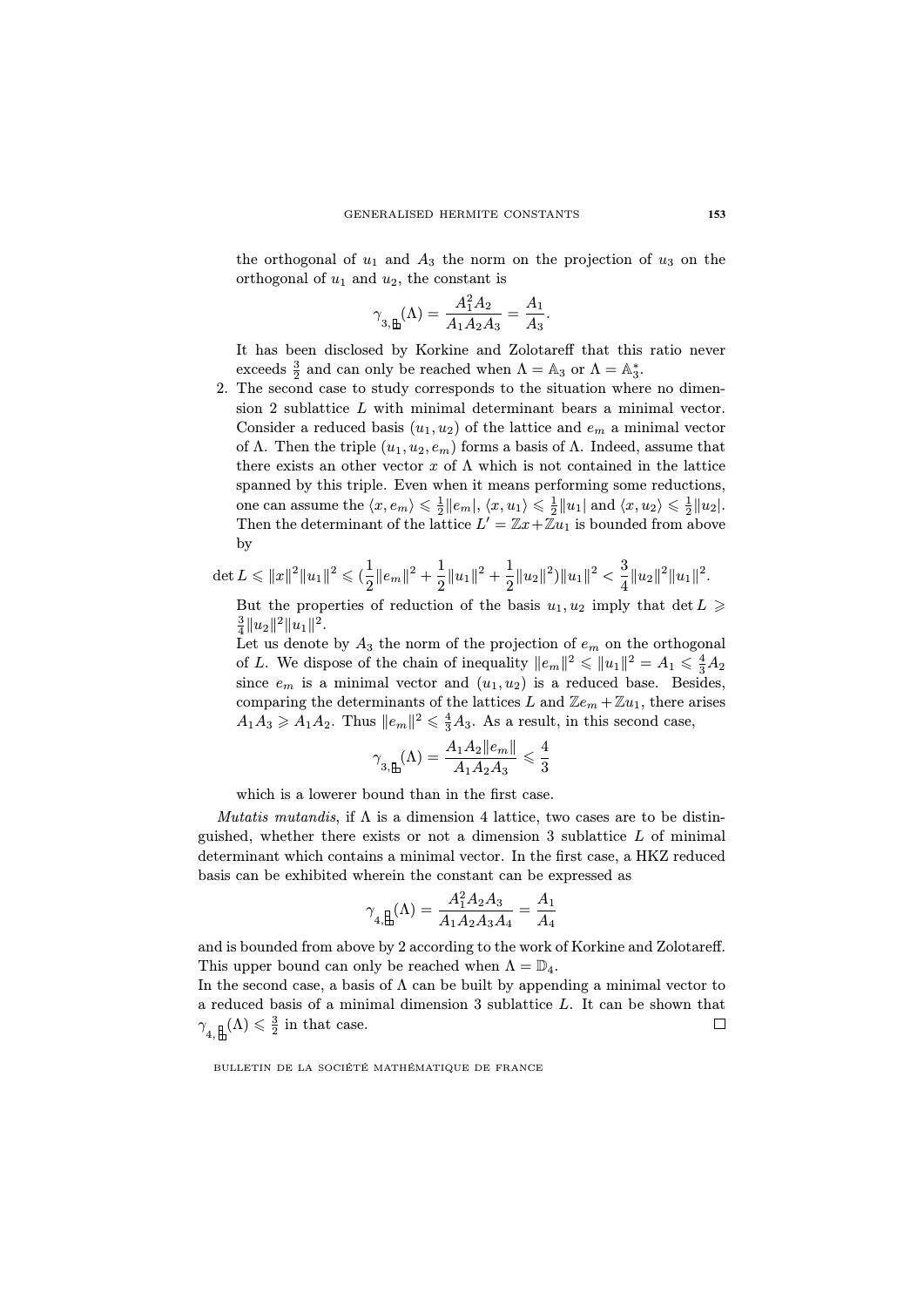REMARK 5.2. — It results from these determinations that  $\gamma_{3,\underleftarrow{\stackrel{1}{\to}}}(Q)$  et  $\gamma_{4,\underleftarrow{\stackrel{1}{\to}}}(Q)$ are ex[actl](#page-31-8)y equal to  $\gamma_3'(\mathbb{Q})$  and  $\gamma_4'(\mathbb{Q})$  respectively (equality case in the proposition 4.5).

In dimension 5, the inequality becomes strict. According to [3], let us call  $\gamma''_5$ the upper bound to the quantity  $\frac{A_1}{A_5}$  which appears in the HKZ reduction of a form with more than five variables. The value of  $\gamma''_5$  is not known but we dispose of the bounds  $\frac{32}{15} \leq \gamma''_5 < \frac{9}{4}$ . They enable us to prove with the same arguments as above that γ 5, (Q) = γ 00 <sup>5</sup> whereas the value of γ 0 5 is 2, according

<span id="page-28-0"></span>to the computations of [16].

**5.2. Upper bound through the second Minkowski theorem. —** Let A be an automorphism of  $GL_n(\mathbb{A}_k)$  and  $\mathscr D$  a flag of the shape  $\lambda$  and  $(x_i)_{1\leq i\leq t}$  a sequence of vectors that spans  $\mathscr{D}$ , then the following Hadamard like inequality is checked:

(30) 
$$
H_A(\mathscr{D}) \leqslant \prod_{\ell=1}^t H_A(x_\ell)^{\lambda_\ell^*}.
$$

Indeed, up to a transformation of A, it suffices to ensure that this inequality holds when the flag  $\mathscr D$  is the flag built starting with the canonical basis, that is when  $x_{\ell} = e_{\ell}$  for any  $\ell$ . The [auto](#page-28-0)morphism A can be decomposed into  $A = kdu$  where k belongs to  $K_n(\mathbb{A}_k)$ , d is a diagonal matrix, the coefficients of [wh](#page-32-3)ich are, say,  $d_i \in \mathbb{A}_k^{\times}$  and u is an unipotent upper triangular matrix. The action of k does not modify the values of the terms that appear on the two sides of the inequality  $(30)$ . The action of the product du on the vector  $e_{U(\lambda)}$  boils down to multiplying the height by the quantity  $|\chi_{\lambda}(d)|_{\mathbb{A}_k}$  on the left hand side; whereas for the right hand side,  $H(ue_i) \geq H(e_i)$  and  $H(due_i)$  $|d_i|_{A_k} H(ue_i) \geq d_i H(e_i)$ , which ends up the proof of (30).

According to the adelic version of the second Minkowski theorem for convex bodies, (see [13] or [20]), for a fixed automorphism A, there exists a basis of  $k^n$ such that

$$
\prod_{\ell=1}^n H_A(x_\ell) \leqslant \frac{2^{nr}D_k^{n/2}}{V(n)^{r_1}V(2n)^{r_2}}|\det A|_{\mathbb{A}_k}
$$

where  $D_k$  is the discriminant of k and  $V(k)$  the volume of the unit ball of dimension n. We can assume without loss of generality that  $H_A(x) \leq H_A(x_2) \leq$  $\cdots \leqslant H_A(x_n)$ , which allows us to write

$$
\left(\prod_{\ell=1}^t H(x_\ell)^{\lambda_\ell^*}\right)^n \leqslant \left(\prod_{\ell=1}^n H_A(x_\ell)\right)^{|\lambda|}
$$

and to conclude that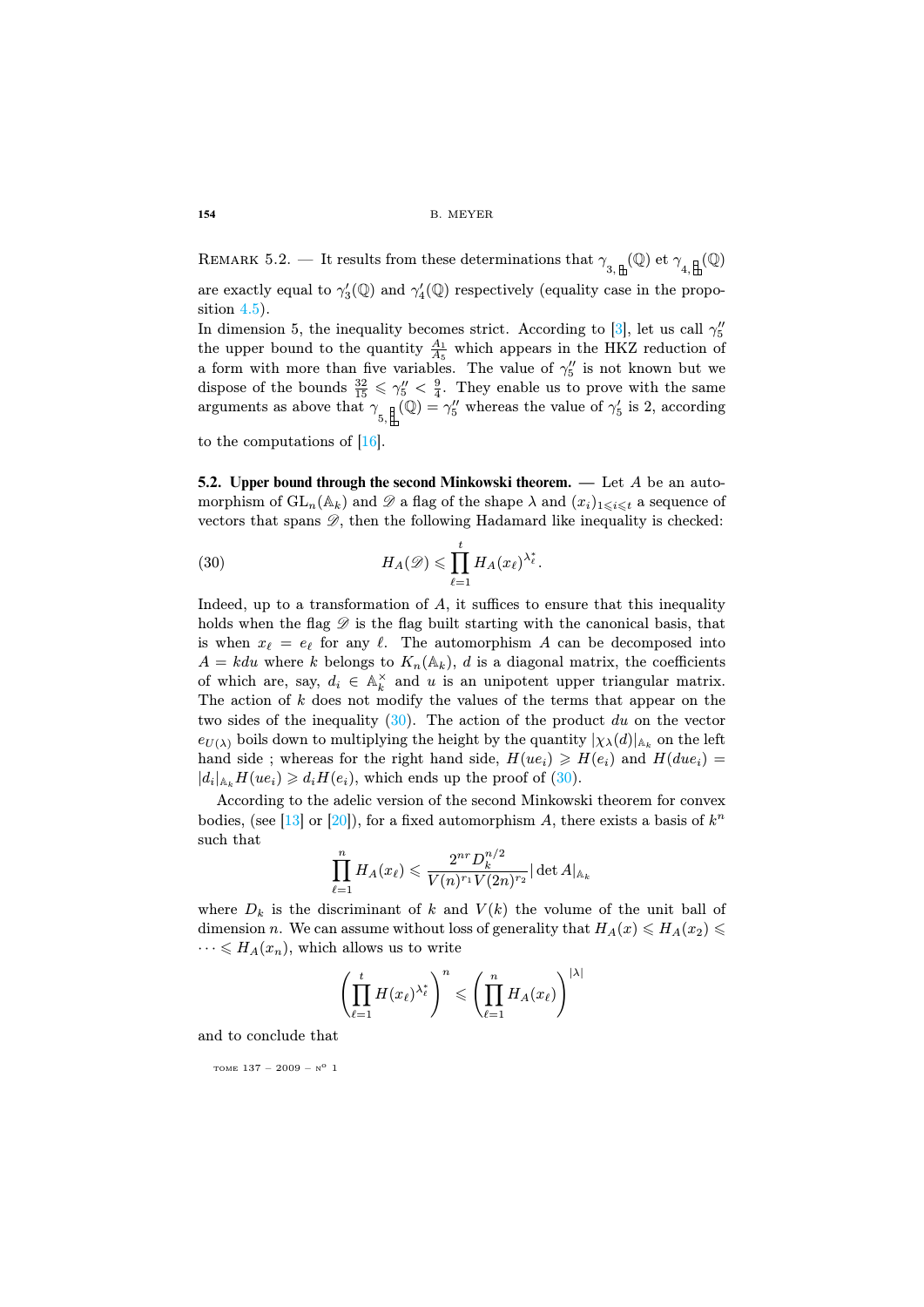PROPOSITION  $5.3.$  — The following inequality holds:

(31) 
$$
\gamma_{n,\lambda}(k)^{1/2|\lambda|} \leq \frac{2^r D_k^{1/2}}{V(n)^{r_1/n} V(2n)^{r_2/n}}
$$

where  $D_k$  is the discriminant of k and  $V(k)$  the volume of the unit ball of dimension n.

**5.3. Upper bound by changing the base field. —** The following lemma can be proven by simultaneous diagonalisation.

LEMMA 5.4. — The map  $\psi : \mathcal{H}_n^{++} \to \mathbb{R}$  defined by  $\psi = \ln \circ \det$  is concave. In particular, if  $(A_j)_{1 \leq j \leq p} \in (\mathcal{H}_n^{++})^p$ , then, according to Jensen inequality,

(32) 
$$
\left(\det\left(\prod_{j=1}^p A_j\right)\right)^{\frac{1}{p}} \leqslant \frac{\det\left(\sum_{j=1}^p A_j\right)}{p}.
$$

This enables us to exhibit the following inequality, demonstrated in [14] for the case  $\lambda = (1)$ .

THEOREM 5.5. — If  $\lambda \vdash m$  is a partition of m, if  $D_k$  designates the discriminant of the field k, the following inequality is true

(33) 
$$
\gamma_{n,\lambda}(k) \leqslant \frac{|D_k|^m (\gamma_{nd,\lambda}(\mathbb{Q}))^d}{d^d}.
$$

REMARK 5.6. — We need here to give a reference to the size  $n$  of the involved group  $GL_n$ , which we do by completing the notation  $\gamma_{n,\lambda}$ , not to be confused with the notation  $\gamma_{nd,\lambda}$ , relative to the group  $GL_{nd}$ .

*Proof.* — The idea of the demonstration is to transform all the  $\mathfrak{o}$ -modules into  $\mathbb{Z}\text{-modules. To that end, we introduce like in [14] scalars of } k\ (u^{(\iota)}_1,\ldots,u^{(\iota)}_d)$  $\binom{u}{d}$  that constitute a Z-basis of the ideal  $\mathfrak{a}_\iota$ . Then we can consider the product basis  $\mathcal{B}^{(\iota)}$  $\text{of } L_\iota \text{ seen as a $\mathbb{Z}$-module which consists of the vectors } \varepsilon^{(\iota)}_{j,l} = u^{(1)}_j e_l \text{ for } 1\leqslant j\leqslant d$ and  $1 \leqslant l \leqslant n-1$  and the vectors  $\varepsilon_{j,n} = u_j^{(l)} e_n$  for  $1 \leqslant j \leqslant d$ . Hereupon, we associate with any Hermite–Humbert form  $A \in \mathcal{P}_n(k)$  the quadratic form  $\Phi^{(\iota)}$ defined on  $\mathbb{Q}^{nd}$  and given by the following formula where y belongs to  $\mathbb{Q}^{nd}$  and Y is the vector of  $k^n$  of coordinates y in the basis  $\mathcal{B}^{(\iota)}$ 

(34) 
$$
\Phi^{(\iota)}(y) = \sum_{j=1}^{r_1} Y' A_j Y + 2 \sum_{j=r_1+1}^{r_2} Y' A_j Y.
$$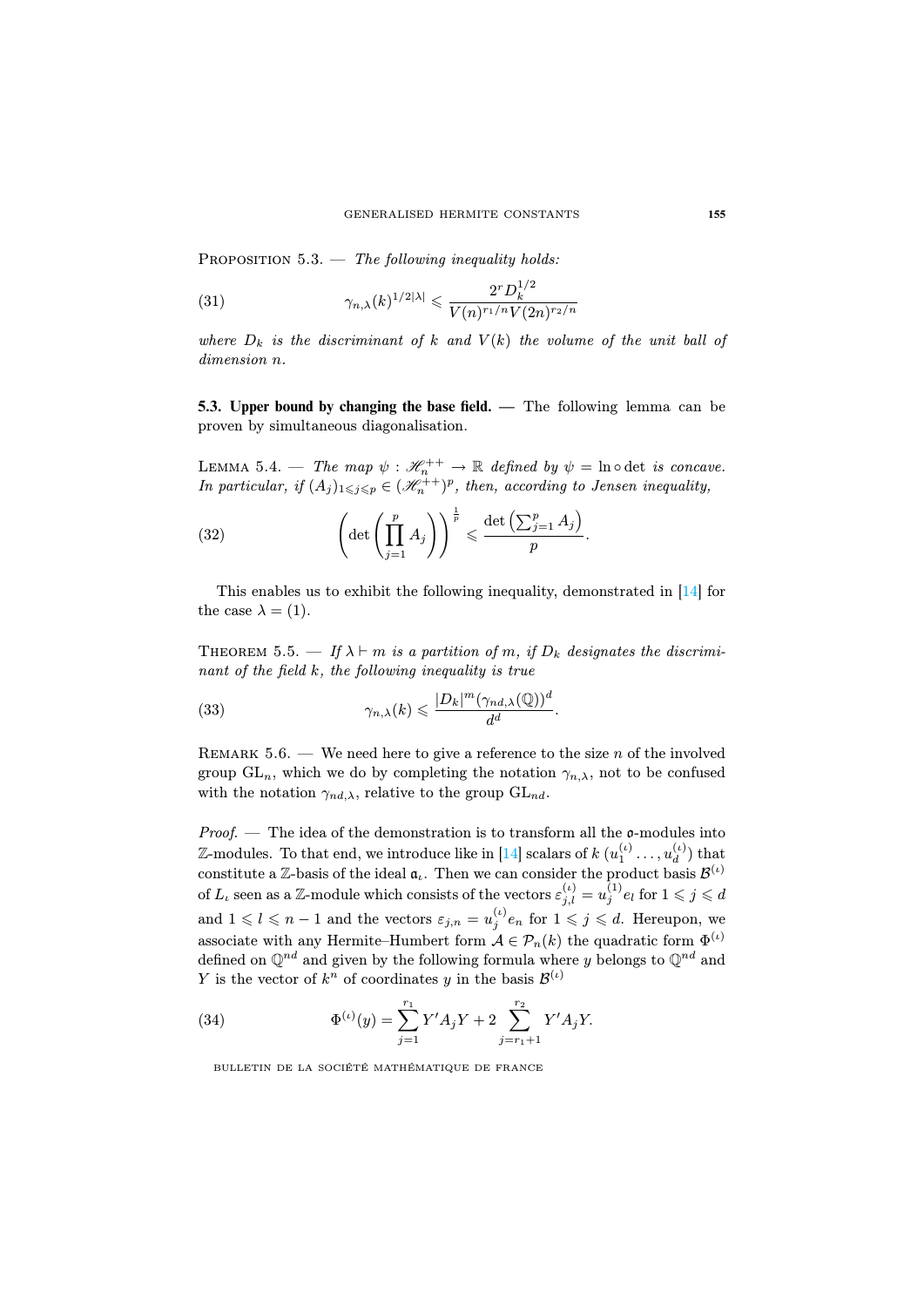For any t-tuple  $(Y_1, \ldots, Y_t) \in L_t^t$ , the coordinates of which in  $\mathbb{Q}^{nd}$  are  $(y_1, \ldots, y_t) \in (\mathbb{Q}^{nd})^t$ , and such that the vector U below is non zero:

$$
V = \begin{array}{|c|c|c|c|c|} \hline Y_t & & & & y_t \\ \hline \vdots & & & \in \mathbb{S}_{\sharp}^{\lambda}(L_{\iota}) & & v = & \hline \vdots & & & \in \mathbb{S}_{\sharp}^{\lambda}(\mathbb{Q}^{nd}) \\ \hline Y_1 & \cdots & Y_1 & & & y_1 \end{array}
$$

we have the inequality

(35) 
$$
\left(\mathcal{A}[V]\right)^{\frac{1}{d}} \leqslant \frac{\Phi^{(\iota)}[v]}{d}.
$$

In particular, passing up to the minimum on the t-tuples, the definition of  $\gamma^{nd}_\lambda({\mathbb Q})$  enables us to write

(36) 
$$
\min_{V} (\mathcal{A}[V])^{\frac{1}{d}} \leqslant \frac{\gamma_{\lambda}^{nd}(\mathbb{Q}) \ \det(\Phi^{(\iota)})^{\frac{m}{nd}}}{d}.
$$

The determinant of  $\Phi^{(\iota)}$  is detailed in [14], its value is

$$
\det(\Phi^{(\iota)}) = \mathcal{N}(\mathfrak{a}_{\iota})|D_k|^n \det \mathcal{A} = |D_k|^n \det_{L_{\iota}} \mathcal{A}.
$$

Thus

$$
\min_{V\in \mathbb{S}^{\lambda}_\sharp(L_\iota)}\left(\mathcal{A}[V]\right)\leqslant \frac{(\gamma^{nd}_\lambda(\mathbb{Q}))^d\;|D_k|^m(\mathrm{det}_{L_\iota}\mathcal{A})^{\frac{m}{n}}}{d^d}.
$$

Since the ideal  $\mathfrak{A}_Z$  is always integral, we have even

(37) 
$$
\frac{m_{L_{\iota}}(\mathcal{A})}{(\det_{L_{\iota}} \mathcal{A})^{\frac{m}{n}}} \leqslant \frac{(\gamma_{\lambda}^{nd}(\mathbb{Q}))^{d} |D_{k}|^{m}}{d^{d}}.
$$

<span id="page-30-0"></span>Whence we get easily the expected inequality.

 $\Box$ 

<span id="page-30-1"></span> $Aknowledgement. - I$  would like to thank Renaud Coulangeon for acquainting me with the subject and for his constant support as well as Takao Watanabe for welcoming me in Osaka and answering my numerous questions.

## BIBLIOGRAPHY

- [1] C. Bavard "Systole et invariant d'Hermite", Journal für die reine und angewandte Mathematik **482** (1997), p. 93–120.
- [2] , "Théorie de Voronoï géométrique. Propriétés de finitude pour les familles de réseaux et analogues", Bulletin de la Société Mathématique de France **133** (2005), p. 205–257.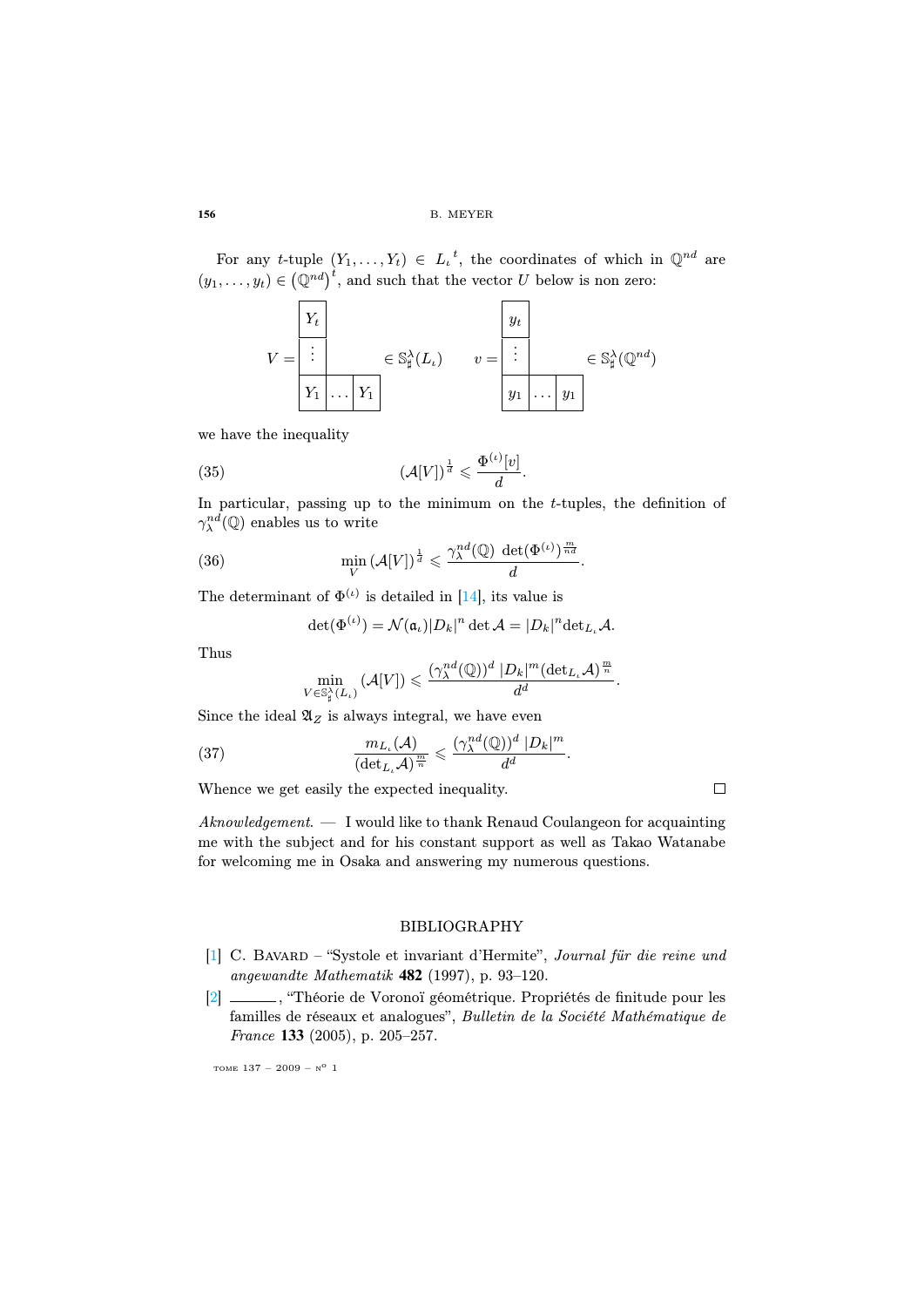- <span id="page-31-5"></span><span id="page-31-2"></span>[3] A.-M. Bergé & J. Martinet – "Sur un problème de dualité lié aux sphères en géométrie des nombres", Journal of Number Theory **32** (1989), p. 14–42.
- [4] E. BOMBIERI & W. GUBLER Heights in diophantine geometry, New mathematical monographs, vol. 4, Cambridge University Press, 2006.
- <span id="page-31-3"></span>[5] R. Coulangeon – "Réseaux k-extrêmes", Proceedings of the London Mathematical Society. Third Series **73** (1996), p. 555–574.
- <span id="page-31-6"></span>[6] \_\_\_\_, "Voronoï theory over algebraic number fields", in Réseaux euclidiens, designs sphériques et formes modulaires, Monogr. Enseign. Math., vol. 37, Enseignement Math., 2001, p. 147–162.
- <span id="page-31-0"></span>[7] , Document de synthèse en vue de l'habilitation à diriger des recherches, Non paru, 2004.
- [8] W. Fulton Young tableaux, London Mathematical Society Student Texts, vol. 35, Cambridge University Press, 1997.
- <span id="page-31-7"></span>[9] P. Humbert – "Réduction de formes quadratiques dans un corps algébrique fini", Commentarii Mathematici Helvetici **23** (1949), p. 50–63.
- [10] M. I. Icaza "Hermite constant and extreme forms for algebraic number fields", Journal of the London Mathematical Society. Second Series **55** (1997), p. 11–22.
- <span id="page-31-9"></span>[11] A. KORKINE & G. ZOLOTAREFF – "Sur les formes quadratiques", Mathematische Annalen **6** (1873), p. 366–389.
- [12] J. Martinet Perfect lattices in Euclidean spaces, Grund. Math. Wiss., vol. 327, Springer, 2003.
- <span id="page-31-8"></span>[13] R. B. McFeat – "Geometry of numbers in adele spaces", Dissertationes Math. Rozprawy Mat. **88** (1971), p. 49.
- <span id="page-31-1"></span>[14] S. OHNO & T. WATANABE – "Estimates of Hermite constants for algebraic number fields", Commentarii Mathematici Universitatis Sancti Pauli **50** (2001), p. 53–63.
- [15] V. PLATONOV & A. RAPINCHUK Algebraic groups and number theory, Pure and Applied Mathematics, vol. 139, Academic Press Inc., 1994.
- <span id="page-31-4"></span>[16] C. Poor & D. S. Yuen – "The Bergé–Martinet constant and slopes of Siegel cusp forms", Bulletin of the London Mathematical Society. **38** (2006), p. 913–924.
- [17] R. A. Rankin "On positive definite quadratic forms", Journal of the London Mathematical Society. Second Series **28** (1953), p. 309–314.
- [18] D. Roy & J. L. THUNDER "An absolute Siegel's lemma", Journal für die reine und angewandte Mathematik **476** (1996), p. 1–26.
- [19] J. L. THUNDER "Asymptotic estimates for rational points of bounded height on flag varieties", Compositio Mathematica **88** (1993), p. 155–186.